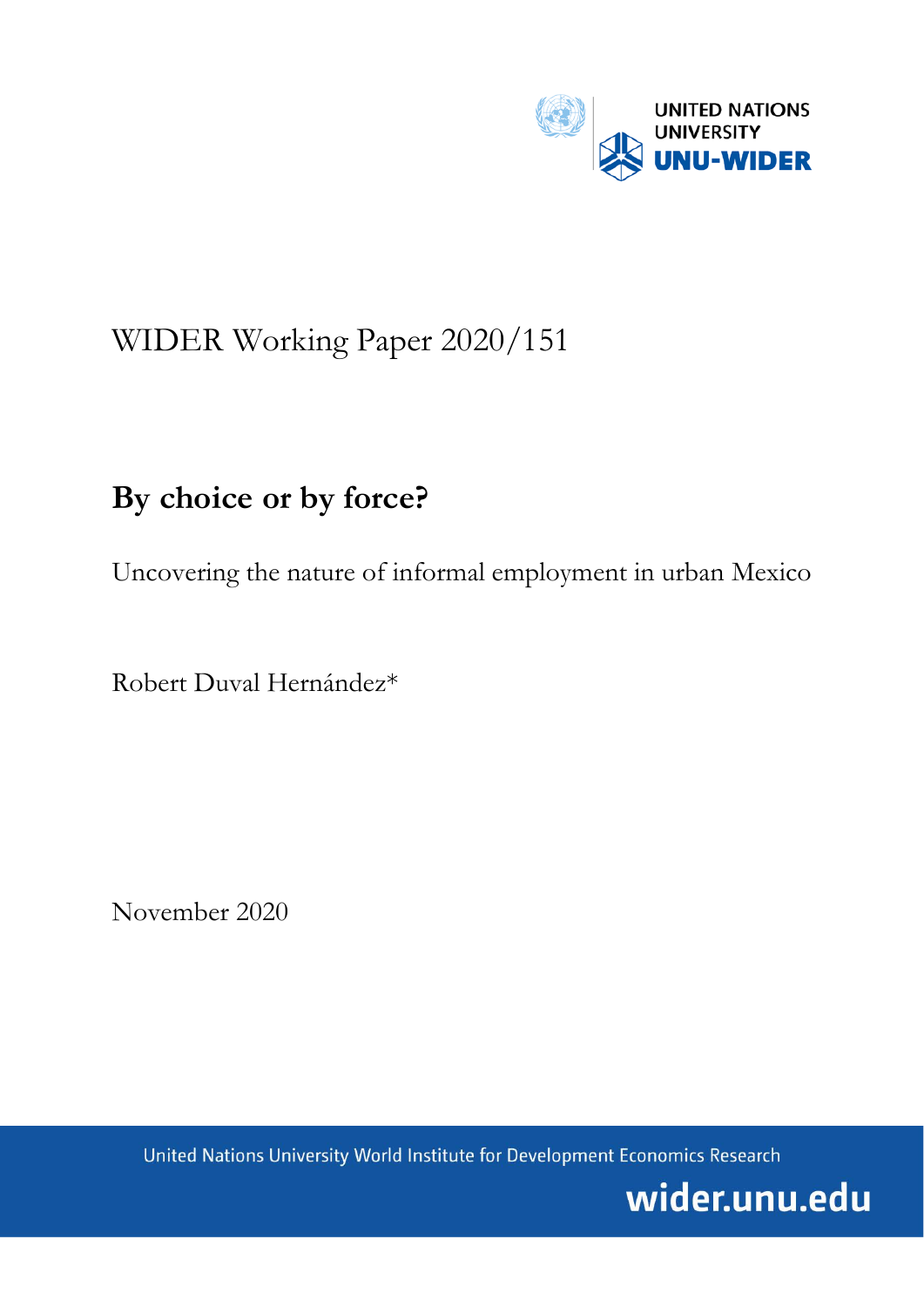**Abstract:** Using a special module of the 2015 Mexican Labour Force Survey with information on workers' preferences for jobs with social security coverage, I estimate that 80 per cent of informal workers in large urban areas would prefer to work in a job that provides them with such coverage. A discrete choice econometric model which distinguishes between wanting a formal job and the probability of getting one shows that schooling increases the chances of being hired in formal employment and of having higher earnings in it. Women with greater responsibilities at home are less likely to want formal employment, and they also face a lower probability of being hired in such jobs. The findings indicate the segmentation of Mexican labour markets and the rationing of formal jobs, together with the existence of workers who voluntarily participate in informal employment. However, the estimated fraction of involuntary informal workers is quite high.

**Key words:** informal employment, labour markets, segmentation, rationing

# **JEL classification:** O17

**Table and figures:** at end of the paper

**Acknowledgements:** This paper is part of the project 'Transforming informal work and livelihoods' of the United Nations University World Institute for Development Economics Research (UNU-WIDER). I would like to thank Gary S. Fields and two anonymous referees for their valuable comments. The opinions and views here expressed are my own and do not represent those of my employer or of UNU-WIDER.

**Note:** the online Appendix is available [here](file://hq-hel-fs01/group/PUBLI/WORKING%20PAPERS/3%20WPs%20returned%20to%20be%20read%20and%20numbered/here) (https://www.wider.unu.edu/publication/choice-orforce).

This study has been prepared within the UNU-WIDER projec[t Transforming informal work and livelihoods.](https://www.wider.unu.edu/node/187589)

Copyright © UNU-WIDER 2020

Information and requests: publications@wider.unu.edu

ISSN 1798-7237 ISBN 978-92-9256-908-2

<https://doi.org/10.35188/UNU-WIDER/2020/908-2>

Typescript prepared by Lesley Ellen.

United Nations University World Institute for Development Economics Research provides economic analysis and policy advice with the aim of promoting sustainable and equitable development. The Institute began operations in 1985 in Helsinki, Finland, as the first research and training centre of the United Nations University. Today it is a unique blend of think tank, research institute, and UN agency—providing a range of services from policy advice to governments as well as freely available original research.

The Institute is funded through income from an endowment fund with additional contributions to its work programme from Finland, Sweden, and the United Kingdom as well as earmarked contributions for specific projects from a variety of donors.

Katajanokanlaituri 6 B, 00160 Helsinki, Finland

The views expressed in this paper are those of the author(s), and do not necessarily reflect the views of the Institute or the United Nations University, nor the programme/project donors.

<sup>\*</sup>Faculty of Economics and Management, Open University of Cyprus, CIDE, Mexico and Institute of Labor Economics (IZA), Bonn, Germany; [robert.duval@ouc.ac.cy](mailto:robert.duval@ouc.ac.cy)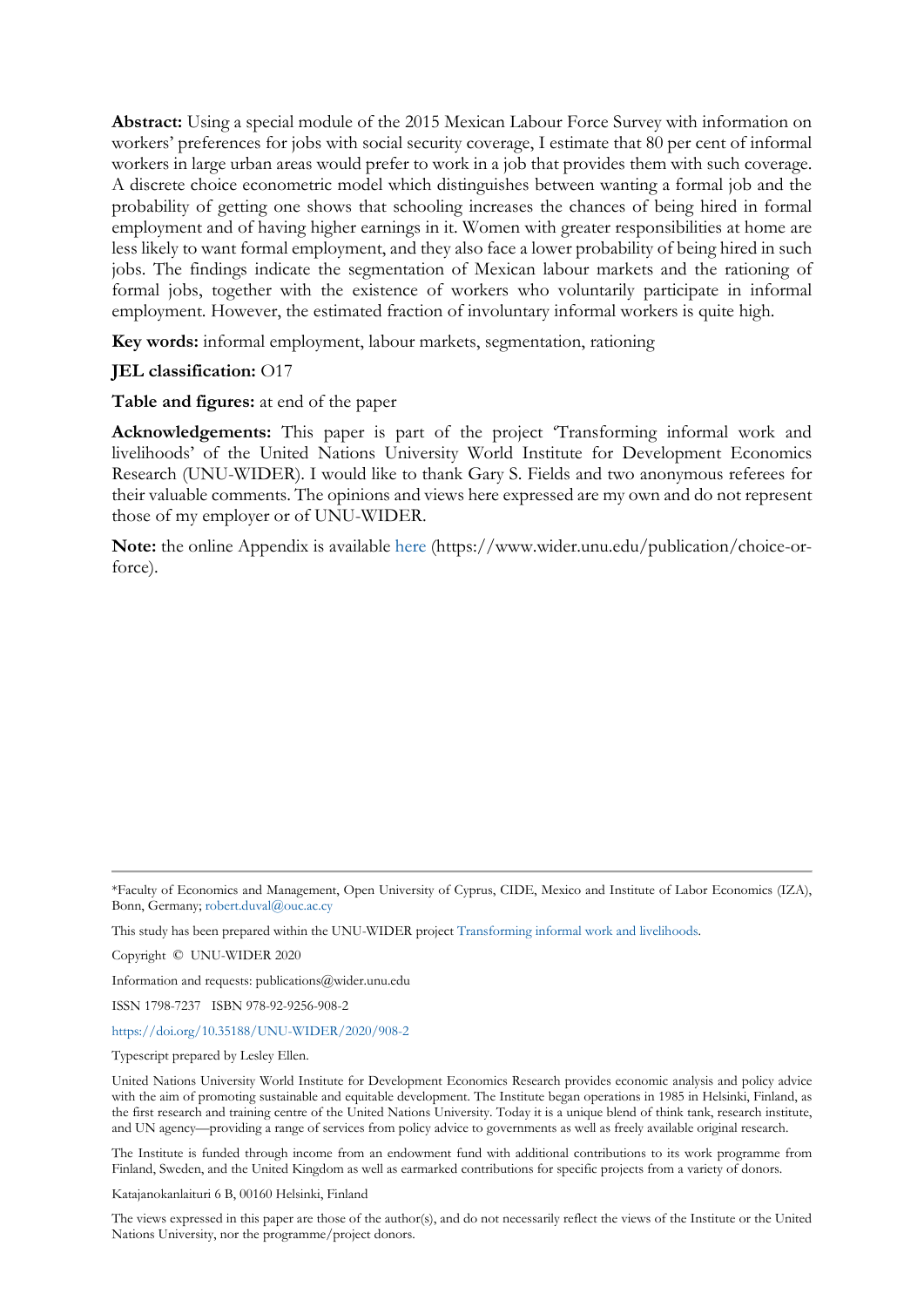### **1 Introduction**

A central question in the study of labour markets in the developing world is whether its large share of informal employment is mainly composed of workers who cannot find a better employment option in the formal economy, or whether this sector is formed by workers who voluntarily seek this type of employment given the incentives in the market.

Broadly speaking, traditional theories of dualistic labour markets conceive informal employment as a second-best option for workers who cannot find a formal job, and who cannot afford to remain unemployed while searching for a good employment option (see, for instance, the seminal model of Fields 1975). In contrast, a different strand of the literature has argued that workers optimally choose informal employment because, given their individual characteristics, they obtain a higher utility/payoff in that type of work (see, for instance, Maloney 1999). This can arise when workers prefer to be informally employed because they will pay lower taxes, face less regulations, or have more flexible contract arrangements than if they were formally employed.

Despite the above opposing views, the literature recognizes that, in practice, informal employment is heterogeneous. It is composed of workers who participate in it voluntarily and those who are there because they cannot find a formal job (Fields 1990; Maloney 2004). While there is agreement about the heterogeneous nature of informal employment, little is known about how many informal workers are voluntarily in informal employment and how many simply cannot find a better job elsewhere. Little is also known about the characteristics of these different types of workers.

This gap in our knowledge arises because, in most of the available survey data, workers are not asked about their preferred type of employment and, for this reason, researchers have devoted a substantial amount of energy in testing for the existence of rationing in labour markets through: i) the estimation of complex structural econometric models of sector allocation (e.g. Günther and Launov 2012; Magnac 1991); ii) the analysis of sector transitions over the business cycle (e.g. Bosch and Maloney 2010; Fiess et al. 2010); and iii) the use of ancillary information about the characteristics of informal employment in order to identify those workers who perform successfully in it and, thus, are more likely to participate in it voluntarily (e.g. Gindling and Newhouse 2014).

The main contribution of this paper is to use a special supplement of the 2015 Mexican Labour Force Survey (INEGI 2015a) which directly asks urban workers about their valuation of jobs with social security coverage. Since, in Mexico, having social security coverage in a job is the defining characteristic of formal wage employment, this piece of information gives us a proxy measure of workers' preferences for these types of jobs.

This variable is used to address important questions in the informality literature, such as: What fraction of informal workers would rather be formal employees? What individual characteristics increase the probability of applying to and of being hired in a formal job? What are the earnings that different types of informal workers would obtain if they had formal employment?

Our analysis indicates that around 80 per cent of the respondents who lack social security coverage would prefer to have a job with such benefits, even if that entailed having to pay the corresponding contributions for them. Although one cannot determine whether this reflects a preference for social security benefits alone or, more generally, a preference for the entire set of characteristics that accompany a formal job, the figure indicates that a large fraction of the urban informal workers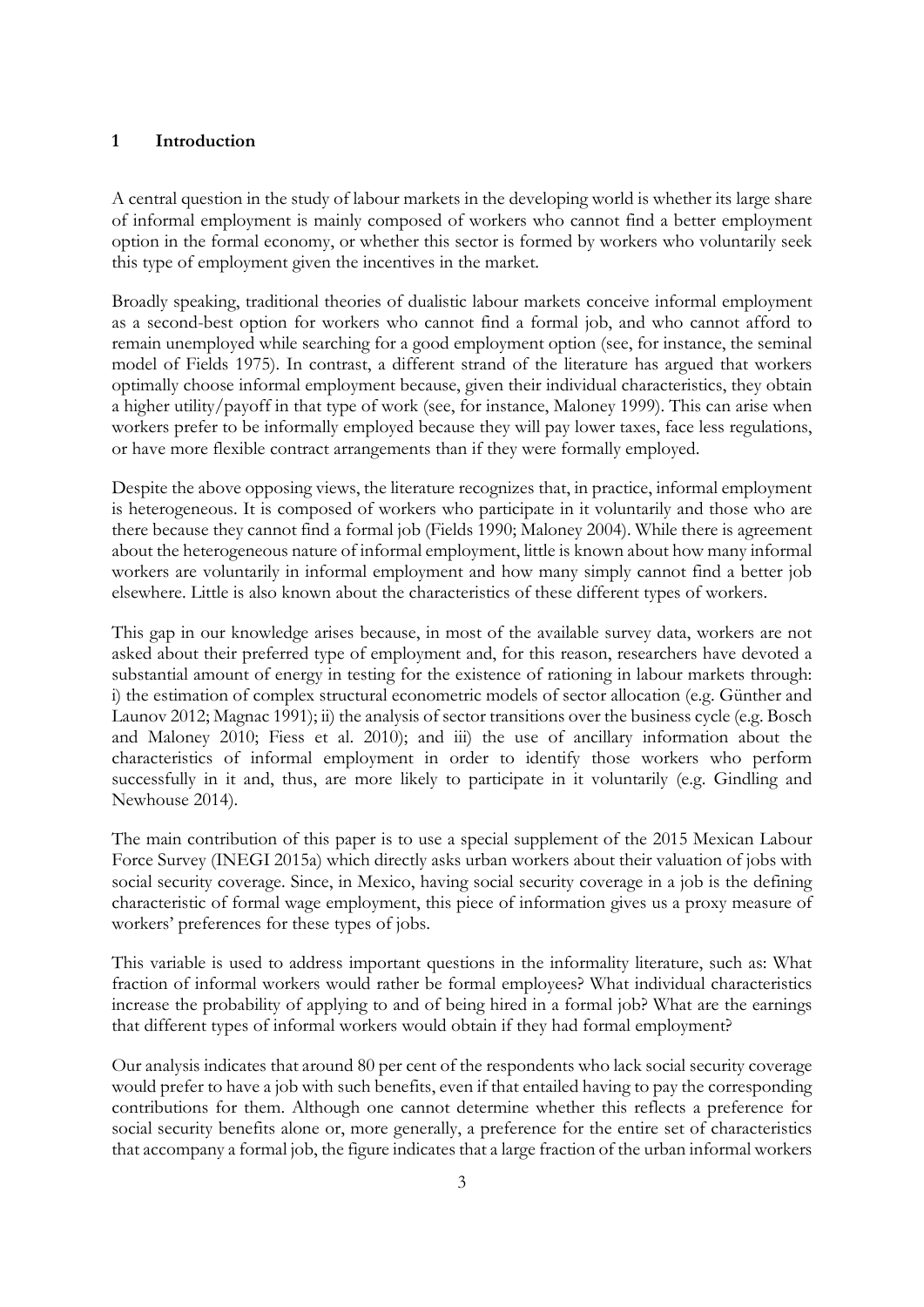in Mexico are not voluntarily so. Even among those informal workers with better jobs, i.e. among the 'upper-tier' informal workers, about three-quarters of them would prefer to have a job with coverage.

A discrete sector choice model that distinguishes the worker's decision to apply for a formal job from the formal sector employer's hiring decision is estimated. The results of this model reveal that women living in households with a higher fraction of dependents are less likely to want formal employment, likely because a heavier burden of household duties requires jobs with flexible schedules, such as the informal ones. In fact, this negative effect of dependents on the probability of applying for formal jobs disappears once other adult females (who can help with care activities at home) are present in the household. For males, the opposite effect is observed. Namely, a higher fraction of dependents is positively associated with the probability of males applying to formal jobs. This finding is consistent with a more traditional role of men as the main breadwinners in the household.

The number of years of schooling significantly increases the probability of being hired in a formal job, but workers still enrolled in school face a substantial hiring penalty. Finally, marital status affects the probability of being hired differently for men and women. Married men are more likely to be hired in formal employment compared to single males, while the exact opposite occurs for married females. Again, given the unequal division of labour at home in Mexico, this reflects that formal sector employers prefer workers who have fewer household responsibilities.

Selectivity-adjusted earnings equations are estimated for three different types of workers: formal, voluntary informal, and other informal workers. The estimations show a large gender wage premium, and married women who voluntarily work in an informal job face large earnings penalties compared to single females. The returns to education for formal workers are around 15 per cent, and between 4 per cent and 8 per cent for the voluntary informal. The earnings of involuntary informal workers show no statistically significant relation to education.

Overall, the empirical findings confirm the view that informal employment is formed of a heterogeneous group of workers, some of whom participate voluntarily in it while others do so because of a lack of better options. However, contrary to previous suggestions in the literature, the fraction of involuntary informal workers is quite high.

Broadly speaking, the findings of this paper highlight two main factors that limit the number of workers employed in formal jobs. The first is related to household demographics and the division of housework. In particular, women who have a higher burden of work at home are less likely to seek formal employment and are less likely to be hired in formal jobs. The second is related to human capital, as higher levels of schooling increase the chances of being hired in formal jobs and of obtaining higher earnings in them.

While the econometric estimations cannot be used to predict the consequences of policy changes that occur at the aggregate level, they nevertheless indicate some of the dimensions that need to be considered when designing reforms that seek to encourage the growth of better-paying formal employment. Also, this study highlights the usefulness of incorporating direct information about the valuation of different types of jobs in the study of labour markets in developing countries.

Before delving into the analysis of the survey supplement which leads to the key results in this paper, Section [2](#page-4-0) presents a broad overview of the structure of urban labour markets in Mexico based on data from the Labour Force Survey. In Section [3,](#page-6-0) the data on the valuation of jobs with social security benefits is presented together with its main descriptive statistics. Section [4](#page-12-0) discusses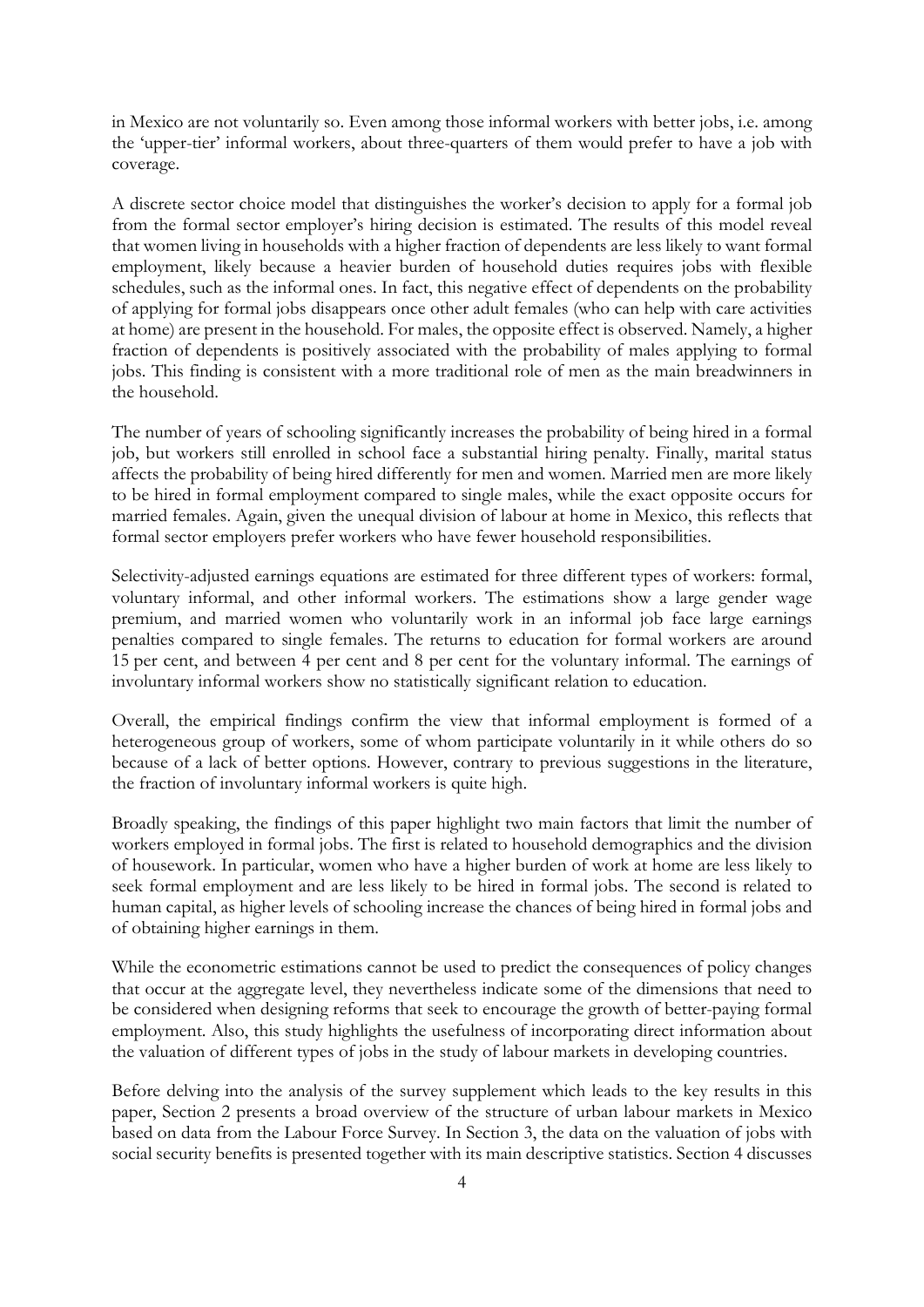the econometric methodology for the *ceteris paribus* analysis of job allocation and earnings, while the results of these estimations are presented in Section [5.](#page-15-0) Section [6](#page-18-0) concludes.

### <span id="page-4-0"></span>**2 A descriptive view of Mexican urban labour markets**

This section presents an overview of the structure of Mexican urban labour markets, with an emphasis on the heterogeneity of the different segments it comprises. More precisely, it presents key descriptive statistics for six types of workers: formal wage employees, formal self-employed, upper-tier wage employees, upper-tier self-employed, lower-tier wage employees, and lower-tier self-employed. As emphasized in Alaniz et al. (2020) and Fields (forthcoming), this taxonomy has three defining dimensions, namely: i) it distinguishes between formal and informal status; ii) it distinguishes between wage employees and the self-employed; and iii) it creates two tiers (upper and lower) within the informal workers category, where the upper tier is more likely composed of informal work with higher remunerations with barriers to entry and, therefore, this tier is more likely to be a segment of the market where workers participate voluntarily.

The operationalization of these categories for the Mexican case is summarized in [Table 1.](#page-21-0) While there is no universal definition of what constitutes an 'informal job', in the case of Mexico two dimensions have been used as defining characteristics to establish whether a job is formal or not.<sup>[1](#page-4-1)</sup> In the case of wage employees, the defining criterion for distinguishing between formal and informal workers is whether the job offers social security coverage. For the self-employed, the formality status of a business is determined by whether it is registered with tax authorities and has fixed work premises (see, for instance, INEGI [2](#page-4-2)014).<sup>2</sup> This second criterion is relevant because Mexican law does not mandate self-employed individuals to register themselves for social security coverage.[3](#page-4-3)

The self-employed in the upper tier are those who: i) are employers (i.e. with employees of their own); or ii) have a place of work with fixed premises; or iii) voluntarily enroll in a social security scheme; or iv) work in an occupation that requires post-secondary education.<sup>[4](#page-4-4)</sup> Similarly, wage employees in the upper tier are those in skilled occupations, those with a permanent contract, or those who, although they do not receive social security coverage, receive other fringe benefits at

<span id="page-4-1"></span> $1$  See, for instance Levy (2018). See also Fields (2011) and Rupert Bulmer (2018) for thoughtful discussions of the many definitions that the term 'informality' takes in the literature.

<span id="page-4-2"></span><sup>&</sup>lt;sup>2</sup> In addition, all employers in agriculture with at least one employee are considered formal. In this paper, this type of employer is less relevant as it focuses its analysis only on large urban areas. The criteria for distinguishing formal work are those used by the Mexican Statistical Agency, INEGI (Instituto Nacional de Estadística y Geografía 2014) in agreement with the guidelines set by the International Labour Organization (ILO). It should be noted that under the classification adopted by INEGI, there can be informal workers employed in the formal sector, but not the other way around. A business is considered part of the formal sector if it is a registered entity for legal and tax purposes. For more details, see INEGI (2014).

<span id="page-4-3"></span><sup>&</sup>lt;sup>3</sup> They can, however, register voluntarily in a government-sponsored social security scheme. However, the vast majority of the self-employed do not do so.

<span id="page-4-4"></span><sup>&</sup>lt;sup>4</sup> I use the Labour Force Survey to find the 4-digit occupations where the majority of workers have post-secondary or vocational education. These include most of the managerial, professional, and technical occupations of the ISCO classification, and a few select others.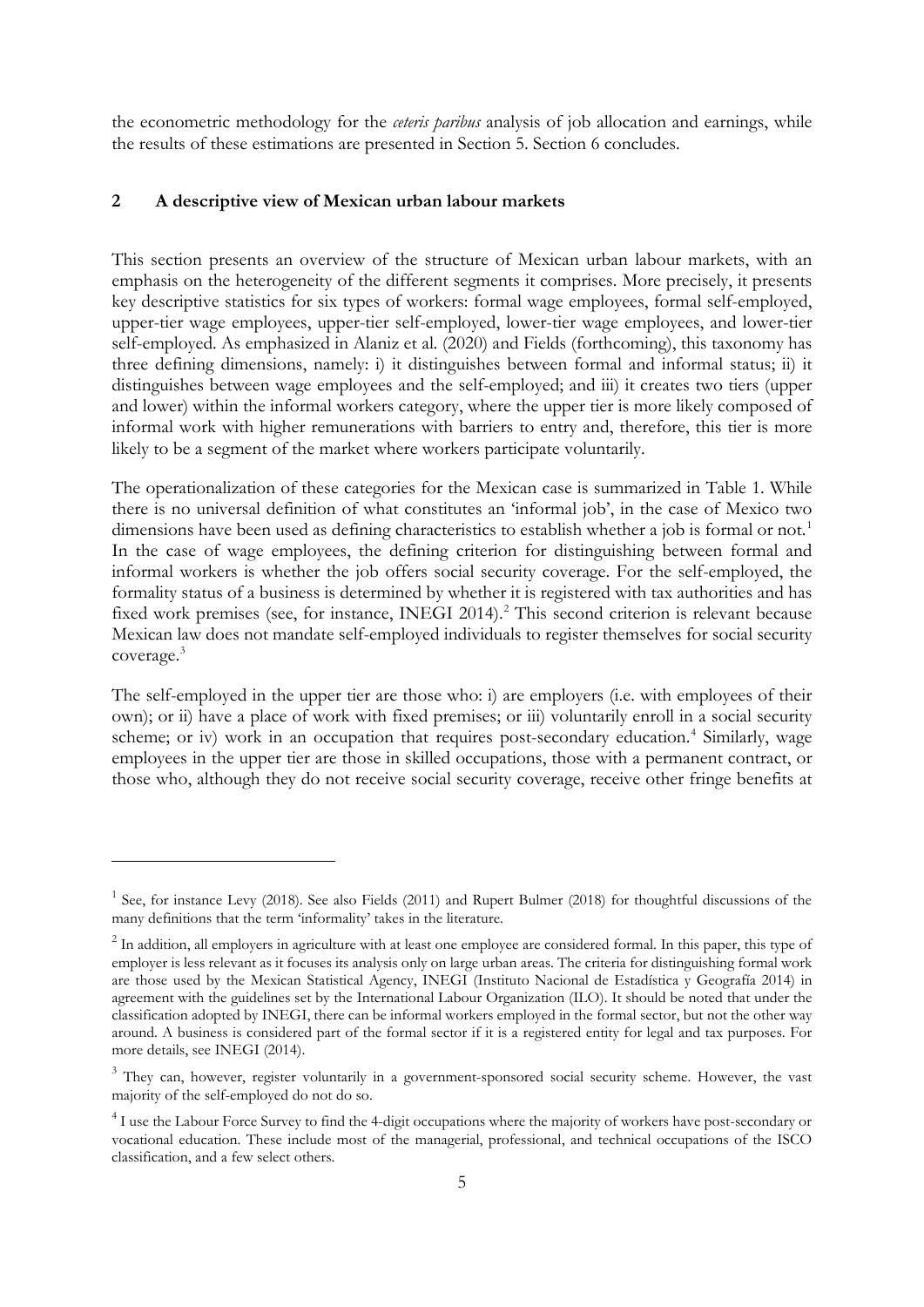work. All other informal workers are classified in their corresponding lower tier, depending on whether they are wage employees or self-employed.<sup>[5](#page-5-0)</sup>

[Table 2](#page-22-0) presents descriptive statistics for a representative sample of the different worker categories outlined above, as well as for the unemployed and those out of the labour force.<sup>[6](#page-5-1)</sup> The table shows that about half of the employed population are formally employed, almost a third are in lower-tier informal jobs, and the rest are in upper-tier informal jobs. Most formal workers are wage employees, as the self-employed represent only one-nineth of the formal employed population. In contrast, one in three informal jobs are in self-employment, irrespective of tier.

The self-employed are, on average, ten years older than wage employees, and males overwhelmingly participate in formal employment and upper-tier self-employment, while the gender distribution is almost equal in the other segments of the market and among the unemployed. Schooling decreases monotonically as one moves down the job ladder from formal employment to upper-tier and, lastly, to lower-tier informal employment. However, the unemployed are not the least-educated workers, and they have comparable education levels to those of workers in the upper-tier informal segment. This shows that, in Mexico, the unemployed are not the worst-off workers but, rather, a group that can 'afford' to keep searching for better jobs without having to enter into informal employment as a last-resort option. Finally, very few self-employed are still enrolled in school, while this share is 10 per cent among the informal wage employees.

In addition to the above statistics, the table also presents selected statistics on demographic variables at the household level because, as will be seen later, these are relevant for workers' decisions to seek formal jobs. Specifically, the statistics show that informal wage employees are more likely to be single than the rest of the employed population. On average, the dependency ratio at the household level, i.e. the fraction of household members younger than 18 years or older than 65 years relative to the number of members between the ages of 18 and 65, ranges between 0.52 and 0.6, except for lower-tier informal workers and individuals out of the labour force, for whom this ratio is higher. This variable is relevant because having a larger number of dependents at home will require more hours devoted to their care and a greater income to sustain them.[7](#page-5-2)

Table 2 also includes statistics on job characteristics for each segment of employment. While these variables are not directly used in the analysis in the coming sections, they serve to illustrate the heterogeneity between these segments of the labour market.

In terms of occupation and industry, certain categories such as managerial, professional, and clerical occupations, as well as jobs in manufacturing, business services, education, and health are over-represented in the formal and upper-tier segments of the market. In contrast, jobs in personal services are over-represented in informal employment, especially at the lower tier. As expected,

<span id="page-5-0"></span><sup>5</sup> All unpaid employees are classified as lower-tier informal wage employees.

<span id="page-5-1"></span><sup>6</sup> The data used for this table is the Labour Force Survey (Encuesta Nacional de Ocupación y Empleo, ENOE) (INEGI 2015b) and I use geographical and temporal criteria to make it comparable with the module that is analysed in the remaining sections of the paper. Large urban centres are those with a population of 100,000 or more. Comparable statistics for the entire country are available upon request from the author. To the extent that informality has been traditionally conceived as being in urban settings, little is lost through this narrower geographical focus. Furthermore, the Module which enquires about preferences for social security in the next section is representative only at the level of large urban centres. All the estimates in this paper are weighted using sampling weights.

<span id="page-5-2"></span> $7$  The number of adult females in the household is homogeneous across groups.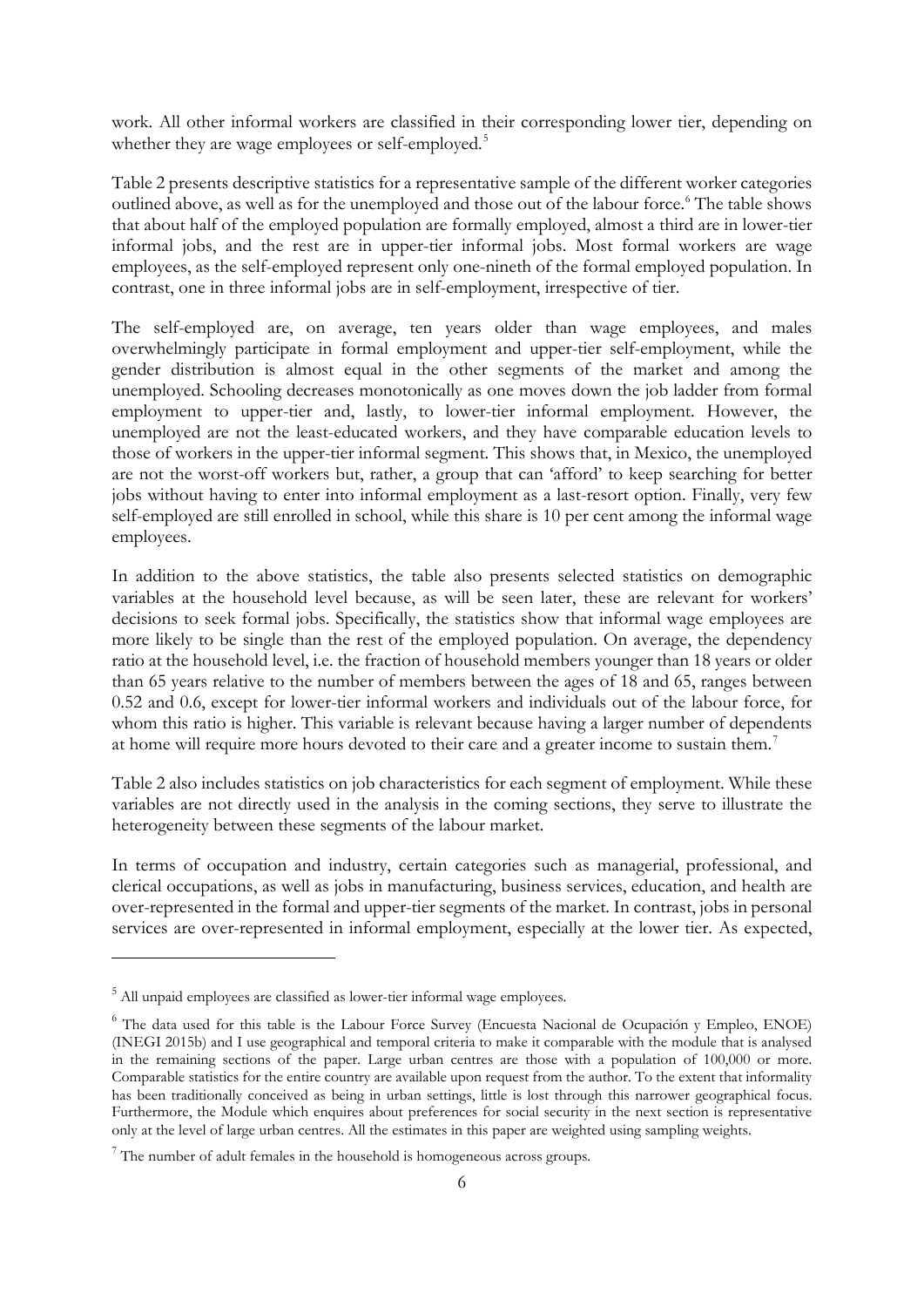most public sector workers are formal, but even this sector hires some wage employees informally. Finally, as previously mentioned, only a small fraction of the formal self-employed voluntarily choose to contribute to a social security scheme.

The last row of Table 2 presents the average earnings for each group of workers. These numbers are reproduced in [Figure 1.](#page-23-0) Two patterns are visible in the figure. First, earnings fall as one moves down the job ladder and, second, within each segment (formal, upper-tier, and lower-tier) the selfemployed have higher earnings than the corresponding wage employees in their segment. There may be two reasons for this last pattern: first, on average, the self-employed are older and thus have more experience; and, second, their reported earnings likely capture payments to both labour and capital productive factors, especially for those self-employed operating in the formal sector.

To close this descriptive section, [Table 3](#page-23-1) presents panel data evidence on the segment transitions of workers over a period of one year for those who were employed during both the initial and final periods.[8](#page-6-1) Several interesting findings arise from this table. First, formal wage employees have the highest share of stayers among all groups (87.4 per cent), reflecting the greater job security enjoyed by these workers and the fact that they are at the top of the job ladder and are therefore less likely to change jobs willingly. In contrast, the greatest turnover is found among upper-tier informal workers, with about 34 per cent staying in this segment after one year. Of the upper-tier movers, about half move down the job ladder to lower-tier informal employment. The fact that lower-tier informal workers have a large share of stayers (around 58 per cent), second only to formal wage employees, implies that not only do these workers have the worst jobs but they also have a small chance of moving out to a better segment of the market.

While the analysis of transitions provides useful information about how likely it is for some workers to be trapped in a vicious cycle of poor-quality employment, it is not conclusive on the question of how many of the stayers do so voluntarily rather than because of a lack of opportunity elsewhere. To answer this, it is necessary to have information about workers' preferences for certain types of jobs. In the remainder of the paper, I analyse a special module of the 2015 Labour Force Survey (INEGI 2015a) which contains this type of information.

## <span id="page-6-0"></span>**3 Data on valuation of social security coverage**

In the second quarter of 2015, the Mexican Labour Force Survey was supplemented by a module inquiring about the employment trajectories of workers in large urban areas and their contribution to and valuation of social security protection.<sup>[9](#page-6-2)</sup> The MOTRAL module (after its acronym in Spanish) was applied to a representative sample of workers aged 18 to 54, living in large urban centres who were either employed or had previous labour market experience. This target population represented around 90 per cent of the labour force in large urban centres and 60 per cent of the overall urban labour force in 2015. The individuals interviewed in the module also

<span id="page-6-1"></span><sup>&</sup>lt;sup>8</sup> The full transition matrix, including transitions into unemployment and out of the labour force, is available from the author upon request.

<span id="page-6-2"></span><sup>&</sup>lt;sup>9</sup> The supplementary module is the Módulo de Trayectorias Laborales, 2015 (MOTRAL) and its data can be publicly accessed online (see INEGI 2015a). A similar module was also applied in 2012, but in that edition the key variable used in the analysis was not included.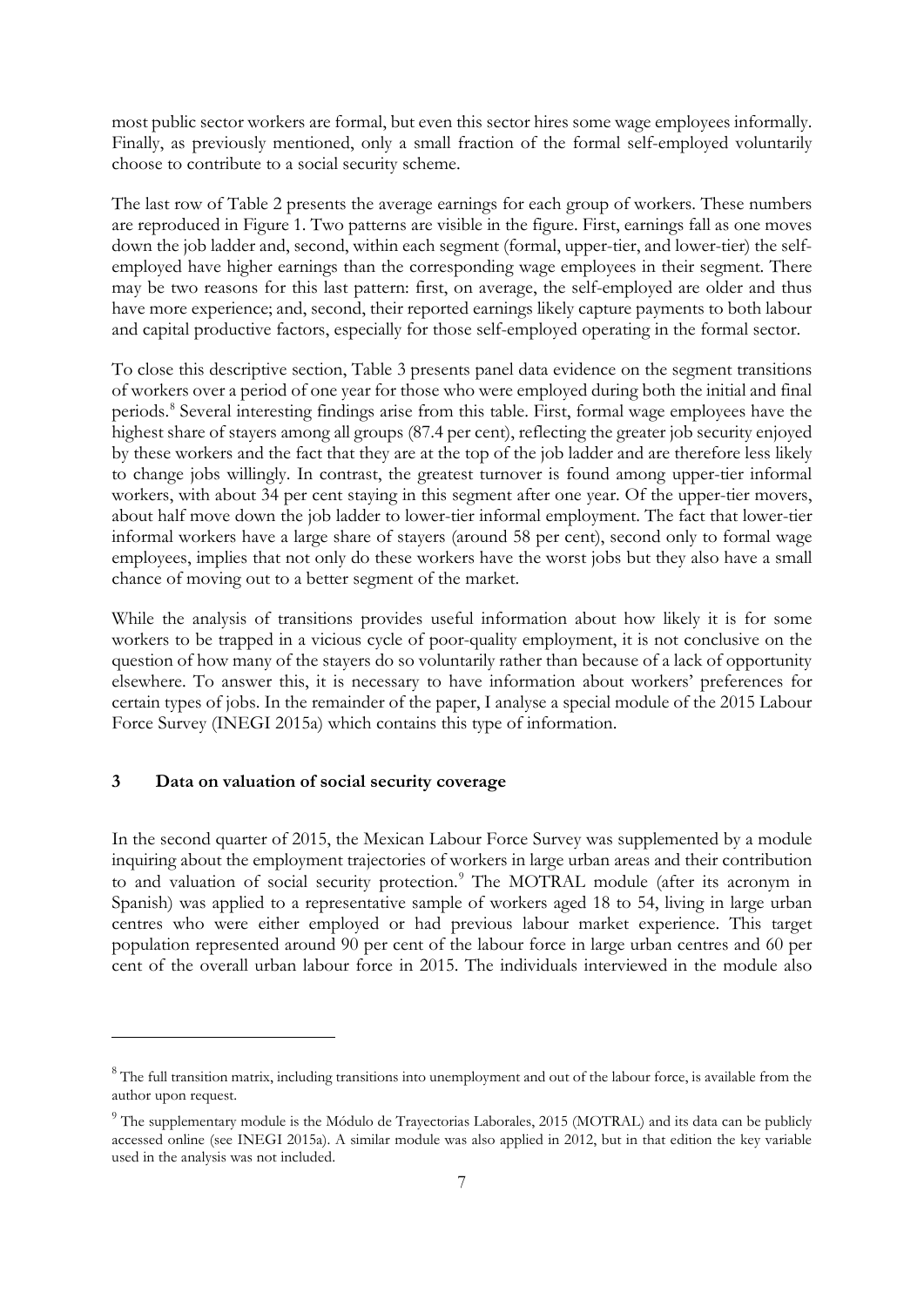answered the questions in the Labour Force Survey, and the two datasets can therefore be linked, as is done here, in order to have a richer set of variables.

This module included the following key question: Do you think it is better to have a job with social security, even if you have to make payments to be eligible for it?<sup>[10](#page-7-0)</sup> This question is central to the analysis because most labour surveys contain information on the sector of employment, but they do not collect information on the types of jobs workers value. Without this piece of information researchers have no choice but to try to infer through indirect methods what fraction of the informal workforce is so because of a lack of options rather than by choice.

Given that having social security coverage is the defining characteristic of formal wage employment in Mexico, this variable can be used as a proxy for the value workers give to this type of work. Linking this variable to information on the *actual* type of job (formal or informal) can help us to approximate the fraction of involuntary informal workers.

#### **3.1 Descriptive statistics**

[Table 4](#page-24-0) shows the percentage of the population who report preferring a job covered by social security protection and the main reason for valuing this protection among those who prefer jobs with social security coverage. The first column shows that across all groups the vast majority respond affirmatively to the question of whether they prefer to have a job with coverage.

The group which displays the highest proportion of positive responses is the unemployed, with rates of almost 93 per cent. Of the employed population, the most positive answers are found among the lower-tier self-employed and the formal wage employees, with affirmative answers from about 85 per cent of the respondents. In contrast, the lowest share of workers who answer this question affirmatively is found in the upper-tier informal, where 'only' about 74 per cent of workers answer affirmatively. The table also shows that among those respondents who prefer jobs with coverage, the most-valued attributes of social security protection are usually health and pension benefits.<sup>11</sup>

[Table 5](#page-24-1) compares key sociodemographic characteristics of workers depending on whether they have social security coverage in their job and on whether they would prefer to have a job with coverage. [12](#page-7-2) The table shows that the age and gender composition is more or less homogeneous across groups except for workers with coverage who do not value their social security benefits (in column 2), who are predominantly male. Workers with coverage are more educated than those without coverage, and within each market segment (with coverage or without coverage) respondents who do not value social security have higher levels of schooling than those who value it. In addition, workers without coverage are more likely to still be enrolled in school. Workers without coverage who do not value social security benefits are less likely to be married, have a higher number of dependents at home, and have the lowest earnings of all groups. In contrast, the

<span id="page-7-0"></span><sup>&</sup>lt;sup>10</sup> The original question reads: '¿Considera que es mejor tener un empleo con seguridad social, aunque tenga que realizar pagos para tener derecho a ella?'.

<span id="page-7-1"></span> $11$  In Mexico, formal workers have very limited unemployment benefits and, probably because of this, the access to such benefits was not listed in the MOTRAL questionnaire as a reason for valuing social security coverage.

<span id="page-7-2"></span><sup>&</sup>lt;sup>12</sup> Table A1 in the Appendix presents a more comprehensive set of descriptive statistics of the MOTRAL sample used in the estimation of econometric models.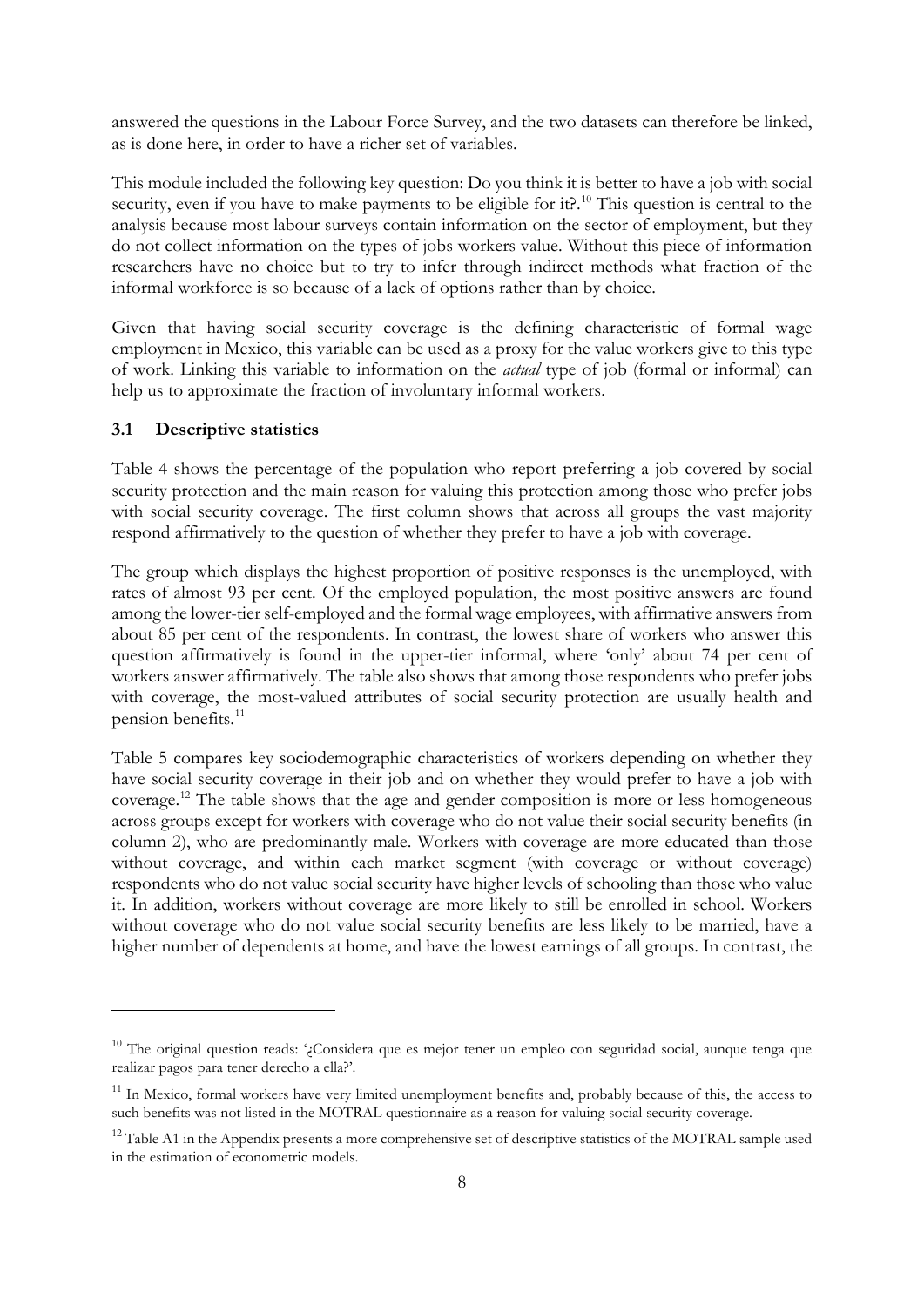group that exhibits higher average earnings is the workers with coverage who do not value social security coverage.

Taking advantage of the fact that the Labour Force Survey is a short-lived rotating panel, and that the MOTRAL module can be linked to it, one can also explore, even if in a limited way, the employment transitions of workers with different preferences for jobs with coverage. In particular, the individuals in the MOTRAL module participated in the 1st Quarter interview of the 2015 Labour Force Survey but were interviewed for the module during the 2<sup>nd</sup> Quarter of 2015. Assuming that their valuation of jobs with coverage remained unaltered between these two quarters, one can then compare the one-quarter transition matrices across eight categories (the aforementioned six employment categories, plus the unemployment and out of the labour force categories) separately for workers according to their preferences for jobs with coverage. [13](#page-8-0) The results of these transitions are presented in [Table 6.](#page-26-0)

Comparison of the highlighted column in panels A and B of the table shows that in all but two employment categories the transitions into formal wage employment are higher among the individuals who prefer a job with coverage. This likely reflects a higher search intensity for jobs with coverage among individuals who value such jobs. Although these stratified transition matrices are limited by the proximity of the periods considered and by the small sample size of the MOTRAL module, they serve to illustrate the utility of enriching a traditional transition analysis with information about the valuation of certain types of jobs.

## **3.2 Voluntary versus involuntary informal employment**

As previously mentioned, this paper's key contribution is to enrich the study of informal labour markets in Mexico by analysing not only the traditional variables on employment and wages by sector but also the valuation workers attach to jobs with social security coverage.

While the question of whether it is better to have a job with social security benefits is a new valuable piece of information, its interpretation requires careful thought. In particular, there are two ways to interpret the answers. The first, which I call the *ceteris paribus* answer, compares jobs that are similar along all relevant dimensions (e.g. wages, hours, job security, etc.) except for the presence or not of social security benefits. An alternative way of answering is to compare a 'typical' formal wage job with the one the respondent currently has, and to report which is considered better. I call these *unconditional* answers.

In the case of formal wage employees, I assume they prefer formal jobs to informal ones, irrespective of their valuation of social security benefits. This means that the 16 per cent who do not value their social security benefits (see [Table 4\)](#page-24-0), still prefer formal to informal employment, as otherwise they would voluntarily move to an informal job. In other words, they remain in formal employment because of other job qualities such as higher wages, greater job security, and generally better working conditions.<sup>[14](#page-8-1)</sup> This interpretation is corroborated by the descriptive evidence in the

<span id="page-8-0"></span><sup>&</sup>lt;sup>13</sup> As the Labour Force Survey interviews individuals over five consecutive quarters, one could also construct transition matrices over longer periods. However, due to i) the rotating structure of the panel, ii) the relatively small sample size of the MOTRAL module, and iii) sample attrition, the sample size on matrices over longer horizons makes the analysis unreliable.

<span id="page-8-1"></span><sup>&</sup>lt;sup>14</sup> These workers answer the question about the valuation of jobs with coverage in a *ceteris paribus* way. That is, they prefer a job without coverage, but they remain formally employed because of other characteristics that make it attractive to remain formal. This logic applies even if one considers that workers might be choosing their sector of employment with dynamic considerations in mind. For instance, workers might choose to be formally employed in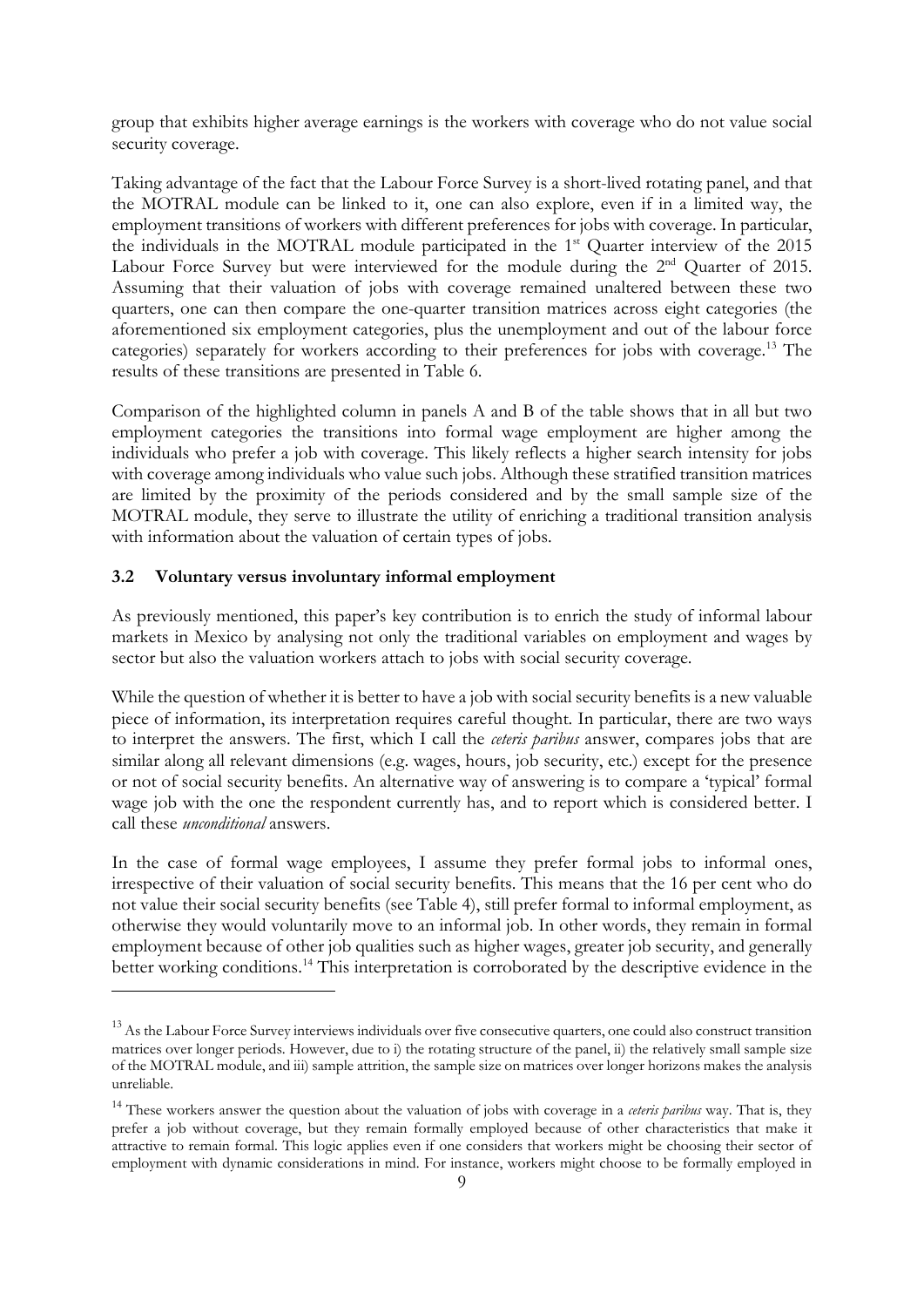previous section, where column 2 of [Table 5](#page-24-1) shows that workers with coverage who do not value social security coverage are, on average, more educated than the others and have the highest average earnings of all groups.

In the case of informal workers, I assume that those who consider it better to have a job with social security coverage are involuntarily employed in their current job. That is, I interpret their answers as expressing an *unconditional* comparison between jobs with coverage and their current employment. Based on the figures in [Table 5,](#page-24-1) it can be seen that under this interpretation, involuntary informal workers make up 38 per cent of the employed, and the voluntary informal comprise 9 per cent of the employed.

On average, formal wage jobs are better than informal wage jobs across several dimensions, such as pay, job security, and work conditions. Therefore, even if an informal wage worker were to interpret the question in a *ceteris paribus* way, more often than not, one would still expect such a worker to have an overall preference for a formal wage job.<sup>[15](#page-9-0)</sup>

The risk of misclassifying the informal self-employed as involuntary is greater if they answer the question in a *ceteris paribus* manner. In this case, they might state that they would prefer a job similar to their current one, but with social security benefits, but they might be unwilling to give up being independent workers in order to become wage employees. The fact that very few self-employed voluntarily enrol for social security coverage in a government-sponsored programme indicates that few of them value social security *given* their current employment characteristics. Yet, the responses recorded i[n Table 4](#page-24-0) suggest that they would prefer a job with coverage *if* that job had characteristics similar to the ones typically found in formal sector jobs. In other words, these workers are answering the MOTRAL questionnaire doing an *unconditional* comparison between jobs. To explore this issue in more detail, I use ancillary information from a survey on micro-entrepreneurs conducted in 2012.

The last edition of the Encuesta Nacional de Micro-Negocios (ENAMIN, or National Survey on Micro-enterprises) was conducted in 2012 (INEGI 2012). This nationally representative survey collected detailed information on the characteristics and operations of micro-enterprises in non-agricultural sectors.<sup>[16](#page-9-1)</sup> The survey asked employers and the self-employed whether they would accept a wage job with a similar income to their current one but in which they had access to social security and/or pension benefits. In addition, entrepreneurs were asked their reservation monthly earnings for them to close their business and become wage workers.<sup>[17](#page-9-2)</sup> As the wording of these questions is more precise than the one in the MOTRAL module, they can be used to descriptively explore the preferences of such workers, even if the sample does not represent the majority of the

order to gain a better income and save to become entrepreneurs later on in their career (see Maloney 2004 for some evidence on this type of life-cycle pattern).

<span id="page-9-0"></span> $15$  It is, however, conceivable that some informal wage workers prefer to remain informal because formal wage jobs are usually less flexible in terms of work schedules. Therefore, if informal workers who prefer flexible schedules were to answer the question in a *ceteris paribus* way, one might misclassify them as involuntary informal.

<span id="page-9-1"></span><sup>&</sup>lt;sup>16</sup> A firm is considered to be a micro-enterprise if it employs ten workers or fewer, or if it is in manufacturing and employs fewer than 16 employees.

<span id="page-9-2"></span><sup>&</sup>lt;sup>17</sup> The specific questions are: '¿Aceptaría un trabajo asalariado con un ingreso similar a lo que actualmente gana en su negocio o actividad, pero donde usted tuviera acceso a los servicios del IMSS?', '¿Cambiaría su negocio o actividad actual, si le ofrecieran un trabajo con un ingreso similar al que tiene actualmente y además tuviera derecho a una pensión?' and '¿Cuál es el salario mensual por el que usted aceptaría dejar su negocio o actividad?'.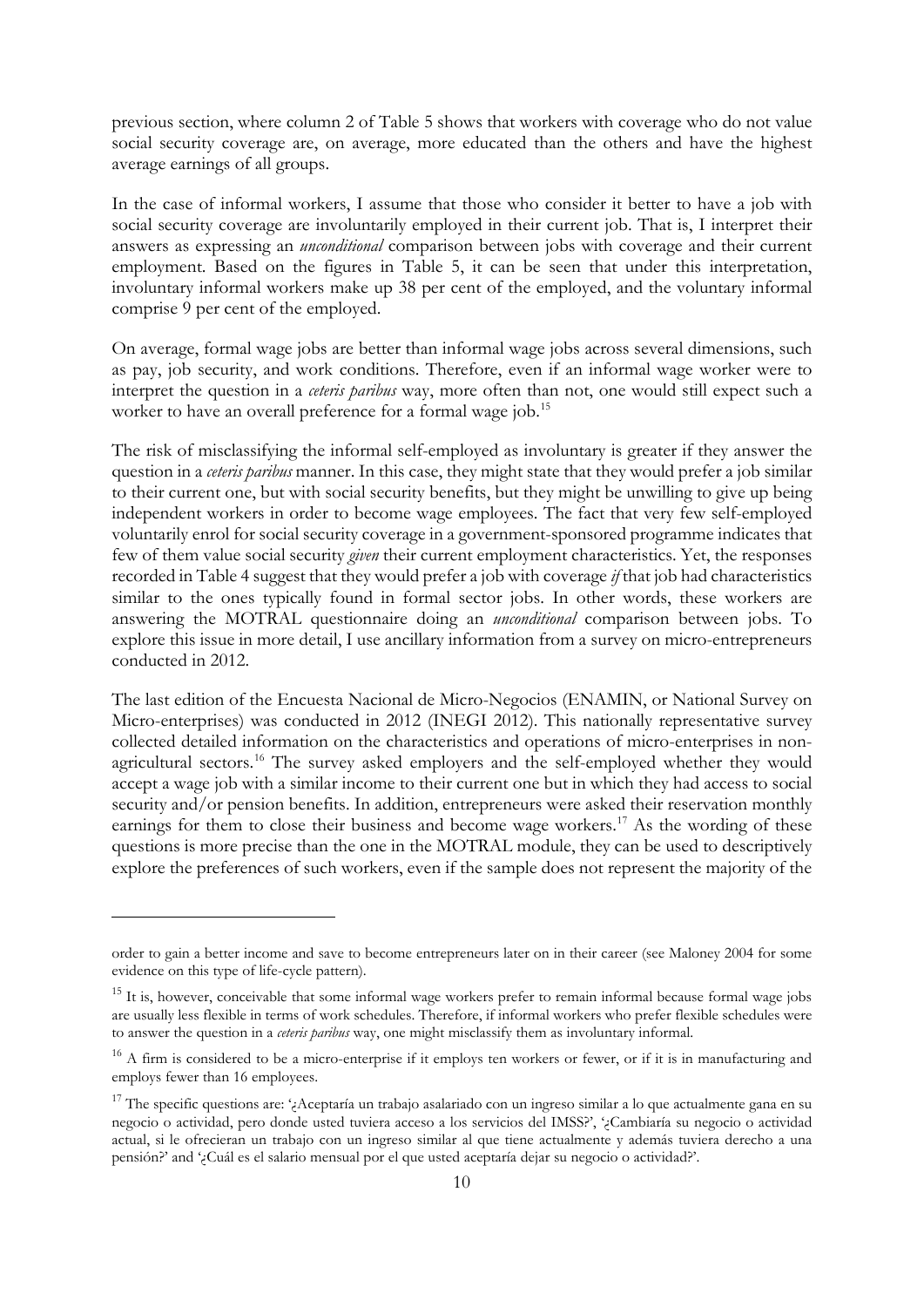informal workers (as it excludes some informal entrepreneurs with large firms and all informal wage employees).

[Table 7](#page-26-1) presents the responses to these questions.<sup>[18](#page-10-0)</sup> The first column shows that around 60 per cent of the respondents would accept wage employment with social security coverage if it paid the same income as the one they currently receive, and this proportion increases monotonically as we move down the job ladder from the formal self-employed to the lower-tier informal. The second column shows the proportion of respondents who would not accept becoming wage employees. This ranges between 32 per cent and 43 per cent and, as expected, increases as we move up the job ladder. Finally, the last three columns report the remaining proportion who would not accept wage employment with social security if it paid their current income, but who would accept it for a different level of pay. In particular, between 3 per cent and 10 per cent would close their microenterprise and become a wage employee for a different salary, but the median level of wage required for them to make this transition is several multiples of the median earnings paid in formal wage jobs.

As previously mentioned, the above numbers are not strictly comparable with those reported in [Table 4](#page-24-0) for the MOTRAL sample, as they come from different years and the ENAMIN sample does not include all self-employed. However, they provide a useful benchmark to compare with the responses reported in the main survey used, MOTRAL. In particular, both tables reveal that a large proportion of the self-employed would prefer to have formal wage employment. However, the proportion of self-employed in the 2015 MOTRAL module who consider formal wage jobs to be better is higher than in the 2012 ENAMIN. While the differences in years and sample coverage might account for part of this difference, it is likely that the different wording of the questions affected the answers.[19](#page-10-1) Keeping this caveat in mind, I proceed using the MOTRAL sample for the rest of the analysis because of its broader coverage.

At this point, it is important to note that, following the classification adopted for who is a voluntary informal worker and who is not, there is no immediate one-to-one association between being voluntarily in informal employment and being in the upper tier previously defined. As previously shown in [Table 4,](#page-24-0) a large proportion of the upper-tier informal workers still consider jobs with coverage to be preferable. Furthermore, [Table 5](#page-24-1) showed that voluntary informal workers have the lowest earnings of all groups, indicating they are not the 'most successful' informal workers. As will be seen in the coming sections, the valuation of jobs with coverage is strongly influenced by the division of labour at home, and not necessarily by success in informal employment.

While the idea that upper-tier workers are more likely to be voluntarily in informal employment has intuitive appeal, there is no logical necessity for this correspondence to occur. Some workers may have a comparative advantage in being employed formally, but they may also have an absolute advantage in both types of employment. Therefore, if they are unable to obtain a formal job, they are likely to find an upper-tier informal job. In addition, being a voluntary informal worker only implies that these workers are better off in informal employment relative to how well off they

<span id="page-10-0"></span><sup>&</sup>lt;sup>18</sup> The table was estimated using a sample comparable to the MOTRAL one, namely workers at large urban centres, aged between 18 and 54, and with previous labour market experience.

<span id="page-10-1"></span><sup>&</sup>lt;sup>19</sup> It is conceivable that, while some self-employed workers stated that formal wage jobs were 'better', when asked whether they would be willing to shut down their current business, they replied in the negative.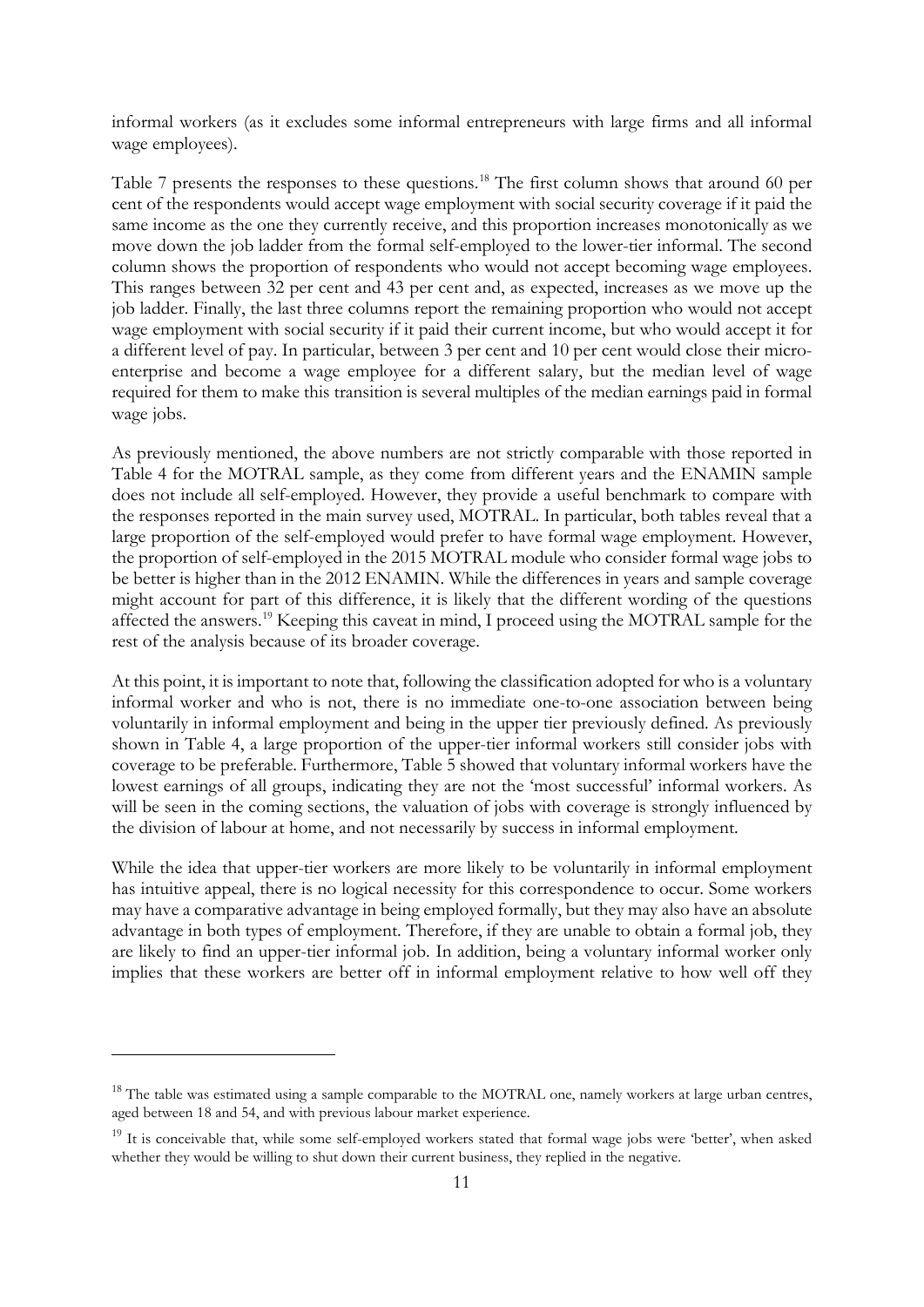would be in formal employment. It does not mean that they are better off than other informal workers.

Going back to the question of the proportion of workers that can be deemed 'involuntary informal', it is clear that this proportion is quite high irrespective of the employment group. In particular, based on the figures reported at the bottom of [Table 5,](#page-24-1) and given the classification used to determine who is a voluntary informal worker and who is not, around 80 per cent of informal workers are involuntarily employed. [20](#page-11-0) This high proportion of involuntary informal workers contrasts with the view put forward by a strand of the informality literature which considers Mexican labour markets to be mainly composed of voluntary workers (see, for instance, Bosch and Maloney 2010; Maloney 1999, 2004).

This literature reaches this conclusion mainly based on an analysis of the patterns of sector transitions over the business cycle rather than from the direct measurement of workers' stated preferences, as this paper does. Sector transitions over the business cycle, while interesting on their own, only provide indirect evidence about the preferred sector of employment of a given worker. Furthermore, sector transitions, by definition, do not tell us anything about the preferred jobs of stayers, as they may remain in their employment either because they are satisfied with it or because they face significant barriers to moving to a better job elsewhere.<sup>[21](#page-11-1)</sup>

Our results also contrast with the argument that part of the reason informality is so high in Mexico is because many workers find the benefits associated with social security not worth the taxes that have to be paid to obtain them (Levy 2008). While it is possible that some informal workers do not value such benefits *given their current employment*, the answers in the MOTRAL module and the ENAMIN survey indicate that a large proportion of informal workers would prefer to be employed as wage employees in a formal job with better pay and working conditions.

In addition to the above studies, other papers have tried to estimate the proportion of involuntary informal workers in Mexico using structural econometric methods. Two examples are the papers by Duval-Hernandez and Smith (2010) and Alcaraz et al. (2015). Both use variants of discrete choice models that allow for rationing of formal jobs under a context of partial observability because they lack information on the preferred sector of workers.<sup>[22](#page-11-2)</sup> The estimates of the

<span id="page-11-0"></span> $20$  This estimate is obtained from the figures reported in columns 3 and 4 of [Table 5.](#page-24-1) There, it is reported that 38.3 per cent of the sample are involuntary informal, and 9.3 per cent are voluntary informal. Therefore, of the total informal population (which represent 47.6 per cent of the sample), 80 per cent are involuntary informal (i.e. 38.3/47.6). The same proportion of involuntary informal workers would arise if we defined formality not just by social security coverage status, but if we also included the formal self-employed among them. See Table A1 in the Appendix for details.

<span id="page-11-1"></span><sup>&</sup>lt;sup>21</sup> Another potential reason for the divergence in results may be that the sample focuses on a segment of the employed population with a strong attachment to the labour force (they are aged between 18 and 54, and are either employed or had previous labour market experience). Hence, it is possible that if one were to extend the MOTRAL survey among labour market participants without previous work experience, or outside the 18–54 age range, then the share of involuntary informal workers might fall. However, this seems implausible as a comparison of the descriptive statistics between the entire Labour Force Survey and the MOTRAL module shows both samples to be very similar, except that the MOTRAL module has a lower share of males, is slightly younger, and has a larger share of formal workers. This comparison is available upon request from the author.

<span id="page-11-2"></span><sup>&</sup>lt;sup>22</sup> Other papers have tried to test segmentation by comparing formal and informal wage equations after correcting for self-selection into each sector. However, the methods used to correct for sample selectivity are often based on sector choice models that assume free entry into formal employment. This is problematic as free choice among sectors is precisely the issue these papers try to test (see, for instance, Marcouiller et al. 1997 for the case of Mexico).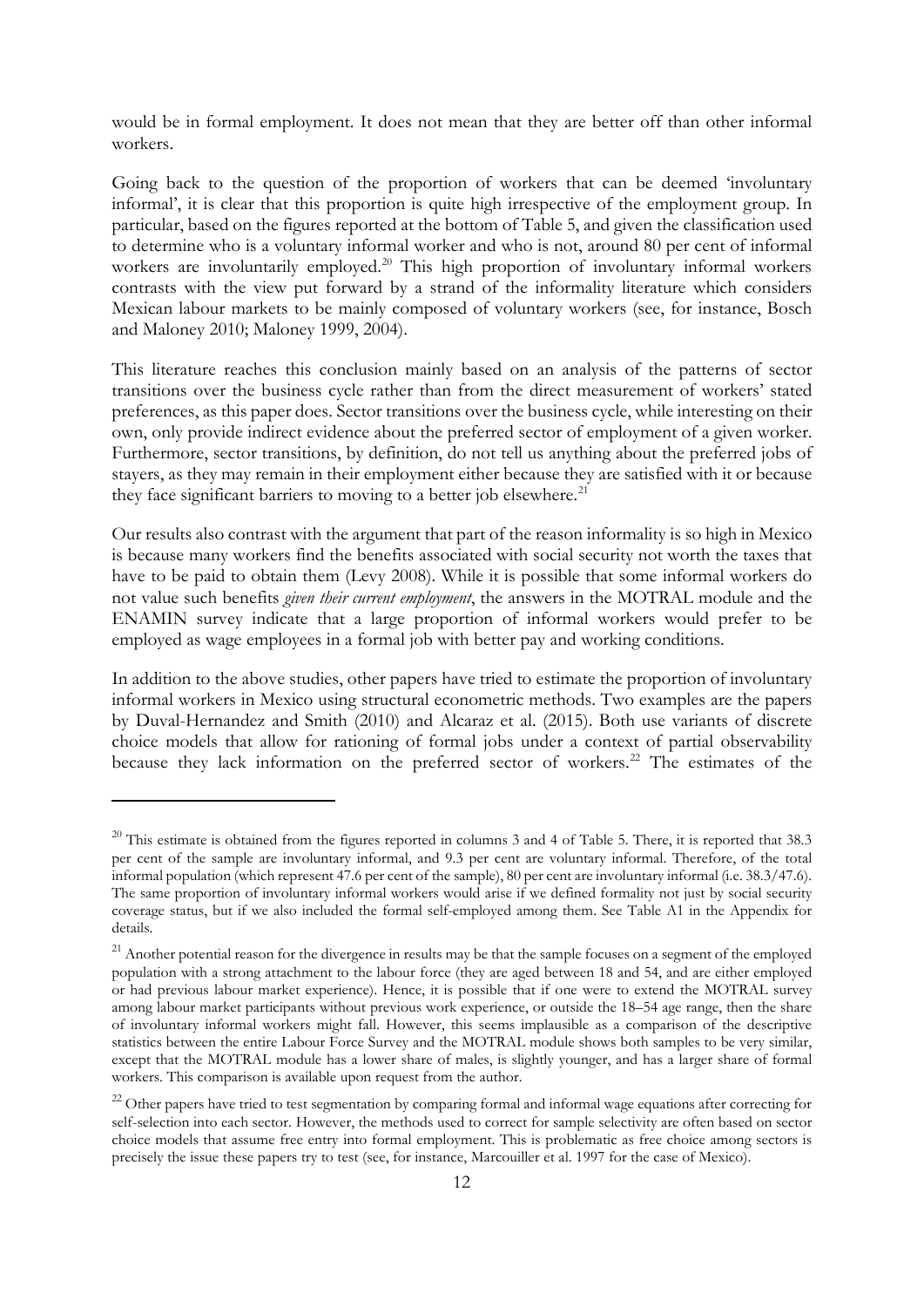proportion of involuntary informal workers vary widely between these studies, and sometimes even within a given paper, depending on the sample analysed. For instance, using a sample of males between the ages of 20 and 60 in large metropolitan areas in 2005, Duval-Hernandez and Smith (2010) estimated that between 27 and 60 per cent of informal workers were involuntary workers. In contrast, Alcaraz et al. (2015) estimated that proportion to be between 10 and 20 per cent using a related model in a sample of males in localities with a population of 15,000+ in 2014.[23](#page-12-1) The fact that these estimates vary widely depending on the econometric specification and the sample under analysis highlights the potential danger of trying to infer the proportion of involuntary informal workers using indirect methods.

To conclude this section, it is worth mentioning that a few studies in other countries have exploited questions similar to the one used in this paper, where workers are explicitly asked whether they would prefer to have a formal job. Using a special module of a household survey in Brazil in 1990, Soares (2004) estimated that around 70 per cent of informal wage workers and 30 per cent of the self-employed would rather be employed as formal wage workers. Also, using data for Chile in 2009, Contreras et al. (2017) estimated that around 35 per cent of the self-employed would rather work as wage employees. The proportion of involuntary informal wage workers in Brazil is similar to the one found in the MOTRAL survey in this paper. However, the proportions of involuntary self-employed in Brazil and Chile are substantially lower than those found in Mexico either in 2015 in the MOTRAL module or in 2012 in the ENAMIN survey.

In general, there is room for more extensive use of these types of counterfactual questions to complement the information regularly collected by the labour surveys. For example, Ulyssea (2011) argues that the analysis of traditional variables such as wages, job transitions, and durations is insufficient to identify whether labour markets are segmented or integrated. Therefore, incorporating information about preferences seems a fruitful way to enhance our understanding of the workings of the labour markets in developing countries.

The next section presents the econometric models used in this paper to exploit the extra information provided by the MOTRAL module, with the goal of identifying the factors associated with applying for and being hired in formal employment.

#### <span id="page-12-0"></span>**4 Econometric methodology**

As previously emphasized, this paper's main contribution is its analysis of a dataset that contains information about the preferred type of job for a representative sample of workers. By having information that distinguishes between the desired and the actual types of job, one can estimate econometric models of sector assignment that disentangle applications from hiring decisions for formal jobs.

To set the notation,  $V_i^a$  denotes the utility of worker *i* of applying and being employed in a formal job, and  $V_i^h$  denotes the corresponding propensity of a formal sector employer of hiring this worker *i*. Let us assume that such propensities depend on observable characteristics of the

<span id="page-12-1"></span><sup>&</sup>lt;sup>23</sup> Both papers limit their analysis to males with positive earnings to focus on a group of workers with a closer attachment to the labour force, and to avoid having to model labour force participation decisions for females.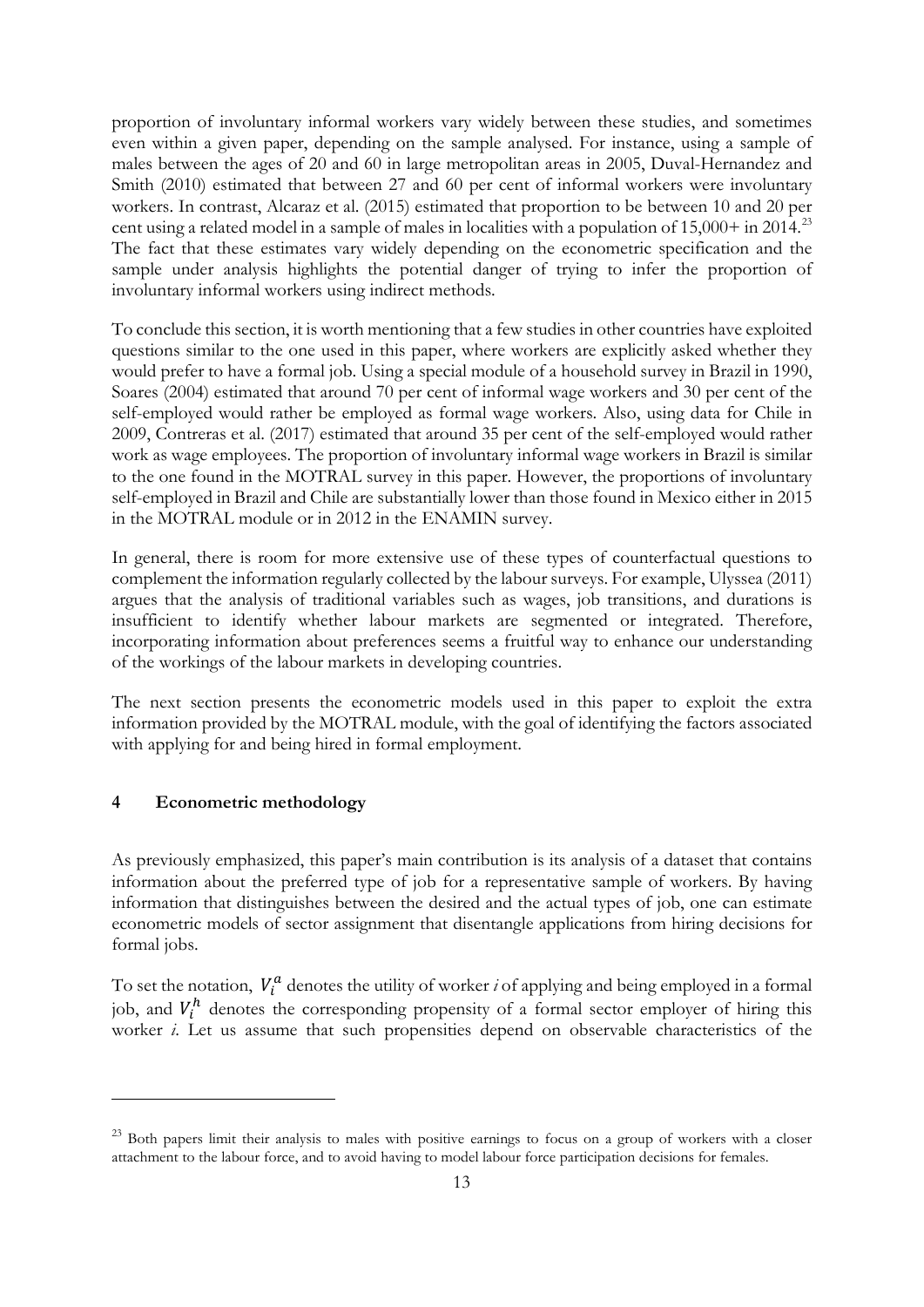worker,  $(Z_i, X_i)$ , as well as on a set of unobservables,  $(u_{ab}, u_{bi})^{24}$  $(u_{ab}, u_{bi})^{24}$  $(u_{ab}, u_{bi})^{24}$  In particular, we assume that these components are related by the following system of equations:

<span id="page-13-0"></span>
$$
V^a = Z\gamma_a + u_a \tag{1.1}
$$

<span id="page-13-1"></span>
$$
V^h = X\gamma_h + u_h \tag{1.2}
$$

where  $(\gamma_a, \gamma_b)$  is a pair of vectors of unknown parameters.<sup>[25](#page-13-3)</sup> To estimate the parameters from this model, we assume the vector of unobservables (*ua, uh*) follows a standard bivariate normal distribution with (unknown) correlation parameter  $\rho$ .

The vectors of individual observable characteristics,  $(Z_i, X_i)$  need not be the same across equations, and they will only include characteristics of the worker. Ideally, one would like to include characteristics of the various potential employers with whom a worker might be matched, but this information is not available in household surveys such as ours. Another piece of missing information is whether individuals who do not apply for a formal job would be hired in that position if they were to apply.[26](#page-13-4)

In practice, for any given worker, there are three possible scenarios that can be distinguished in the data: i) being a formal worker, which occurs with probability  $P(V^a > 0, V^h > 0 | Z, X);$ ii) being an involuntary informal worker, which occurs with probability  $P(V^a > 0, V^h \le 0 | Z, X);$ and iii) being a voluntary informal worker, which occurs with probability  $P(V^a \leq 0|Z, X)$ . These three scenarios are incorporated into a discrete choice model that captures the joint decisions of workers and formal sector employers.<sup>[27](#page-13-5)</sup> The likelihood function of the discrete choice problem is

$$
\mathcal{L} = \prod_{i \in \mathcal{V}} [1 - F(Z\gamma_a)] \prod_{i \in \mathcal{I}} G(Z\gamma_a, -X\gamma_h; -\rho) \prod_{i \in \mathcal{F}} G(Z\gamma_a, X\gamma_h; \rho) \tag{2}
$$

where  $F(\cdot)$  and  $G(\cdot, \cdot; \cdot)$  are the standardized normal and bivariate normal distributions,  $\nu$  is the set of voluntary informal workers,  $\hat{J}$  is the set of involuntary informal workers, and  $\hat{J}$  is the set of formal workers. This model can be estimated using maximum likelihood methods. The estimates of the model provide a reduced form *ceteris paribus* answer to the question of which individual characteristics are associated with applying for and being hired in a formal job.[28](#page-13-6)

The discrete choice model can also be extended to estimate selectivity-corrected earnings equations for different types of workers through a switching-regression model that allows for sector allocation based on both the application and hiring decisions modelled in equations [\(1.1\)](#page-13-0) and [\(1.2\).](#page-13-1) In this case, it will be assumed that the error terms in the log-earnings equations and the

<span id="page-13-2"></span> $24$  In this context, 'unobservable' means characteristics not available to the econometrician.

<span id="page-13-3"></span> $^{25}$  In the above equations and the ones that follow, I drop the individual subscript  $\dot{i}$ .

<span id="page-13-4"></span><sup>26</sup> It is conceptually possible that voluntary informal workers could be offered a formal job *if they* were to apply for that job. However, we do not allow for that possibility in our econometric model.

<span id="page-13-5"></span> $27$  This model is sometimes called a bivariate probit with 'sample selection' (see for instance Van de Ven and Van Praag 1981).

<span id="page-13-6"></span><sup>&</sup>lt;sup>28</sup> The model is a reduced form one because it does not explicitly incorporate wages in the choice decisions equations.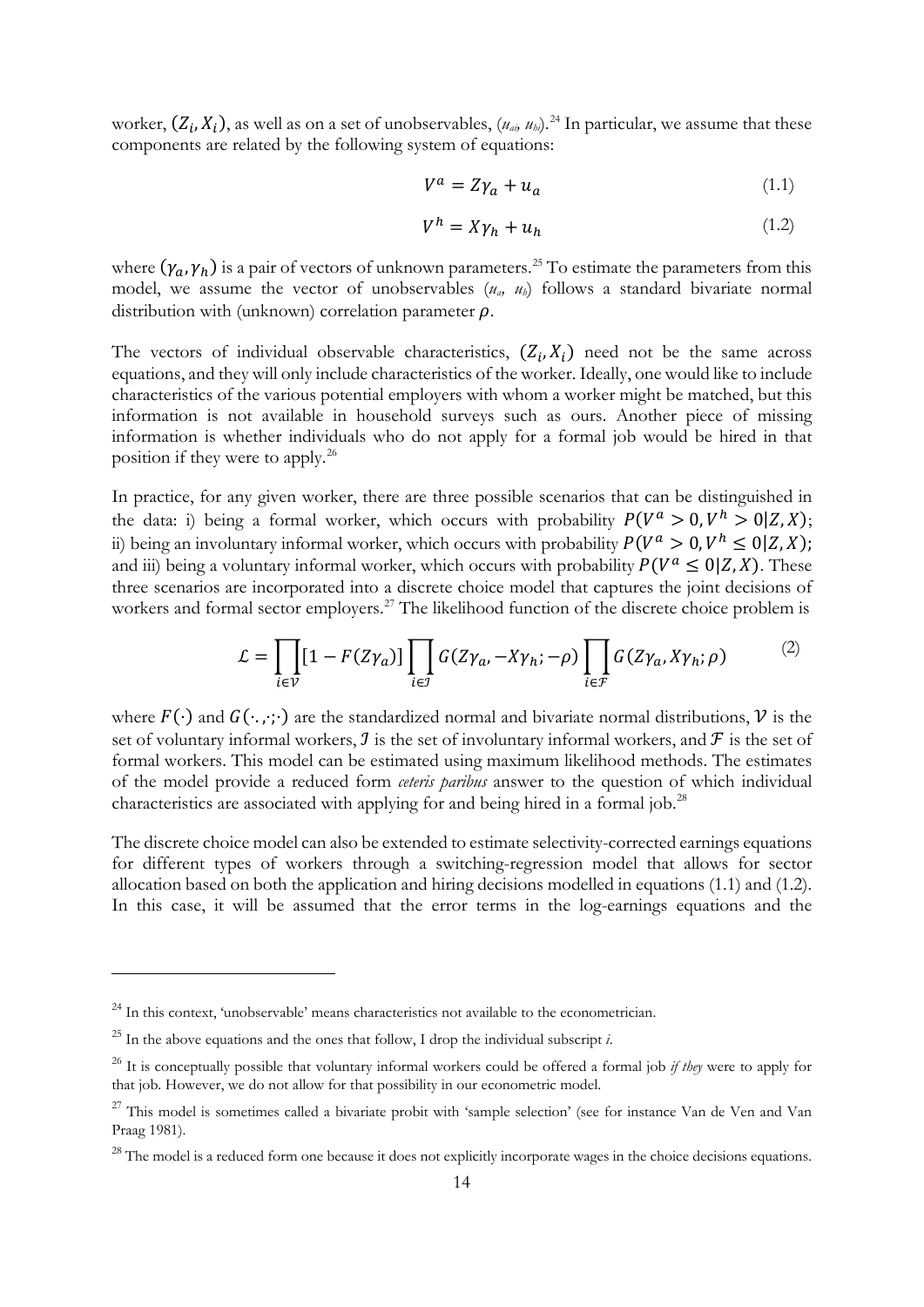unobservables (*uai, uhi*) defined above are jointly distributed with a multivariate normal distribution. The selectivity-adjusted log-earnings functions will be

<span id="page-14-0"></span>
$$
\log y_s = X_s \beta_s + \theta_{sa} \lambda_a(Z, X) + \theta_{sh} \lambda_h(Z, X) + \epsilon_s,\tag{3}
$$

where the subscript *s* refers to the three different groups of workers characterized previously, i.e. formal, involuntary informal, and voluntary informal workers. The terms  $\lambda_a(Z, X)$  and  $\lambda_h(Z, X)$  are selectivity correction terms that adjust for the fact that individuals are not randomly assigned across sectors (Tunalı 1986 presents a detailed exposition of this family of models).<sup>[29](#page-14-1)</sup>

Through these selectivity-adjusted earnings equations, one can obtain a prediction of the counterfactual earnings that an informal worker would obtain if working in a formal job. This exercise can be performed separately for voluntary and involuntary informal workers.

Key demographic characteristics are included in the vector of observables *Z* that affect the probability of applying for formal employment. In particular, *Z* includes age (and its square), marital status, as well as the household dependency ratio, and the interaction of this dependency ratio with the number of adult females in the household. As previously mentioned, more dependents will need more hours of care and a higher income to sustain them. Since females typically do most of the housework, this variable is expected to negatively affect their probability of applying for a formal job as these jobs are less flexible in their schedules. However, as the number of adult females increases within a household, the housework load per woman will be smaller, hence the need to interact these two variables. Furthermore, the effects of these demographic variables are estimated separately by gender.

The vector *Z* also includes the respondents' years of schooling and a dummy indicating whether they are still enrolled in school. Finally, a set of dummy variables at the city level are included to control for varying conditions in local labour markets.

The variables included in vector *X*, which enters the hiring equation [\(1.2\),](#page-13-1) are a subset of Z, and only include variables that would be observable by a formal sector employer, such as age, gender, marital status, the aforementioned schooling variables, and city-level dummies. In other words, the demographic characteristics of the household (i.e. the dependency ratio and its interaction with the number of adult females) are excluded, as these characteristics are typically not observable by employers and, thus are less likely to affect their hiring decisions. Finally, all three log-earnings equations [\(3\)](#page-14-0) include age (and its square), years of tenure in the current job (and its square), gender and marital status (interacted), the above schooling variables, and city-level dummies.

The model is estimated over two samples, depending on the definition of what is considered a 'formal job'. One sample considers 'formal jobs' to be those jobs covered by social security benefits. As previously discussed, this essentially implies restricting the definition of 'formal jobs' to formal wage employment (see [Table 1\)](#page-21-0). All formal self-employed workers are therefore grouped with other informal workers.

In a second sample, the above definition is extended to include the formal self-employed in the set of formal jobs. In this alternative sample, the interpretation of the hiring equatio[n \(1.2\)](#page-13-1) changes,

<span id="page-14-1"></span><sup>&</sup>lt;sup>29</sup> In the case of the earnings equation of voluntary informal workers, the term  $\theta_{sh}\lambda_h(Z, X)$  is zero. A detailed presentation of the model is included in a companion online Appendix. A more detailed presentation, including the formulas for the standard errors of the parameters, can be found in Tunalı (1986).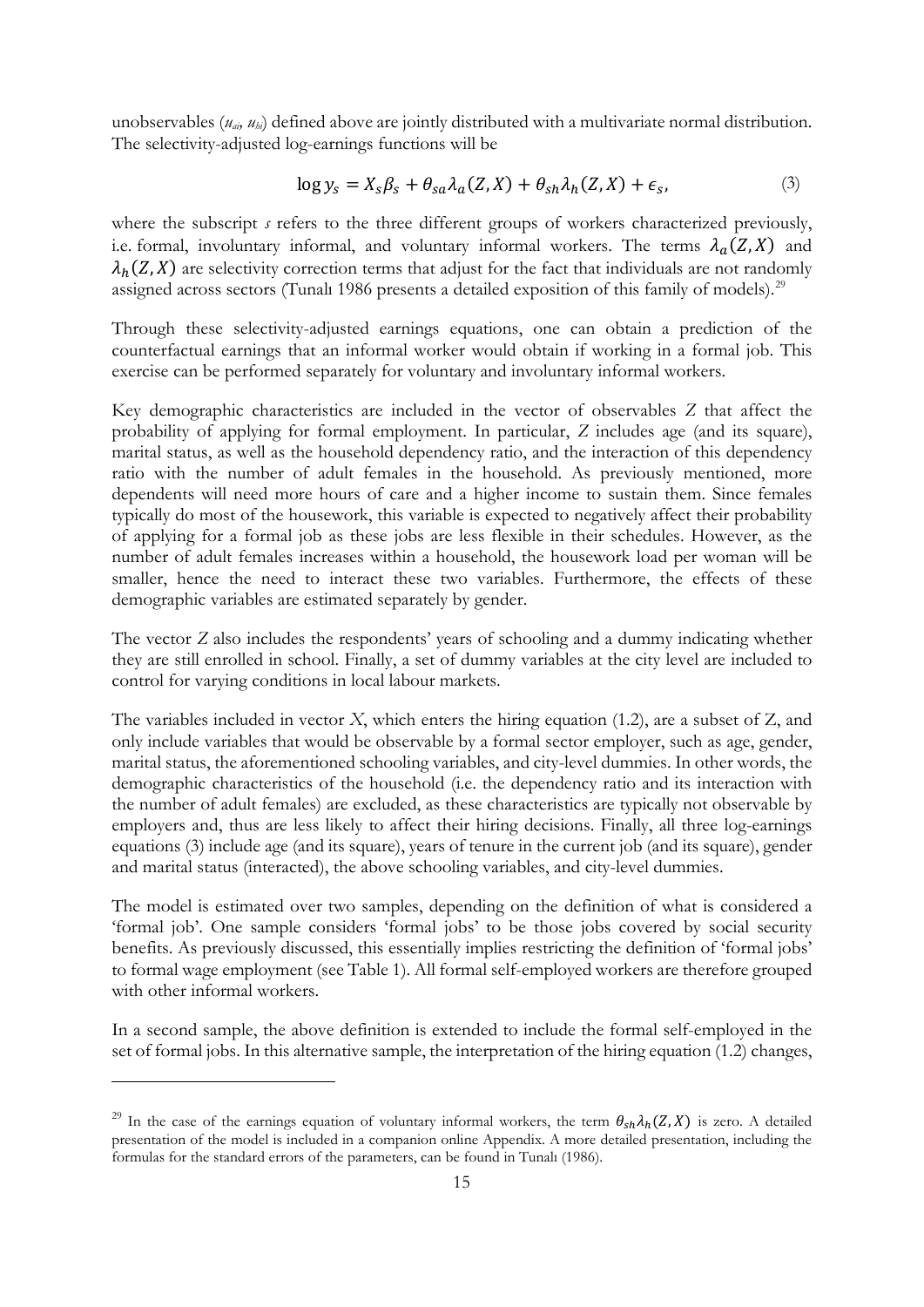as it now describes factors that affect hiring by a formal sector employer, as well as the costs and benefits for a firm operating formally (see Ulyssea 2020 for a discussion of what these costs might be). While information is available from the Labour Force Survey about firm characteristics, these characteristics occur *after* the sector selection process has taken place, and thus are already an endogenous outcome of the job allocation process. It is not obvious how to best incorporate this information into the above econometric framework, and thus the vector X is left specified as before, i.e. with only individual sociodemographic characteristics of the worker. Therefore, for the second sample, equation [\(1.2\)](#page-13-1) can be interpreted as a reduced form that captures the association of these sociodemographic characteristics with hiring and firm formalization decisions.<sup>[30](#page-15-1)</sup>

### <span id="page-15-0"></span>**5 Results**

This section presents the results of the estimation of the models described above, beginning with the results pertaining to the discrete choice model.

#### **5.1 Discrete choice model**

The results of the parameter estimates of equations [\(1.1\)](#page-13-0) and [\(1.2\)](#page-13-1) are included in Tables A2 and A3 in the Appendix. Instead, this section presents the average partial effects as these are easier to interpret, i.e. we report the average derivatives of a probability of interest (e.g. the probability of applying for a formal job) with respect to one explanatory variable, holding all other observable variables constant.

[Table 8](#page-28-0) presents the partial effects for the sample where formality is determined by having a job with social security benefits. The first two columns of the table report the result of a standard probit which does not separate the applying from the hiring decisions. The last four columns report the parameter estimates of the discrete choice model in equations [\(1.1\)](#page-13-0) and [\(1.2\).](#page-13-1) The second pair of columns contains the corresponding partial effects of the 'apply' equation [\(1.1\),](#page-13-0) while the last pair of columns presents the partial effects of the 'hiring' decision *conditional* on having applied for a formal job position, i.e. the average partial effects of covariates on the conditional probability:

$$
\frac{P(V^a > 0, V^h > 0 | Z, X)}{P(V^a > 0 | Z, X)}.
$$

Analysing first the partial effects corresponding to the decision to apply to a formal job, columns 3 and 4 of [Table 8](#page-28-0) show a concave relation between the propensity to apply and age for females. For males, however, the partial effect of age is negative among young workers and statistically insignificant otherwise. Married workers are about 4 percentage points more likely to apply for formal jobs, although the effect is only statistically significant for males. Neither the education

<span id="page-15-1"></span><sup>&</sup>lt;sup>30</sup> The second sample is smaller than the first one because I import information from the Labour Force Survey (ENOE) to determine who among the self-employed is formal, and in the process of merging both ENOE and MOTRAL, I discard observations with discrepancies at the job characteristics level (e.g. occupation, industry, etc.). Descriptive statistics for these samples are found in Table A1 in the Appendix.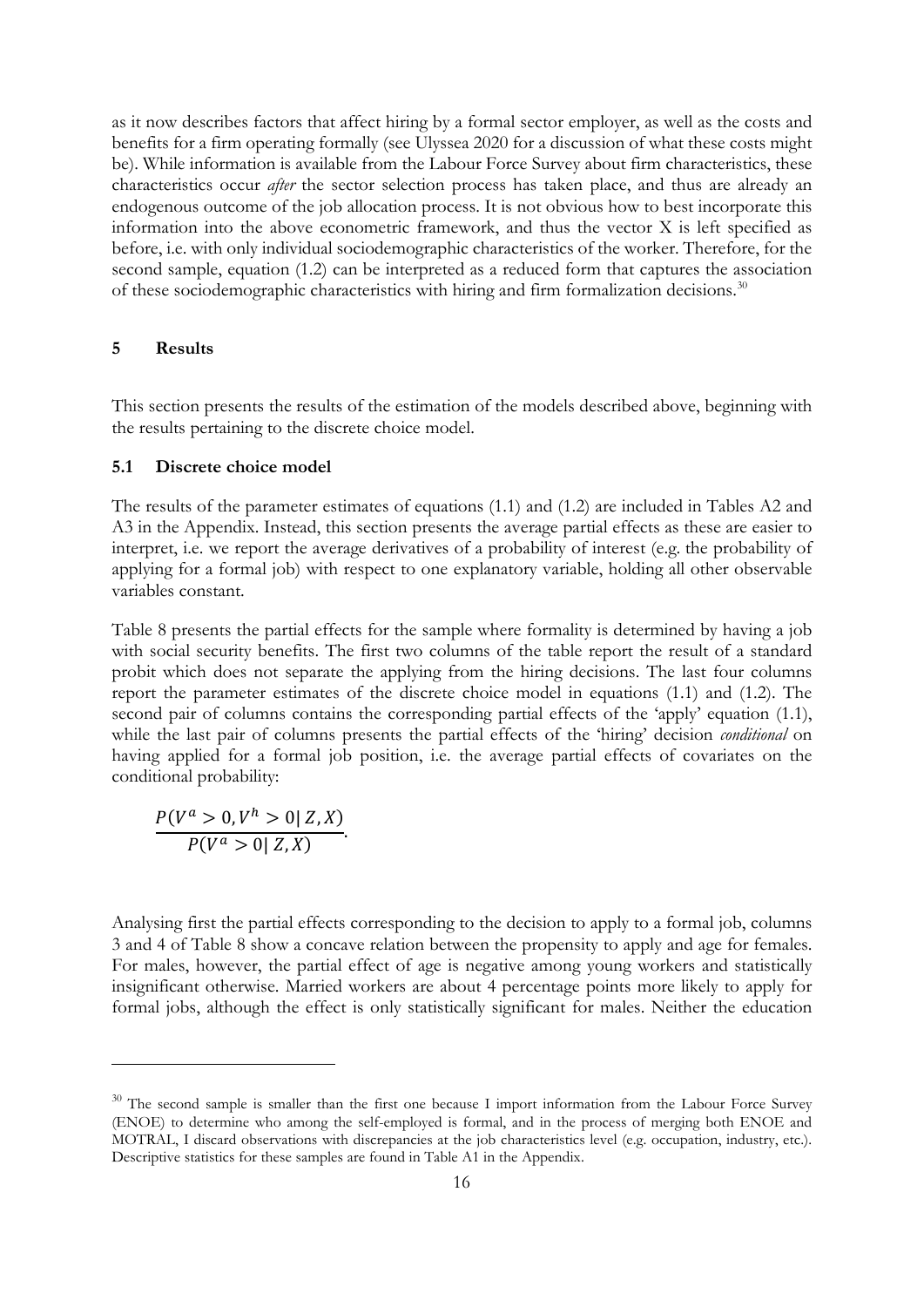variables nor the cumulative effect of being male have a statistically significant impact on the applying decision.

An increase of one unit in the dependency ratio decreases the probability of women applying for formal employment by almost 5 percentage points, but this negative effect disappears if there is another adult female present in the household, presumably because that other female will help with the care of the dependents. In contrast, the opposite effect is found for males, i.e. there is a positive association between this ratio and the propensity to apply. These findings support the idea that the division of responsibilities at home has an important influence on whether workers want formal jobs, but the effects differ depending on the gender of the worker. More specifically, having more dependents and no extra help leads women to search for more flexible informal jobs, as these will allow them to care for dependents. For men, in contrast, having more dependents increases the propensity to apply for formal jobs.

Regarding the probability of being hired in a formal job, conditional on having applied, this probability presents an inverted-u association with age for females and a u-shaped association for males. Married men are almost 12 percentage points more likely to be hired in formal employment than single males, while the opposite is the case for married females. This hiring penalty for married females likely reflects that formal sector employers perceive them as less attractive employees, a finding that is consistent with recent experimental evidence for Mexico (Arceo-Gomez and Campos-Vazquez 2014). These findings, together with those pertaining to the applying decision, highlight the importance of the division of labour at the household level in shaping both applying and hiring decisions in the formal sector.

Finally, education is a key factor affecting the probability of being hired. In particular, an extra year of schooling increases this probability by about 3 percentage points, but being enrolled in school decreases this hiring probability by almost 25 percentage points.<sup>[31](#page-16-0)</sup>

Note also that the partial effects of the standard probit model (in the first two columns of Table 8) are a mix of the effects identified by the bivariate probit model, which separates applying from hiring decisions. However, without the bivariate probit, it would not be possible to disentangle which factors affect each of these separate decisions.

A comparison of the above results with those in [Table 9,](#page-29-0) where a formal job includes jobs with coverage as well as the formal self-employed, shows that the estimated partial effects are very similar and the differences are mainly in the magnitudes and statistical significance of some effects. Among these differences, one can note that marital status has a weaker effect on the hiring equation in this sample. Also, the effects of the dependency ratio on the application decision for men are stronger, and the years of schooling positively affect the probability of applying for a formal job, while in the previous sample this effect was statistically insignificant.

#### **5.2 Selectivity-adjusted earnings equations**

If the above discrete choice model is complemented with log-earnings equations, one can obtain parameters for the latter which are adjusted for potential sample-selectivity biases. As not all

<span id="page-16-0"></span> $31$  Appendix Table A2 reports the correlation parameter between the unobservables (u<sub>a</sub>, u<sub>h</sub>), which is -0.53 (and statistically significant at the 1 per cent level), indicating that the unobservable factors that lead to a greater probability of applying for formal employment are negatively correlated with the unobservables that affect the probability of being hired.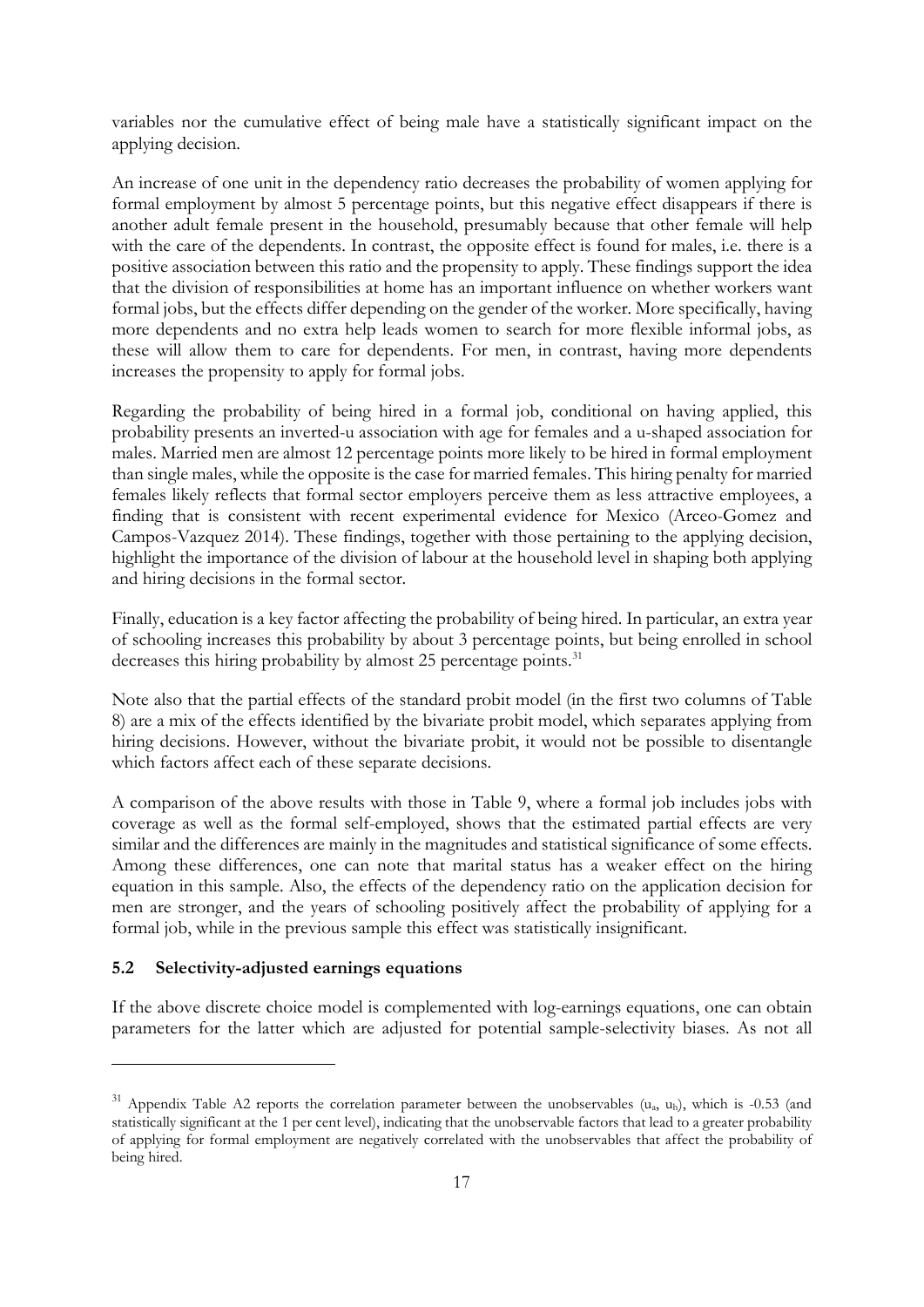individuals report their earnings or have positive earnings, the previous discrete choice models are re-estimated for a subsample of workers with positive earnings and are used to estimate the selectivity correction terms in equation  $(3)$ .<sup>[32](#page-17-0)</sup> The results of these estimations are presented in Tables 10 and 11.

[Table 10](#page-30-0) shows that, consistent with standard Mincerian equations, age has increasing concave returns, with inflection points around ages 37–47. However, this shape is statistically significant only among formal workers.

In general, males obtain substantially higher earnings relative to otherwise comparable single females. The earnings premiums range between 20 per cent for single males in formal employment and 60 per cent for married males in voluntary informal employment. [33](#page-17-1) In contrast, among voluntary informal workers, married women display a *ceteris paribus* earnings penalty of more than 30 per cent relative to their single female counterparts. These numbers indicate that demographic factors at the household level affect the job allocation process and the earnings obtained in the market.

The number of years of tenure at a firm have increasing concave returns. However, this shape is statistically significant only among involuntary informal workers, with an inflection point around 14 years of tenure. An extra year of schooling is associated with an increase in earnings of about 15 per cent in formal jobs and 8 per cent among those who do not want a job with coverage, and has no significant effect on the earnings of involuntary informal workers. Being enrolled in school leads to *ceteris paribus* earnings losses of almost 40 per cent among formal workers only.

Finally, most of the coefficients for the selectivity correction terms are statistically insignificant at the 90 per cent level. The exception occurs for the correction term in the earnings equation of voluntary informal workers. In this case, the unobserved factors that affect the probability of applying for formal jobs are negatively correlated with the unobservables in the earnings equation of these workers.

It is worth mentioning that the fit of the earnings equations is higher for workers employed in their preferred sector, i.e. formal and voluntary informal workers. This indicates that there is a greater degree of unexplained heterogeneity in the earnings of involuntary informal workers.

The corresponding estimations for the sample which includes the formal self-employed among formal workers are reported in [Table 11.](#page-31-0) The results are qualitatively similar to those of the other sample and, for the sake of brevity, I omit further discussion of them.

Using these regression models, counterfactual earnings of informal workers are predicted if they worked in formal employment. These differentials are presented in Appendix Tables A4 and A5. None of these differentials are statistically different to zero and they are quite sensitive to the

<span id="page-17-0"></span><sup>&</sup>lt;sup>32</sup> The parameter estimates of the bivariate probit over this slightly more restricted sample are available upon from request from the author.

<span id="page-17-1"></span><sup>&</sup>lt;sup>33</sup> These premia are obtained by noting that for a given gender x marital group *g*, the parameters estimated are  $\beta_g =$  $\ln(y_g) - \ln(y_{sf})$ , where  $\ln(y_g)$  and  $\ln(y_g)$  are the predicted log earnings of group *g* and single females, respectively. Hence  $exp(\hat{\beta}_g) - 1$  approximates the percentage premium for group *g* relative to single females.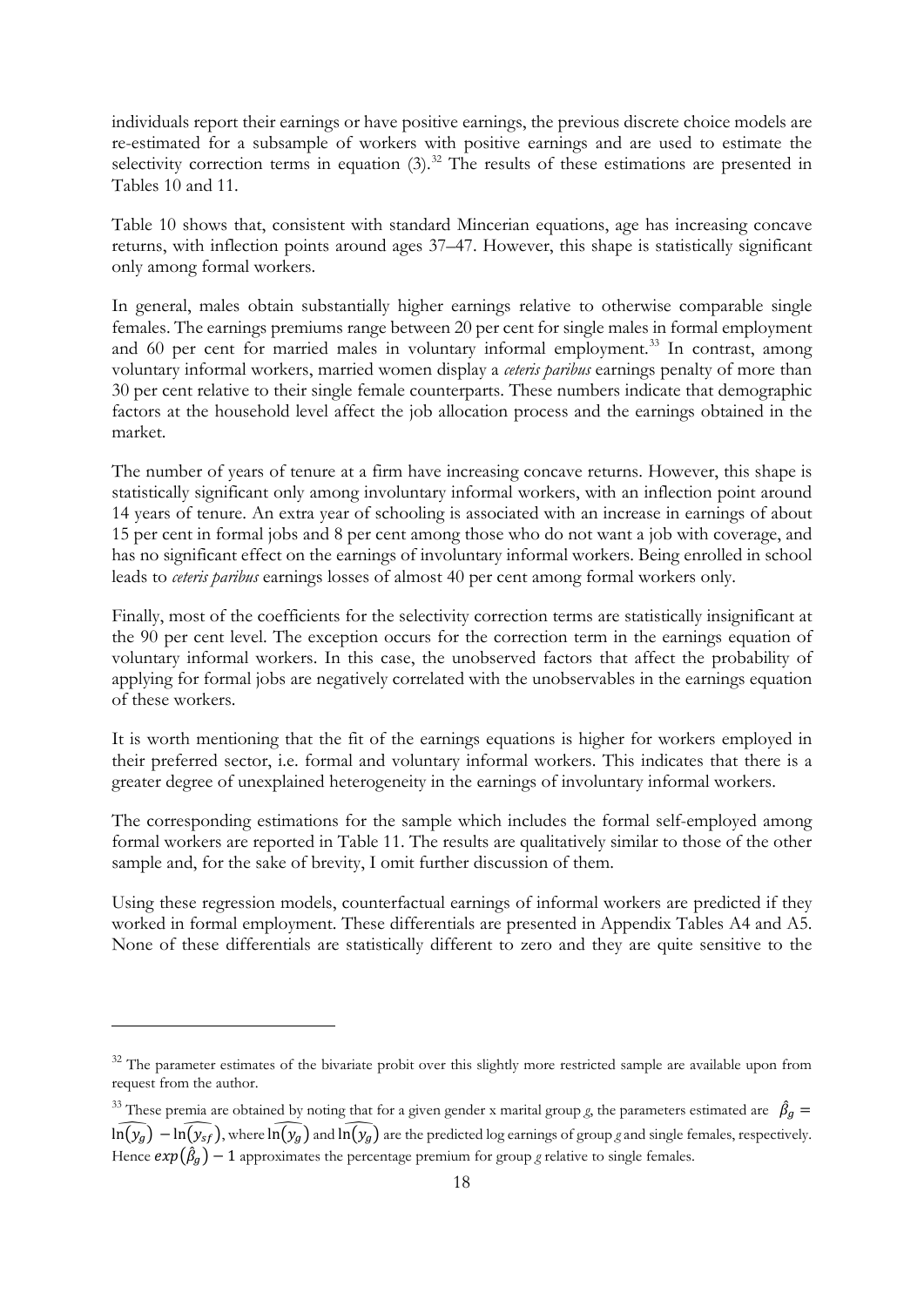selected functional forms chosen for the estimation of the econometric models in equations [\(1.1\),](#page-13-0) [\(1.2\),](#page-13-1) and [\(3\).](#page-14-0) Hence, these results should be interpreted with caution.

In summary, the econometric analysis performed in this section indicates that the division of labour at home across gender lines plays an important role in determining who applies for and who is hired in formal job vacancies, as well as the earnings gained in formal employment. Also, the levels of schooling are a crucial factor affecting both the probability of being hired in a formal job and the earnings obtained in it.

## <span id="page-18-0"></span>**6 Conclusions**

This paper exploits a unique dataset containing information about the preferred type of jobs of workers in large urban centres in Mexico. Comparing this information with the actual jobs they have, it is estimated that almost 80 per cent of informal workers consider it preferable to be employed in a formal job which provides them with social security coverage, even if it entails paying the corresponding taxes for such benefits. This suggests that many of the urban informal workers are in this sector because of a lack of better options.

Our econometric analysis highlights two important factors that affect the workers' access to formal wage employment, i.e. the division of housework at the household level and the levels of human capital. In particular, the traditional division of labour at home is a likely culprit for limiting the willingness of females to apply for formal wage jobs and the probability of being hired in such jobs. Also, having a higher level of education plays a significant role in increasing the chances of being hired in a formal job and of earning a higher income from it. While one should not draw direct policy recommendations from these findings, it seems important to consider how policy can affect these two dimensions in order to encourage the successful transition of workers into formal employment.

Finally, one methodological point arises from this research. So far, the overwhelming majority of research on labour markets in developing countries is based on variables such as wages, employment status, and so forth. The analysis conducted here shows that there is much to be gained by also considering the stated preferences of workers about potential jobs and their characteristics.

This new piece of information can enrich our understanding of the functioning of labour markets and the welfare of workers. In particular, this type of information can help to solve some unresolved theoretical debates in the literature, where traditional analyses have led to ambiguous conclusions. To exploit this type of information, however, will require a better data collection effort, including carefully worded questions for eliciting workers' preferences for different types of job characteristics.

#### **References**

Alaniz, E., T.H. Gindling, C. Mata, and D. Rojas (2020). 'Transforming Informal Work and Livelihoods in Costa Rica and Nicaragua'. WIDER Working Paper 100/2020. Helsinki: UNU-WIDER. <https://doi.org/10.35188/UNU-WIDER/2020/857-3>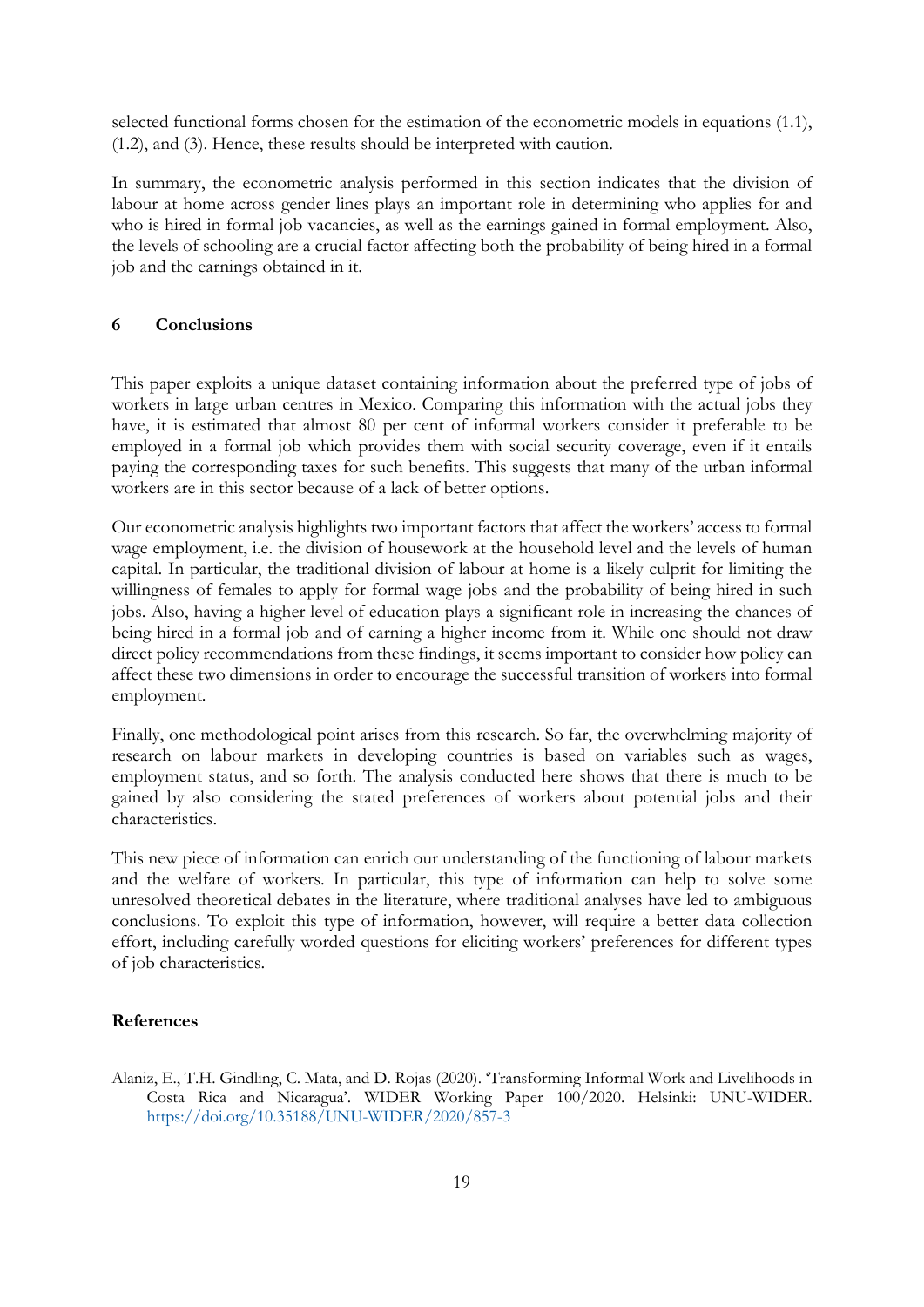- Alcaraz, C., D. Chiquiar, and A. Saucedo (2015). 'Informality and Segmentation in the Mexican Labor Market'. Banco de México Working Papers 2015-25. Mexico City: Mexico. <https://doi.org/10.36095/banxico/di.2015.25>
- Arceo-Gomez, E.O., and R.M. Campos-Vazquez (2014). 'Race and Marriage in the Labor Market: A Discrimination Correspondence Study in a Developing Country'. *American Economic Review*, 104(5): 376–80.<https://doi.org/10.1257/aer.104.5.376>
- Bosch, M., and W.F. Maloney (2010). 'Comparative Analysis of Labor Market Dynamics Using Markov Processes: An Application to Informality'. *Labour Economics*, 17(4): 621–31. <https://doi.org/10.1016/j.labeco.2010.01.005>
- Contreras, D., R. Gillmore, and E. Puentes (2017). 'Self-Employment and Queues for Wage Work: Evidence from Chile'. *Journal of International Development*, 24(4): 473–99. <https://doi.org/10.1002/jid.3074>
- Duval-Hernández, R., and R. Smith (2010). 'Counterfactual Wages and Segmentation between Formal and Informal Sectors in Mexico'. Unpublished Manuscript.
- Fields, G.S. (1975). 'Rural-Urban Migration, Urban Unemployment and Underemployment, and Job-Search Activity in LDCs'. *Journal of Development Economics*, 2(2): 165–87. [https://doi.org/10.1016/0304-](https://doi.org/10.1016/0304-3878(75)90014-0) [3878\(75\)90014-0](https://doi.org/10.1016/0304-3878(75)90014-0)
- Fields, G.S. (1990) 'Labour Market Modelling and the Urban Informal Sector: Theory and Evidence'. In D. Turnham, B. Salome, and A. Schwarz (eds), *The Informal Sector Revisited*. Paris: Organisation for Economic Co-operation and Development.
- Fields, G.S. (2011). '"Informality": It's Time to Stop Being Alice-in-Wonderland-ish'. WIEGO Research Paper. Manchester: WIEGO.
- Fields, G.S. (forthcoming). 'Informality and Work Status'. In G.S. Fields and T. Gindling, *Transforming Informal Work and Livelihoods.*
- Fiess, N.M., M. Fugazza, and W.F. Maloney (2010). 'Informal Self-employment and Macroeconomic Fluctuations'. *Journal of Development Economics*, 91(2): 211–26. <https://doi.org/10.1016/j.jdeveco.2009.09.009>
- Gindling, T.H., and D. Newhouse (2014). 'Self-Employment in the Developing World'. *World Development*, 56: 313–31. <https://doi.org/10.1016/j.worlddev.2013.03.003>
- Günther, I., and A. Launov (2012). 'Informal Employment in Developing Countries: Opportunity or Last Resort?'. *Journal of Development Economics*, 97: 88–98.
- INEGI (Instituto Nacional de Estadística y Geografía) (2012). 'Encuesta Nacional de Micronegocios'. Available at:<https://www.inegi.org.mx/programas/enamin/2012/> (accessed 13 September 2020).
- INEGI (Instituto Nacional de Estadística y Geografía) (2014). 'La informalidad laboral: Encuesta Nacional de Ocupación y Empleo: marco conceptual y metodológico'. México: INEGI.
- INEGI (Instituto Nacional de Estadística y Geografía) (2015a). 'Módulo de Trayectorias Laborales (MOTRAL) 2015'. Available at: <https://www.inegi.org.mx/programas/motral/2015/> (accessed 1 July 2019).
- INEGI (Instituto Nacional de Estadística y Geografía) (2015b). 'Encuesta Nacional de Ocupación y Empleo, población de 15 años y más de edad'. Available at: <https://www.inegi.org.mx/programas/enoe/15ymas/> (accessed 1 November 2018).
- Levy, S. (2008). *Good Intentions, Bad Outcomes: Social Policy, Informality, and Economic Growth in Mexico*. Washington, DC: Brookings Institution Press.
- Levy, S. (2018). *Under-Rewarded Efforts: The Elusive Quest for Prosperity in Mexico*. Washington: Inter-American Development Bank. <https://doi.org/10.18235/0001189>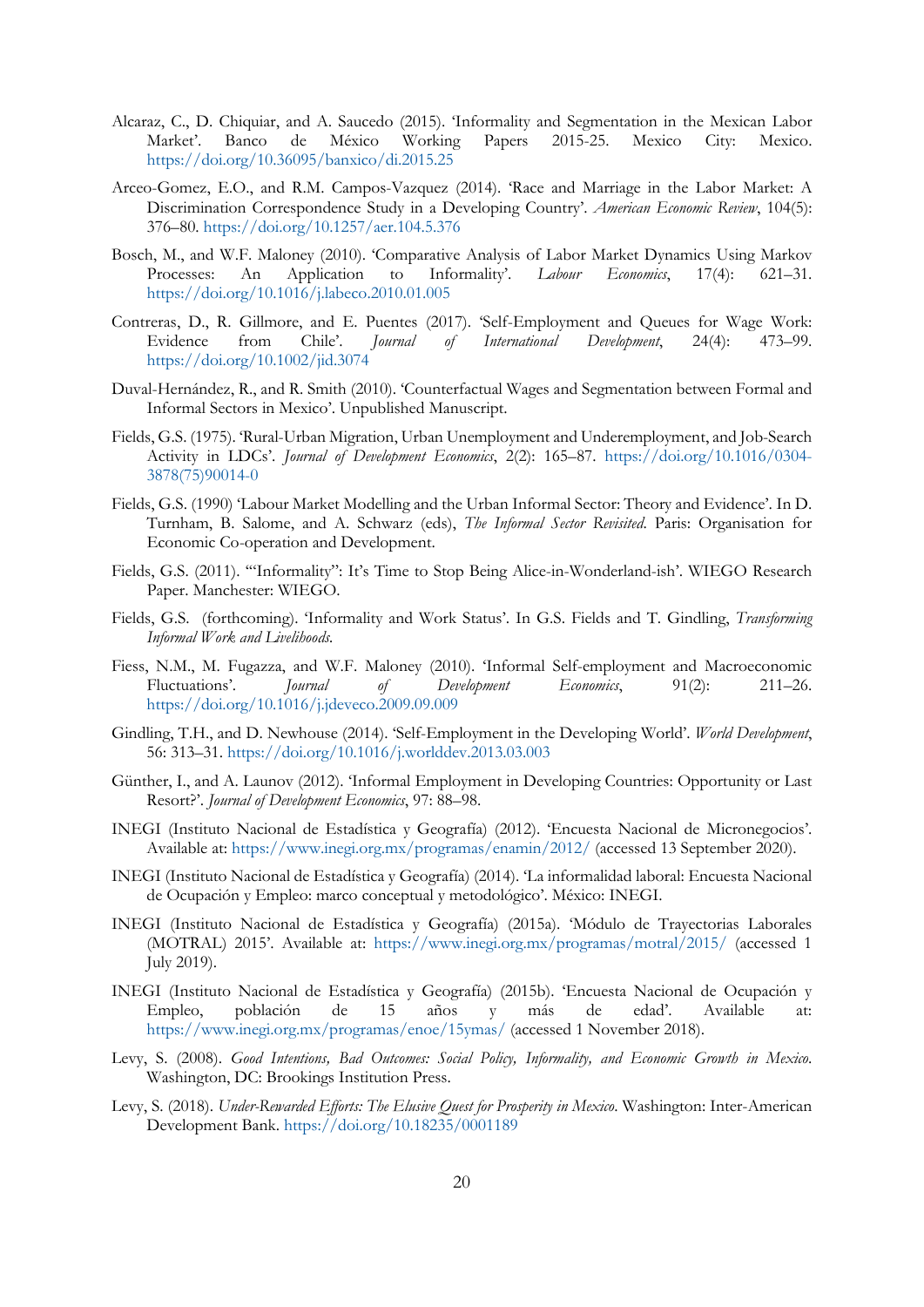- Magnac, T. (1991). 'Segmented or Competitive Labor Markets'. *Econometrica*, 59(1): 165–87. <https://doi.org/10.2307/2938245>
- Maloney, W.F. (1999). 'Does Informality Imply Segmentation in Urban Labor Markets? Evidence from Sectoral Transitions in Mexico'. *World Bank Economic Review*, 13(2): 275–302. <https://doi.org/10.1093/wber/13.2.275>
- Maloney, W.F. (2004). 'Informality Revisited'. *World Development*, 32(7): 1159–78. <https://doi.org/10.1016/j.worlddev.2004.01.008>
- Marcouiller, D., V.R. de Castilla, and C. Woodruff (1997). 'Formal Measures of the Informal-Sector Wage Gap in Mexico, El Salvador, and Peru'. *Economic Development and Cultural Change*, 45(2): 367–92. <https://doi.org/10.1086/452278>
- Ruppert Bulmer, E. (2018) 'Defining Informality vs Mitigating Its Negative Effects'. *IZA World of Labor*, 442.<https://doi.org/10.15185/izawol.442>
- Soares, F.V. (2004). 'Do Informal Workers Queue for Formal Jobs in Brazil?'. Texto para Discussão #1021, Rio de Janeiro: IPEA.
- Tunalı, İ. (1986). 'A General Structure for Models of Double Selection and an Application to a Joint Migration/Earnings Process with Remigration'. *Research in Labor Economics*, 8: 235–82.
- Ulyssea, G. (2011). 'The Formal-Informal Labor Market Segmentation Hypothesis Revisited'. *Brazilian Review of Econometrics*, 30(2): 311. <https://doi.org/10.12660/bre.v30n22010.3467>
- Ulyssea, G. (2020). 'Informality: Causes and Consequences for Development'. *Annual Review of Economics*, 12(1): 525–46. <https://doi.org/10.1146/annurev-economics-082119-121914>
- Van de Ven, W.P.M.M., and B.M.S. Van Praag (1981). 'The Demand for Deductibles in Private Health Insurance. A Probit Model with Sample Selection'. *Journal of Econometrics*, 17(2): 229–52. [https://doi.org/10.1016/0304-4076\(81\)90028-2](https://doi.org/10.1016/0304-4076(81)90028-2)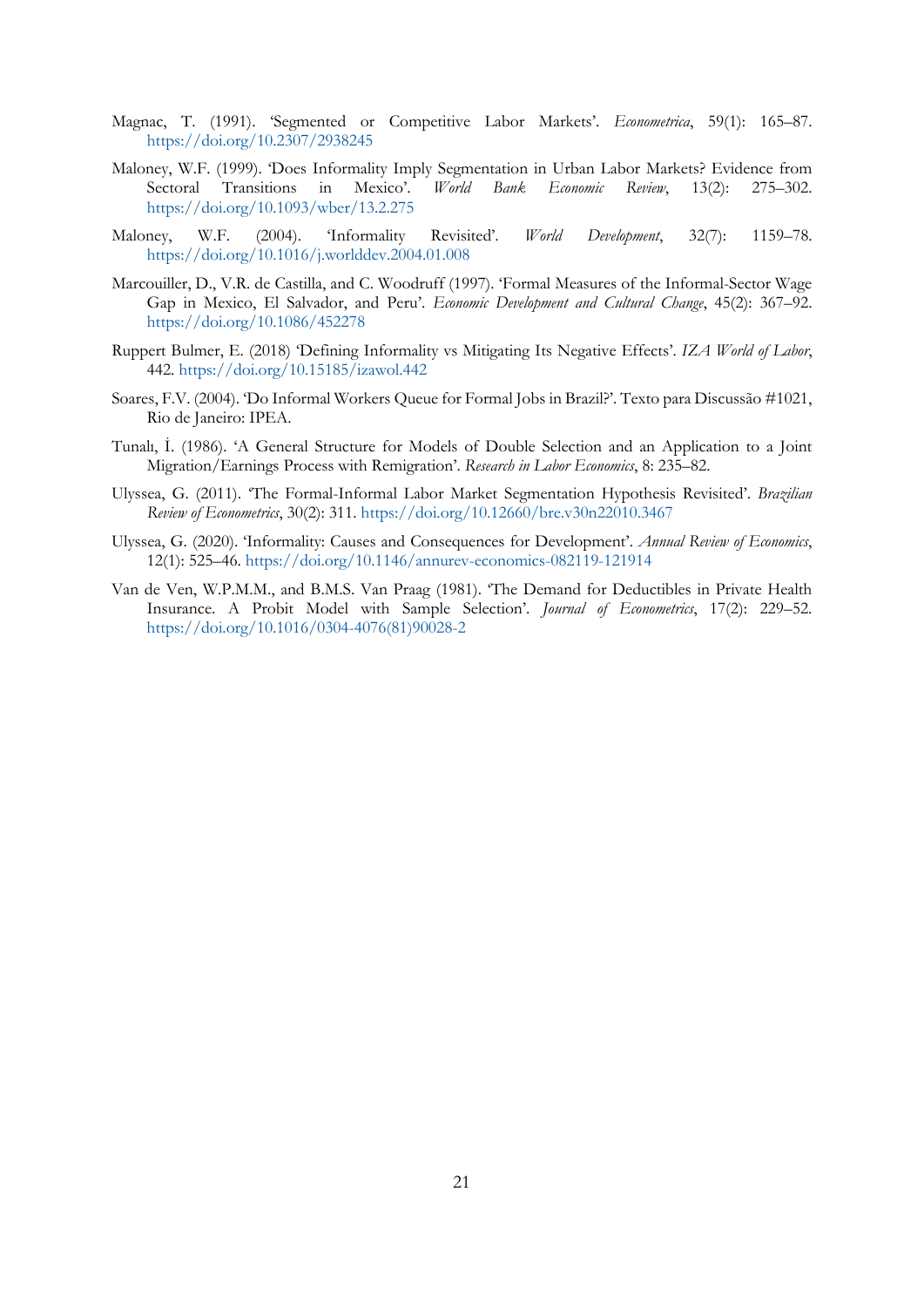# **Tables and figures**

| Work status group                     | Definition/operationalization                                                                                                                                                                                                                                                                                                                                                                                                                                                                                                                         |
|---------------------------------------|-------------------------------------------------------------------------------------------------------------------------------------------------------------------------------------------------------------------------------------------------------------------------------------------------------------------------------------------------------------------------------------------------------------------------------------------------------------------------------------------------------------------------------------------------------|
| Formal self-employed                  | Formal self-employed workers are the self-employed (own-account or owners) who<br>operate a business registered with tax authorities and with fixed work premises. Also,<br>all employers (with at least one employee) in the agricultural sector enter this category.                                                                                                                                                                                                                                                                                |
| Upper-tier informal<br>self-employed  | Upper-tier informal self-employed (own-account and owners) are those who voluntarily<br>enrol for social security coverage (through the government or have private insurance),<br>or work in a profession that requires post-secondary or vocational education, or they<br>are employers with at least one employee, or if their place of work has fixed premises.                                                                                                                                                                                    |
| Lower-tier informal<br>self-employed  | All other self-employed not in the above two categories. This includes all self-employed<br>working in agriculture.                                                                                                                                                                                                                                                                                                                                                                                                                                   |
| Formal wage<br>employees              | Wage employees whose employers contribute to social security, except if the employer<br>itself is a non-registered business (i.e. the firm is not registered with tax authorities and<br>does not have fixed work premises).                                                                                                                                                                                                                                                                                                                          |
| Upper-tier informal<br>wage employees | Wage employees whose employers do not contribute to social security (or if they do,<br>the employer itself is a non-registered business) BUT who receive other benefits such<br>as paid annual leave, profit-sharing, (government-sponsored) housing credit, day-care<br>facilities, private insurance (life or health), saving funds, time for parental care, or<br>aguinaldo (mandatory one-month salary bonus in December), OR work in a profession<br>that requires post-secondary or vocational education, OR they have a permanent<br>contract. |
| Lower-tier informal<br>wage employees | Lower-tier informal employees are all other employees. Also, all unpaid workers are<br>included in this category.                                                                                                                                                                                                                                                                                                                                                                                                                                     |

<span id="page-21-0"></span>Table 1: Work status definition and operationalization, the case of Mexico

Source: author's illustration.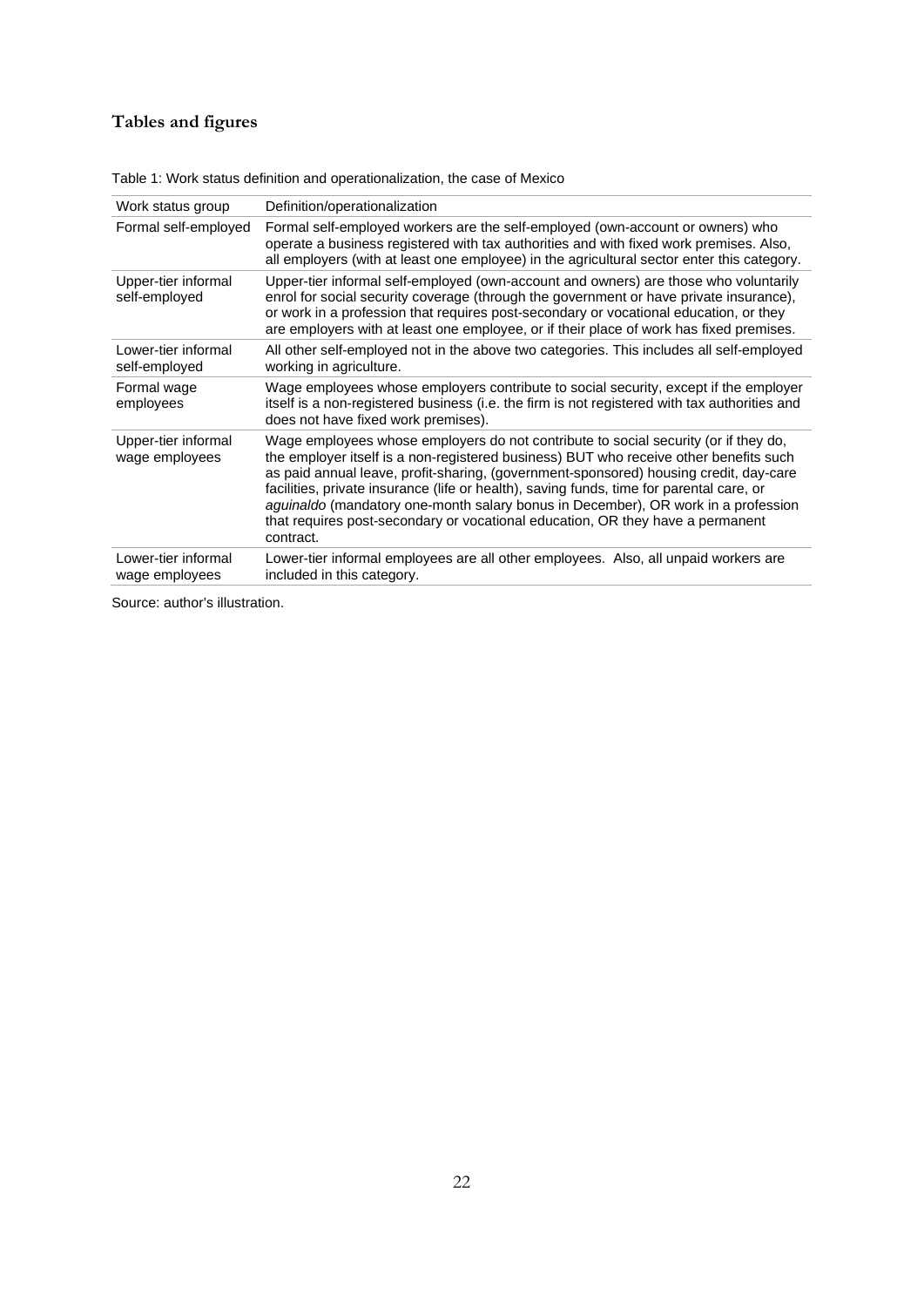<span id="page-22-0"></span>Table 2: Descriptive statistics of Mexican labour markets, 2015, large urban centres

|                          | Formal<br>employment |                | Upper-tier Informal |                |               | Lower-tier Informal |        |                           |
|--------------------------|----------------------|----------------|---------------------|----------------|---------------|---------------------|--------|---------------------------|
|                          | Wage<br>empl.        | Self-<br>empl. | Wage<br>empl.       | Self-<br>empl. | Wage<br>empl. | Self-<br>empl.      | Unemp. | Out of<br>labour<br>force |
| Percentage*              | 46.9                 | 5.8            | 10.1                | 5.6            | 20.3          | 11.3                | 5.2    | 39.0                      |
| Years of age             | 37.9                 | 46.6           | 36.2                | 45.1           | 36.6          | 46.6                | 32.5   | 41.6                      |
| Male $(\%)$              | 60.2                 | 71.7           | 54.2                | 67.3           | 55.0          | 54.2                | 56.7   | 29.0                      |
| Years of schooling       | 12.3                 | 13.2           | 11.1                | 10.1           | 8.7           | 8.2                 | 11.4   | 9.3                       |
| Schooling level (%)      |                      |                |                     |                |               |                     |        |                           |
| Elementary               | 8.6                  | 10.5           | 16.9                | 25.8           | 30.7          | 38.0                | 10.8   | 26.82                     |
| Intermediate             | 54.4                 | 37.2           | 52.8                | 53.3           | 61.8          | 55.4                | 60.3   | 56.1                      |
| Higher                   | 37.0                 | 52.4           | 30.2                | 20.9           | 7.5           | 6.6                 | 28.9   | 17.08                     |
| Enrolled in school (%)   | 5.2                  | 2.2            | 10.0                | 3.0            | 10.0          | 2.1                 | 10.8   | 29.5                      |
| Married (%)              | 46.9                 | 64.7           | 34.3                | 54.4           | 36.1          | 50.3                | 24.0   | 39.8                      |
| Household comp.          |                      |                |                     |                |               |                     |        |                           |
| Dependency ratio         | 0.56                 | 0.52           | 0.56                | 0.60           | 0.67          | 0.67                | 0.53   | 0.71                      |
| # Adult females          | 1.21                 | 1.18           | 1.18                | 1.18           | 1.20          | 1.06                | 1.28   | 0.95                      |
| Occupation (%)           |                      |                |                     |                |               |                     |        |                           |
| Managers                 | 7.5                  | 12.1           | 3.4                 | 1.5            | 0.1           | 0.0                 |        |                           |
| Professionals            | 28.7                 | 34.4           | 34.9                | 35.0           | 1.4           | 0.0                 |        |                           |
| Clerical                 | 15.6                 | 0.7            | 12.1                | 1.4            | 2.3           | 0.1                 |        |                           |
| Sales                    | 10.5                 | 29.7           | 10.0                | 26.3           | 19.7          | 27.8                |        |                           |
| Services                 | 8.5                  | 8.0            | 8.2                 | 12.6           | 11.9          | 9.8                 |        |                           |
| Manual                   | 4.2                  | 10.0           | 7.3                 | 20.0           | 13.4          | 28.6                |        |                           |
| Operators                | 15.0                 | 3.5            | 6.4                 | 0.9            | 11.1          | 7.5                 |        |                           |
| Elementary               | 10.1                 | 1.6            | 17.7                | 2.4            | 40.2          | 26.2                |        |                           |
| Industry (%)             |                      |                |                     |                |               |                     |        |                           |
| Primary                  | 1.4                  | 1.3            | 0.7                 | 0.0            | 1.7           | 2.4                 |        |                           |
| Construction             | 4.4                  | 4.6            | 5.8                 | 12.4           | 11.9          | 11.1                |        |                           |
| Manufacturing            | 23.2                 | 8.4            | 10.8                | 10.1           | 13.2          | 9.7                 |        |                           |
| Trade                    | 15.9                 | 31.2           | 11.5                | 26.9           | 22.1          | 44.0                |        |                           |
| Communication            | 6.1                  | 4.9            | 3.7                 | 0.7            | 9.2           | 8.1                 |        |                           |
| <b>Business services</b> | 13.5                 | 21.9           | 16.4                | 10.3           | 3.5           | 3.5                 |        |                           |
| Education                | 10.5                 | 1.5            | 7.6                 | 4.1            | 0.6           | 0.0                 |        |                           |
| Health                   | 6.1                  | 7.0            | 6.1                 | 3.0            | 0.8           | 0.0                 |        |                           |
| Personal services        | 8.3                  | 19.2           | 32.3                | 32.6           | 36.2          | 21.3                |        |                           |
| Public admin.            | 10.7                 | 0.0            | 5.1                 | 0.0            | 0.7           | 0.0                 |        |                           |
| Public sector (%)        | 24.9                 | 0.0            | 9.9                 | 0.0            | 1.7           | 0.0                 |        |                           |
| Social security (%)      | 100                  | 0.1            | 0.0                 | 0.0            | 0.0           | 0.0                 |        |                           |
| Earnings                 | 7,576                | 10,598         | 5,201               | 5,589          | 3,085         | 3,667               |        |                           |

Note: the definitions of the different work statuses follow the criteria in [Table 1.](#page-21-0) The percentages are the shares of total employment in columns 1–6, the unemployment rate in column 7, and the population out of the labour force as a percentage of the total working-age population in column 8. The variable # of adult females counts the number of females aged 18+ in the household, excluding the survey respondent in the case of female respondents. Earnings are measured in 2015 Mexican Pesos per month and include individuals with zero earnings. All estimates use sampling weights.

Source: author's calculations based on ENOE 2<sup>nd</sup> Quarter 2015, large urban areas for individuals aged 15 years and more (INEGI 2015b).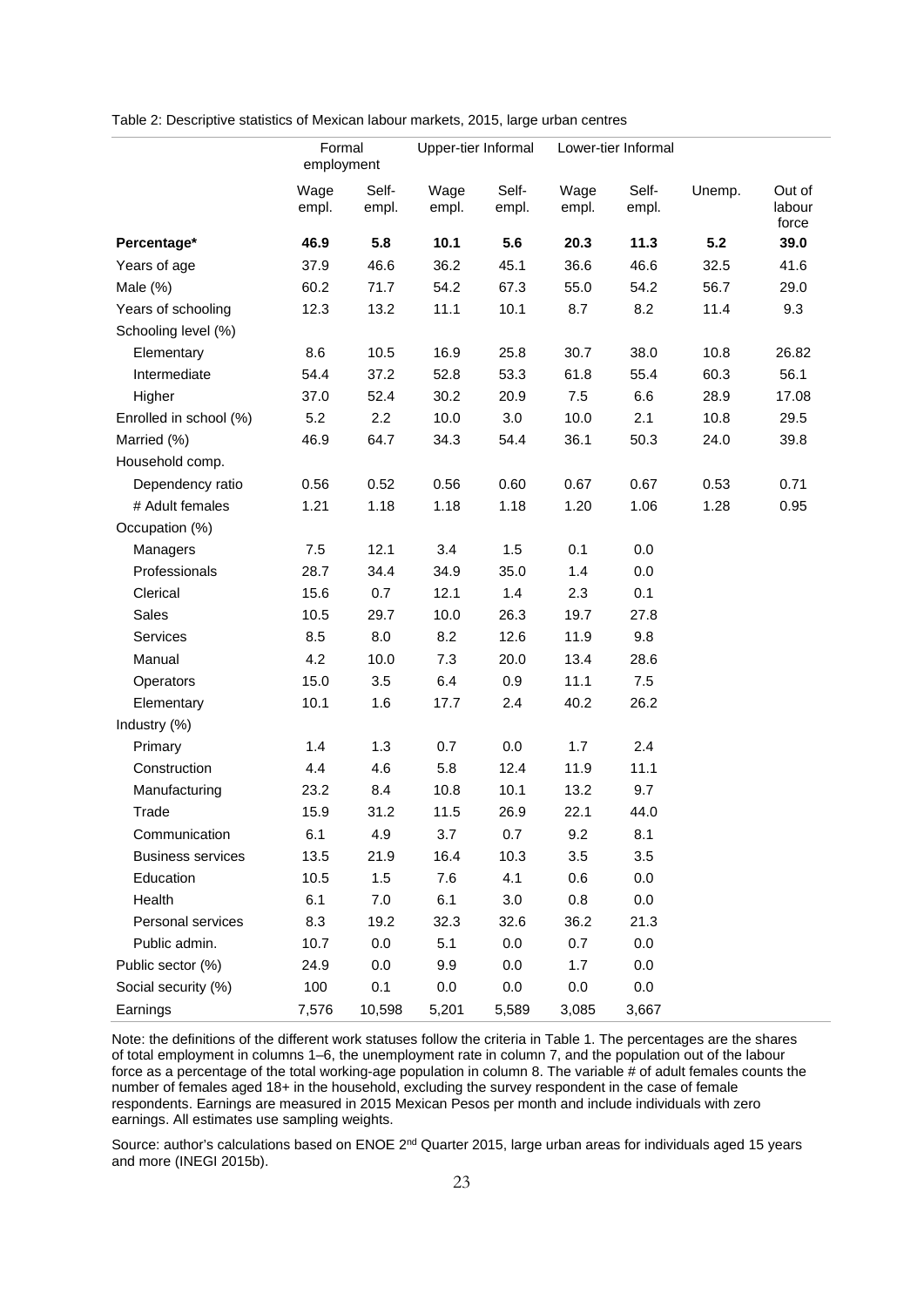<span id="page-23-0"></span>Figure 1: Mean earnings by work status



Note: all estimates use sampling weights.

Source: author's calculations based on ENOE 2<sup>nd</sup> Quarter 2015, urban areas (INEGI 2015b).

|      |                              |          |       | 1st Quarter 2016 |          |       |               |          | Share of |         |
|------|------------------------------|----------|-------|------------------|----------|-------|---------------|----------|----------|---------|
|      |                              |          |       | Self-employed    |          |       | Wage-employed |          |          | stayers |
|      |                              |          |       |                  | Informal |       |               | Informal |          |         |
|      |                              |          |       | Formal           | Upper    | Lower | Formal        | Upper    | Lower    |         |
|      | Formal                       |          |       | 52.73            | 15.28    | 7.11  | 10.13         | 6.04     | 8.71     | 3.54    |
| 2015 | Self-<br>employed            | Informal | Upper | 18.47            | 35.26    | 16.99 | 5.81          | 6.77     | 16.7     | 1.94    |
|      |                              |          | Lower | 5.78             | 8.68     | 59.2  | 6.5           | 2.21     | 17.64    | 5.97    |
|      |                              | Formal   |       | 0.96             | 0.87     | 1.63  | 87.44         | 5.11     | 3.99     | 44.42   |
|      | Quarter<br>Wage-<br>employed |          | Upper | 2.94             | 3.57     | 2.83  | 27.84         | 33.92    | 28.89    | 3.2     |
|      | Informal<br>$\frac{1}{2}$    |          | Lower | 4.5              | 3.99     | 9.54  | 12.84         | 12.02    | 57.11    | 9.96    |
|      | <b>TOTAL</b>                 |          |       | 6.69             | 5.32     | 10.15 | 50.94         | 8.9      | 18       | 69.03   |

<span id="page-23-1"></span>Table 3: One-year transitions across work status

Note: all estimates use sampling weights.

Source: author's calculations based on ENOE 1<sup>st</sup> Quarter 2015 and 2016, urban areas (INEGI 2015b).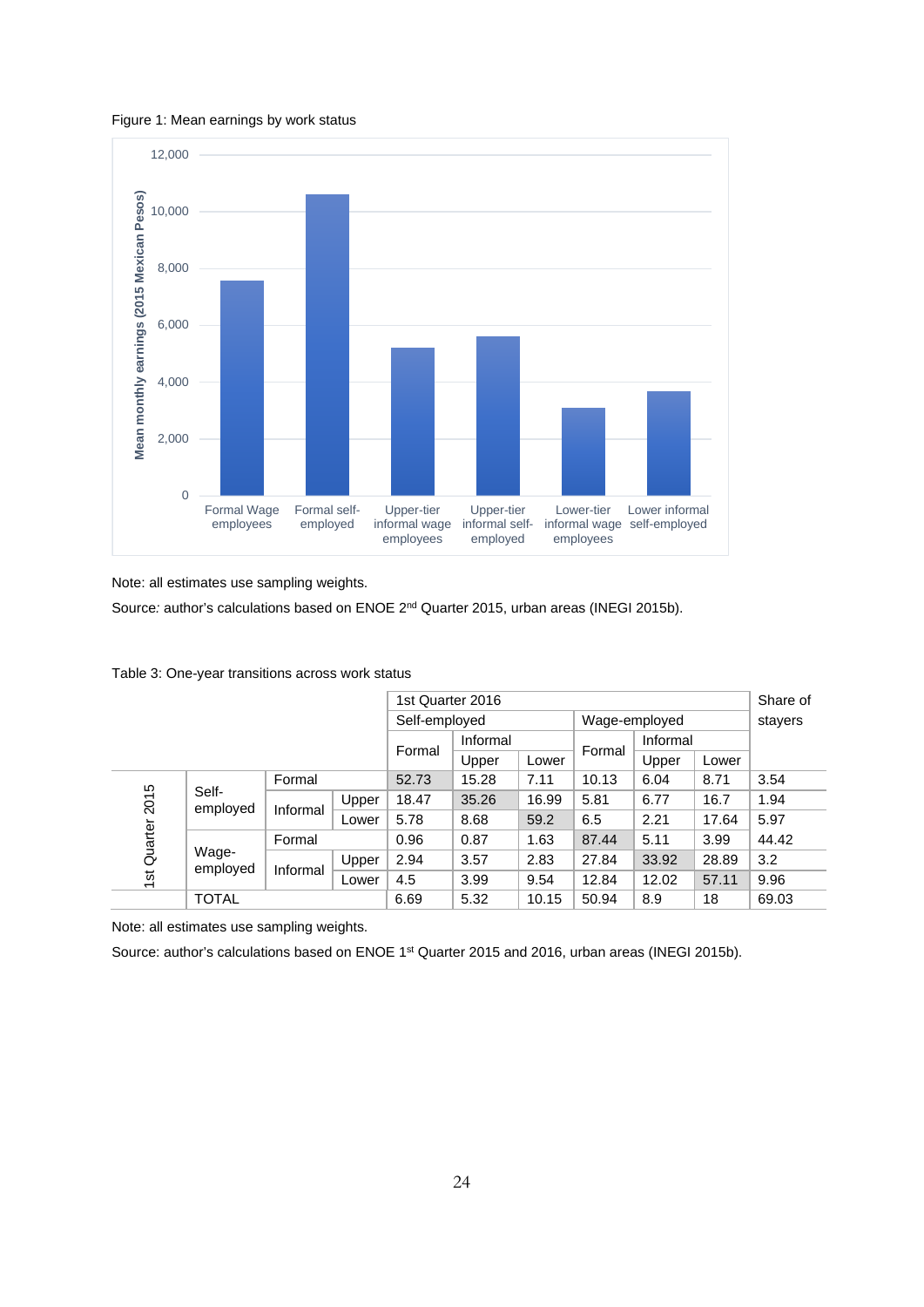#### <span id="page-24-0"></span>Table 4: Preference for jobs with social security

|                          |                                           |                     |         | Most-valued attribute of social security |                     |                               |
|--------------------------|-------------------------------------------|---------------------|---------|------------------------------------------|---------------------|-------------------------------|
|                          | Prefers job<br>with<br>social<br>security | Health<br>insurance | Pension | Life<br>insurance                        | Housing<br>benefits | <b>Disability</b><br>benefits |
|                          | $[1]$                                     | $[2]$               | $[3]$   | $[4]$                                    | $[5]$               | [6]                           |
| <b>Formal employment</b> |                                           |                     |         |                                          |                     |                               |
| Wage employment          | 83.6                                      | 46.2                | 22.8    | 13.2                                     | 13.7                | 4.2                           |
| Self-employment          | 77.7                                      | 44.5                | 25.2    | 16.4                                     | 6.8                 | 7.1                           |
| Informal employment      |                                           |                     |         |                                          |                     |                               |
| Upper-tier               |                                           |                     |         |                                          |                     |                               |
| Wage employment          | 73.7                                      | 55.2                | 15.3    | 11.5                                     | 10.2                | 7.8                           |
| Self-employment          | 75.3                                      | 52.2                | 14.3    | 4.5                                      | 25.3                | 3.7                           |
| Lower-tier               |                                           |                     |         |                                          |                     |                               |
| Wage employment          | 79.3                                      | 41.3                | 14.1    | 21.3                                     | 16.4                | 6.9                           |
| Self-employment          | 86.3                                      | 39.4                | 19.8    | 13.6                                     | 19.4                | 7.8                           |
| Unemployed               | 92.6                                      | 49.2                | 27.2    | 14.3                                     | 5.0                 | 4.3                           |
| Out of labour force      | 85.0                                      | 52.1                | 17.0    | 10.9                                     | 13.4                | 6.6                           |

<span id="page-24-1"></span>Note: column 1 reports the percentage of individuals who consider it is better to have a job with social security benefits, even if one must pay to be entitled to such benefits. Columns 2–5 show the most-valued reason for preferring social security. The numbers in these columns are the row percentages of respondents selecting a given reason among those individuals who declare preferring a job with social security coverage. All estimates use sampling weights.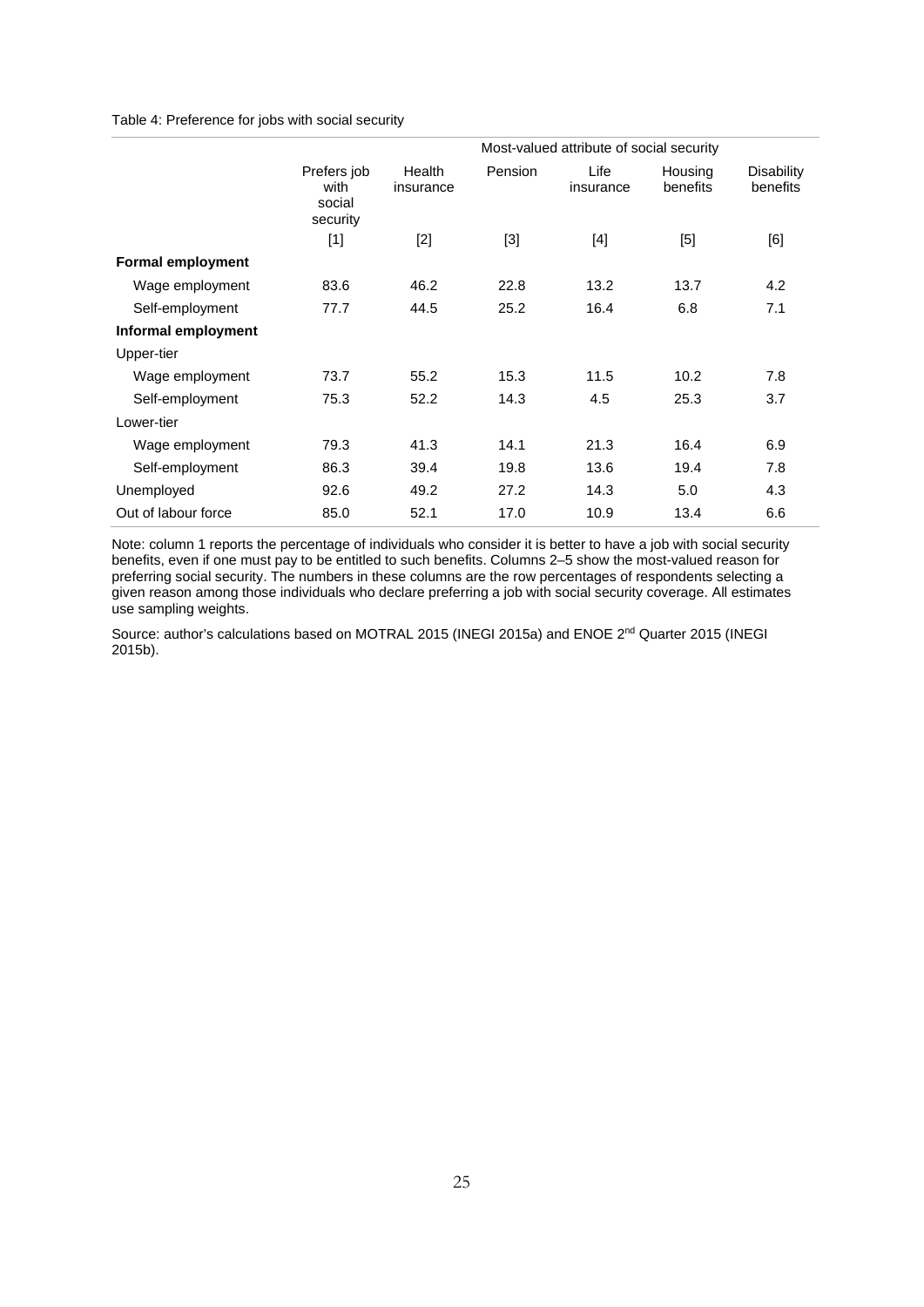Table 5: Characteristics of employed population in 2015 MOTRAL module

|                                  | Has social security      |                                  | Does not have social security |                                  |  |
|----------------------------------|--------------------------|----------------------------------|-------------------------------|----------------------------------|--|
|                                  | Wants<br>social security | Does not want<br>social security | Wants<br>social security      | Does not want<br>social security |  |
|                                  | $[1]$                    | $[2]$                            | $[3]$                         | $[4]$                            |  |
| Years of age                     | 37.1                     | 35.4                             | 38.4                          | 37.1                             |  |
| Male $(\%)$                      | 48.2                     | 63.0                             | 48.4                          | 49.7                             |  |
| Years of schooling               | 11.8                     | 12.4                             | 9.9                           | 10.7                             |  |
| Enrolled in school (%)           | 3.9                      | 2.9                              | 6.1                           | 6.3                              |  |
| Married (%)                      | 45.1                     | 42.5                             | 44.7                          | 32.7                             |  |
| Household composition            |                          |                                  |                               |                                  |  |
| Dependency ratio                 | 0.61                     | 0.59                             | 0.61                          | 0.72                             |  |
| # Adult females                  | 1.06                     | 1.55                             | 1.06                          | 1.00                             |  |
| Earnings (monthly Mexican Pesos) | 7,004                    | 9,075                            | 4,320                         | 3,599                            |  |
| Share of employment              | 43.5                     | 8.9                              | 38.3                          | 9.3                              |  |
| # Obs.(unweighted)               | 1,906                    | 393                              | 1,759                         | 439                              |  |

Note: unless otherwise stated, all numbers are averages across the different employment groups. All estimates use sampling weights.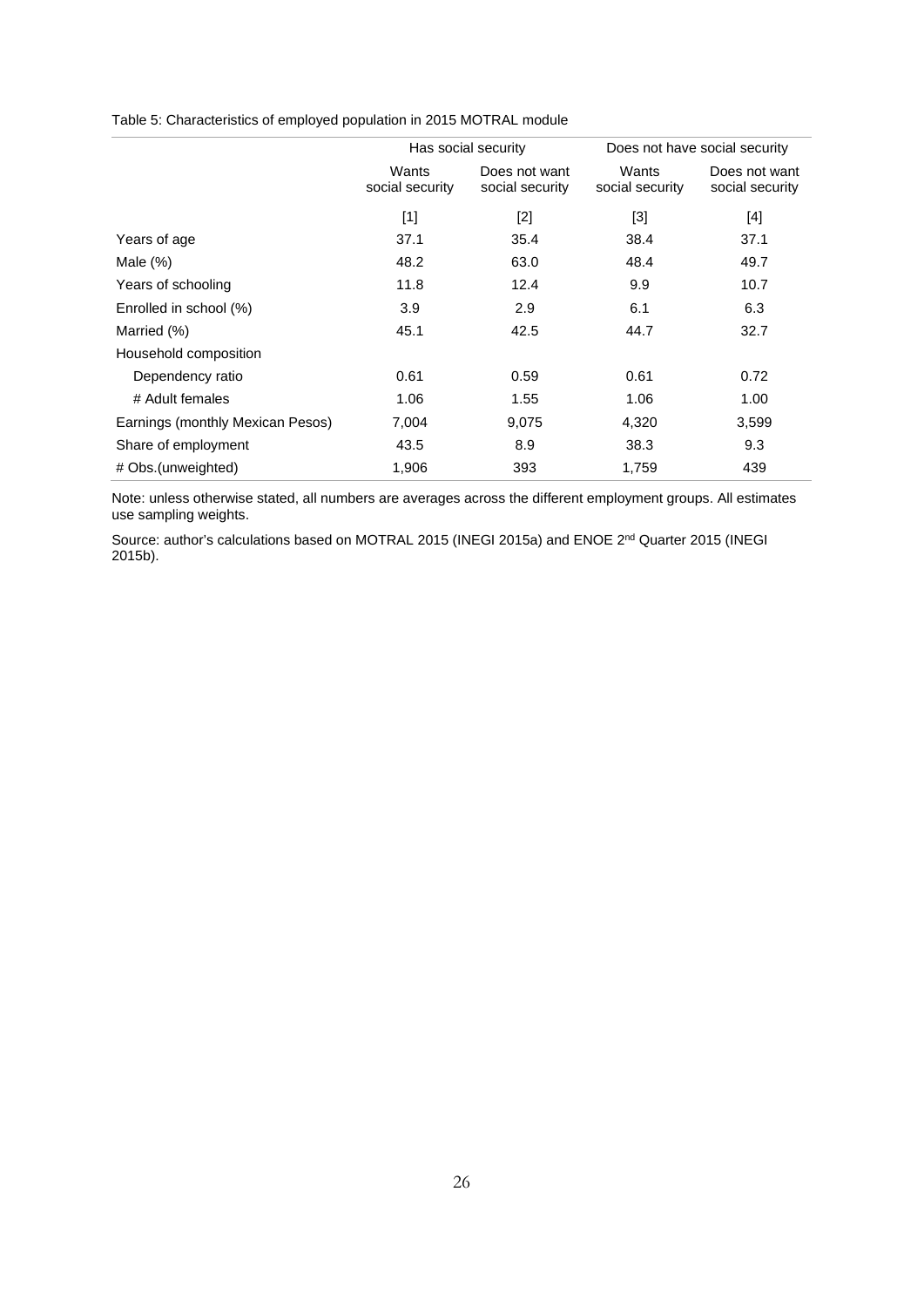Table 6: One-quarter transitions across work status and preference for employment with social security coverage

|             |                         |          |       | 2nd Quarter 2015 |               |       |        |               |       |              |                 |          |                    |
|-------------|-------------------------|----------|-------|------------------|---------------|-------|--------|---------------|-------|--------------|-----------------|----------|--------------------|
|             |                         |          |       |                  | Self-employed |       |        | Wage-employed |       | Unemployment | Out of          | Share of | Number of          |
|             |                         |          |       | Formal           | Informal      |       | Formal | Informal      |       |              | labour<br>force | stayers  | inweighted<br>obs. |
|             |                         |          |       |                  | Upper         | Lower |        | Upper         | Lower |              |                 |          |                    |
|             |                         | Formal   |       | 48.42            | 10.38         | 4.18  | 18.09  | 4.26          | 2.55  | 6.39         | 5.72            | 1.63     | 162                |
|             | Self-employed           | Informal | Upper | 32.67            | 26.03         | 5.47  | 3.01   | 3.71          | 11.22 | 1.74         | 16.16           |          | 151                |
| 2015        |                         |          | Lower | 2.36             | 7.76          | 58.45 | 2.8    | 0.9           | 12.22 | 1.15         | 14.35           | 4.66     | 317                |
|             |                         | Formal   |       | 1.11             | 0.25          | 0.46  | 89.14  | 2.9           | 2.26  | 2.61         | 1.25            | 34.67    | 1796               |
|             | Wage-<br>employed       | Informal | Upper | 4.18             | 3.83          | 0.98  | 29.81  | 36.94         | 13.78 | 4.55         | 5.93            | 2.76     | 383                |
| 1st Quarter |                         |          | Lower | 1.55             | 0.82          | 8.48  | 11.37  | 8.84          | 52.3  | 6.01         | 10.63           | 8        | 655                |
|             | Unemployment            |          |       | 4.26             | 2.16          | 5.34  | 31.77  | 3.3           | 12.36 | 17.54        | 23.26           | 0.61     | 197                |
|             | Out of the labour force |          |       | 1.01             | 1.71          | 5.92  | 6.93   | 2.54          | 10.92 | 4.25         | 66.71           | 13.17    | 944                |
|             | <b>TOTAL</b>            |          |       | 4.39             | 2.89          | 7.91  | 42.04  | 6.21          | 13.98 | 4.09         | 18.48           | 66.5     | 4605               |

<span id="page-26-1"></span>B) Does not prefer job with social security

A) Prefers job with social security

<span id="page-26-0"></span>

|             |                         |          |       |        |               |       |        |               | 2nd Quarter 2015 |              |        |          |            |
|-------------|-------------------------|----------|-------|--------|---------------|-------|--------|---------------|------------------|--------------|--------|----------|------------|
|             |                         |          |       |        | Self-employed |       |        | Wage-employed |                  | Unemployment | Out of | Share of | Number of  |
|             |                         |          |       | Formal | Informal      |       | Formal |               | Informal         |              | labour | stayers  | unweighted |
|             |                         |          |       |        | Upper         | Lower |        | Upper         | Lower            |              | force  |          | obs.       |
|             |                         | Formal   |       | 47.94  | 20.69         | 9.8   | 4.14   | 1.2           | 12.75            | 0            | 3.48   | 1.37     | 44         |
|             | Self-employed           | Informal | Upper | 24.44  | 38.82         | 5.52  | 18.04  | 3.06          | 6.24             | $\mathbf 0$  | 3.89   | 1.32     | 43         |
| 2015        |                         |          | Lower | 1.59   | 6.72          | 40.39 | 0.77   | $\mathbf 0$   | 37.76            | $\mathbf 0$  | 12.78  | 3.2      | 83         |
|             |                         | Formal   |       | 1.51   | 0.4           | .31   | 87.31  | 5.23          | .22              | 0.56         | 2.47   | 31.24    | 373        |
| 1st Quarter | Wage-<br>employed       | Informal | Upper | 27.75  | 10.31         | 0.87  | 24.99  | 16.44         | 11.38            | 3.06         | 5.21   | 1.71     | 78         |
|             |                         |          | Lower | 0.29   | 2.01          | .39   | 17.41  | 17.38         | 54.45            | 0.81         | 6.27   | 8.26     | 150        |
|             | Unemployment            |          | 0.83  | 0      | 3.52          | 6.96  | 22.72  | 14.97         | 6.03             | 44.98        | 0.54   | 61       |            |
|             | Out of the labour force |          |       | 0.48   | 3.34          | 7.63  | 6.91   | 13.36         | 16.05            | 2.36         | 49.87  | 7.76     | 173        |
|             | <b>TOTAL</b>            |          |       | 5.95   | 4.48          | 5.94  | 38.97  | 10.46         | 17.28            | 1.54         | 15.38  | 55.4     | 1005       |

Note: transitions for individuals who consider it is better to not have a job with social security benefits. All estimates use sampling weights.

Source: author's calculations based on MOTRAL 2015 (INEGI 2015a) and ENOE 1<sup>st</sup> and 2<sup>nd</sup> Quarter 2015 (INEGI 2015b).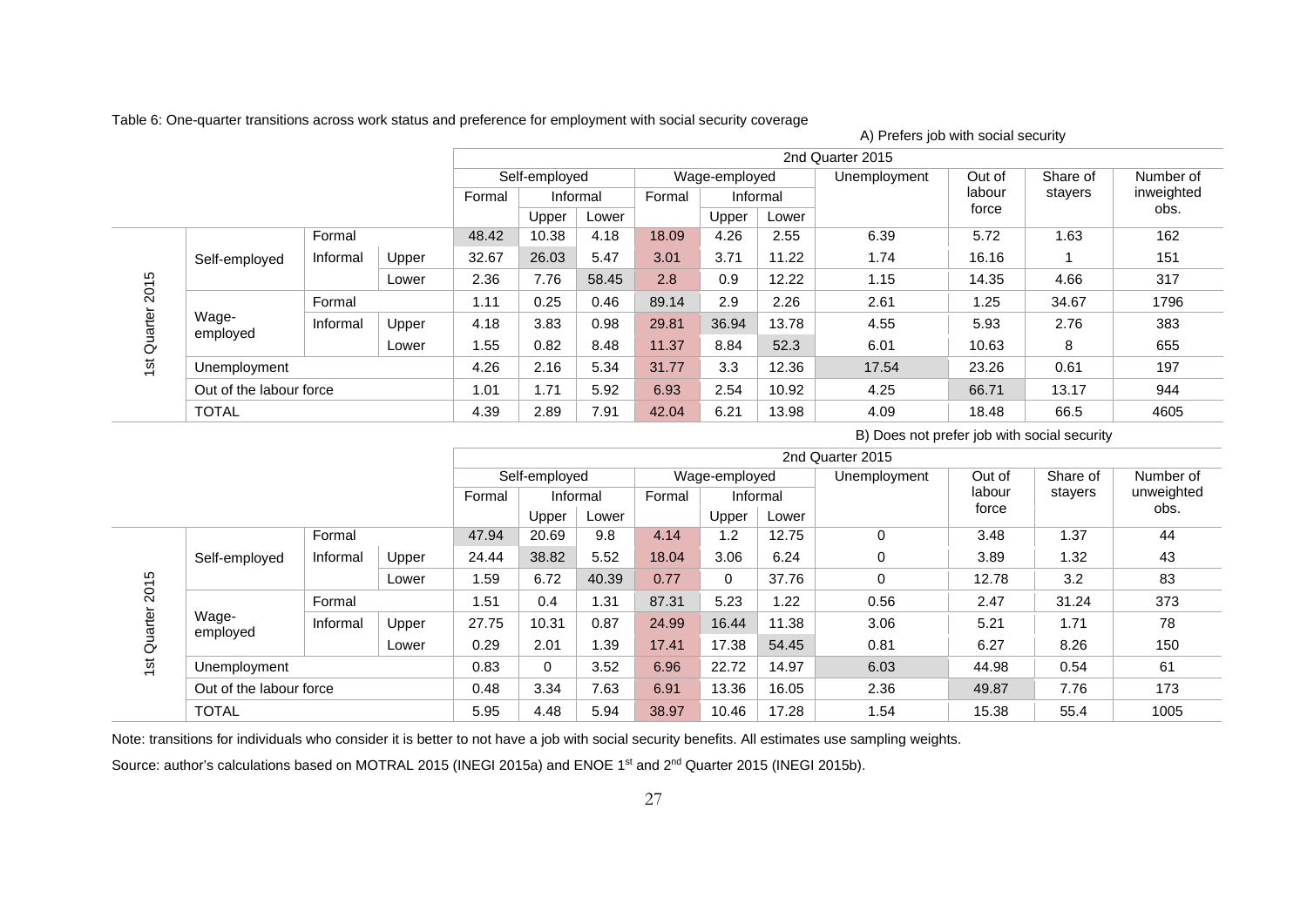Table 7: Preferences for wage employment among micro-entrepreneurs in 2012

|                          |                                            |                     |       |                  | Other self-employed                         |
|--------------------------|--------------------------------------------|---------------------|-------|------------------|---------------------------------------------|
|                          | Accept wage job with<br>social security at | Will not quit self- |       |                  | Median reservation earnings for<br>wage job |
|                          | going wage<br>%                            | employment<br>%     | %     | 2012 Mx<br>Pesos | Multiple of median<br>formal earnings       |
|                          | [1]                                        | $[2]$               | $[3]$ | [4]              | [5]                                         |
| Formal self-employment   | 46.2                                       | 43.3                | 10.5  | 20,000           | 3.8                                         |
| Informal self-employment |                                            |                     |       |                  |                                             |
| Upper-tier               | 56.4                                       | 37.2                | 6.3   | 14.000           | 2.7                                         |
| Lower-tier               | 64.5                                       | 31.8                | 3.6   | 8,000            | 1.5                                         |
| Total                    | 59.1                                       | 35.3                | 5.6   | 12,000           | 2.3                                         |

Note: estimates for micro-entrepreneurs in large urban areas aged 18–54 years and who had more than one year operating their business. All estimates use sampling weights.

Source: author's calculations based on ENAMIN 2012 (INEGI 2012).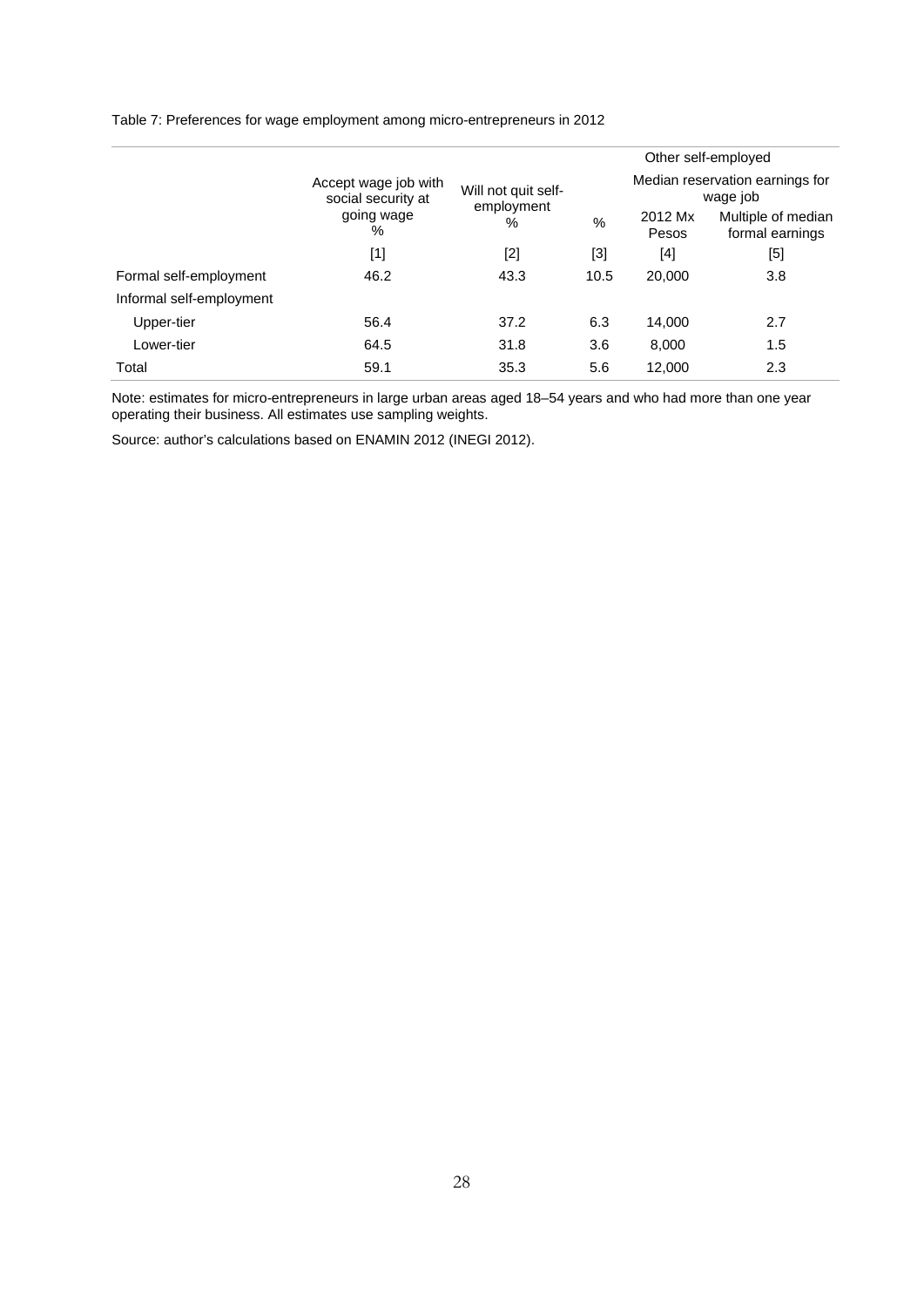Table 8: Average partial effects of discrete choice models. Formality status defined by job with social security

|                        | Probit   | Bivariate probit with selectivity |                   |           |         |              |           |              |         |
|------------------------|----------|-----------------------------------|-------------------|-----------|---------|--------------|-----------|--------------|---------|
|                        |          |                                   |                   |           | Apply   |              |           | Hire   Apply |         |
|                        | $[1]$    | $[2]$                             |                   | $[3]$     | $[4]$   |              | [5]       | [6]          |         |
| Age                    |          |                                   |                   |           |         |              |           |              |         |
| Females at 18 years    | 0.019    | (0.004)                           | $***$             | 0.0083    | (0.003) | $***$        | 0.0170    | (0.004)      | $***$   |
| Females at 35 years    | 0.0022   | (0.001)                           | $\star\star\star$ | 0.0014    | (0.001) | $***$        | 0.0014    | (0.001)      | $\star$ |
| Females at 54 years    | $-0.017$ | (0.005)                           | ***               | $-0.003$  | (0.003) |              | $-0.015$  | (0.005)      | ***     |
| Males at 18 years      | $-0.017$ | (0.007)                           | $^{\star\star}$   | $-0.003$  | (0.001) | $***$        | $-0.013$  | (0.004)      | $***$   |
| Males at 35 years      | $-0.008$ | (0.002)                           | $***$             | $-0.0031$ | (0.002) |              | $-0.0066$ | (0.002)      | ***     |
| Males at 54 years      | 0.006    | (0.008)                           |                   | 0.0013    | (0.005) |              | 0.0048    | (0.006)      |         |
| Married                |          |                                   |                   |           |         |              |           |              |         |
| Females                | $-0.084$ | (0.023)                           | $\star\star\star$ | 0.042     | (0.027) |              | $-0.130$  | (0.013)      | ***     |
| Males                  | 0.124    | (0.016)                           | $***$             | 0.048     | (0.022) | $***$        | 0.116     | (0.022)      | $***$   |
| Male                   | 0.0006   | (0.018)                           |                   | $-0.0135$ | (0.009) |              | 0.0169    | (0.013)      |         |
| Years of schooling     | 0.029    | (0.003)                           | $***$             | 0.0010    | (0.003) |              | 0.031     | (0.003)      | $***$   |
| Enrolled in school     | $-0.22$  | (0.073)                           | $***$             | $-0.030$  | (0.035) |              | $-0.24$   | (0.084)      | ***     |
| Dependency ratio (DR)  |          |                                   |                   |           |         |              |           |              |         |
| Females                |          |                                   |                   |           |         |              |           |              |         |
| DR w/ no adult females | $-0.066$ | (0.027)                           | $***$             | $-0.049$  | (0.025) | $\star$      |           |              |         |
| DR w/ 1 adult female   | 0.021    | (0.020)                           |                   | 0.0035    | (0.008) |              |           |              |         |
| Males                  |          |                                   |                   |           |         |              |           |              |         |
| DR w/ no adult females | 0.063    | (0.031)                           | $\star$           | 0.025     | (0.012) | $\star\star$ |           |              |         |
| DR w/ 1 adult female   | 0.049    | (0.046)                           |                   | 0.016     | (0.010) |              |           |              |         |

<span id="page-28-0"></span>Note: standard errors robust to clustering at the city level in parentheses. \*  $p < 0.10$ , "\*  $p < 0.05$ , ""  $p < 0.01$ . Inference done with a t-distribution with # clusters -1 as degrees of freedom. The variable # of adult females counts the number of females aged 18+ in the household, excluding the survey respondent in the case of female respondents. City fixed effects included. All estimates use sampling weights.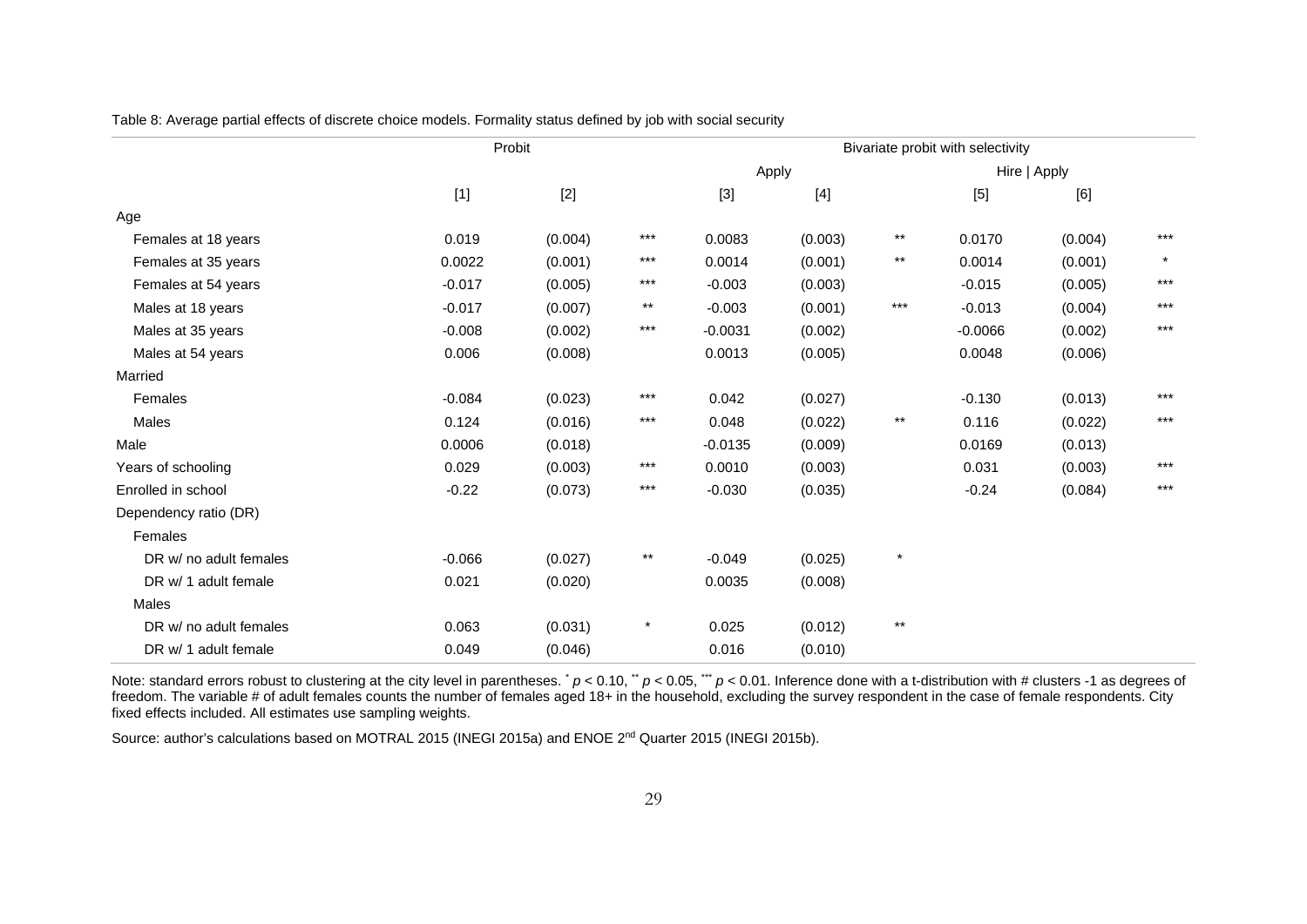|                        | Probit   |         | Bivariate probit with selectivity |           |         |                 |           |              |         |
|------------------------|----------|---------|-----------------------------------|-----------|---------|-----------------|-----------|--------------|---------|
|                        |          |         |                                   |           | Apply   |                 |           | Hire   Apply |         |
|                        | $[1]$    | $[2]$   |                                   | $[3]$     | $[4]$   |                 | $[5]$     | [6]          |         |
| Age                    |          |         |                                   |           |         |                 |           |              |         |
| Females at 18 years    | 0.015    | (0.004) | $***$                             | 0.0097    | (0.003) | $***$           | 0.0120    | (0.004)      | $***$   |
| Females at 35 years    | 0.0054   | (0.001) | $***$                             | 0.0026    | (0.001) | $***$           | 0.0037    | (0.001)      | ***     |
| Females at 54 years    | $-0.005$ | (0.006) | $***$                             | $-0.001$  | (0.002) |                 | $-0.004$  | (0.005)      |         |
| Males at 18 years      | $-0.019$ | (0.008) | $***$                             | $-0.004$  | (0.001) | $***$           | $-0.015$  | (0.007)      | $***$   |
| Males at 35 years      | $-0.003$ | (0.002) |                                   | $-0.0021$ | (0.002) |                 | $-0.0018$ | (0.001)      |         |
| Males at 54 years      | 0.018    | (0.009) | $^\star$                          | 0.0045    | (0.004) |                 | 0.0144    | (0.007)      |         |
| Married                |          |         |                                   |           |         |                 |           |              |         |
| Females                | $-0.042$ | (0.037) |                                   | 0.040     | (0.022) | $\star$         | $-0.080$  | (0.028)      | $***$   |
| Males                  | 0.120    | (0.030) | $***$                             | 0.060     | (0.028) | $^{\star\star}$ | 0.091     | (0.048)      | $\star$ |
| Male                   | 0.0047   | (0.021) |                                   | $-0.0152$ | (0.011) |                 | 0.0242    | (0.015)      |         |
| Years of schooling     | 0.045    | (0.003) | $***$                             | 0.0069    | (0.002) | $***$           | 0.043     | (0.004)      | $***$   |
| Enrolled in school     | $-0.19$  | (0.054) | $***$                             | $-0.031$  | (0.025) |                 | $-0.20$   | (0.061)      | ***     |
| Dependency ratio (DR)  |          |         |                                   |           |         |                 |           |              |         |
| Females                |          |         |                                   |           |         |                 |           |              |         |
| DR w/ no adult females | $-0.046$ | (0.014) | $***$                             | $-0.044$  | (0.020) | $***$           |           |              |         |
| DR w/ 1 adult female   | 0.032    | (0.026) |                                   | 0.0123    | (0.015) |                 |           |              |         |
| Males                  |          |         |                                   |           |         |                 |           |              |         |
| DR w/ no adult females | 0.085    | (0.037) | $***$                             | 0.083     | (0.026) | $***$           |           |              |         |
| DR w/ 1 adult female   | 0.089    | (0.051) | $^\star$                          | 0.069     | (0.028) | $\star\star$    |           |              |         |

Table 9: Average partial effects of discrete choice models. Formality status defined by job with social security or formal self-employment

<span id="page-29-0"></span>Note: standard errors robust to clustering at the city level in parentheses. \*  $p < 0.10$ , "\*  $p < 0.05$ , ""  $p < 0.01$ . Inference done with a t-distribution with # clusters -1 as degrees of freedom. The variable # of adult females counts the number of females aged 18+ in the household, excluding the survey respondent in the case of female respondents. City fixed effects included. All estimates use sampling weights.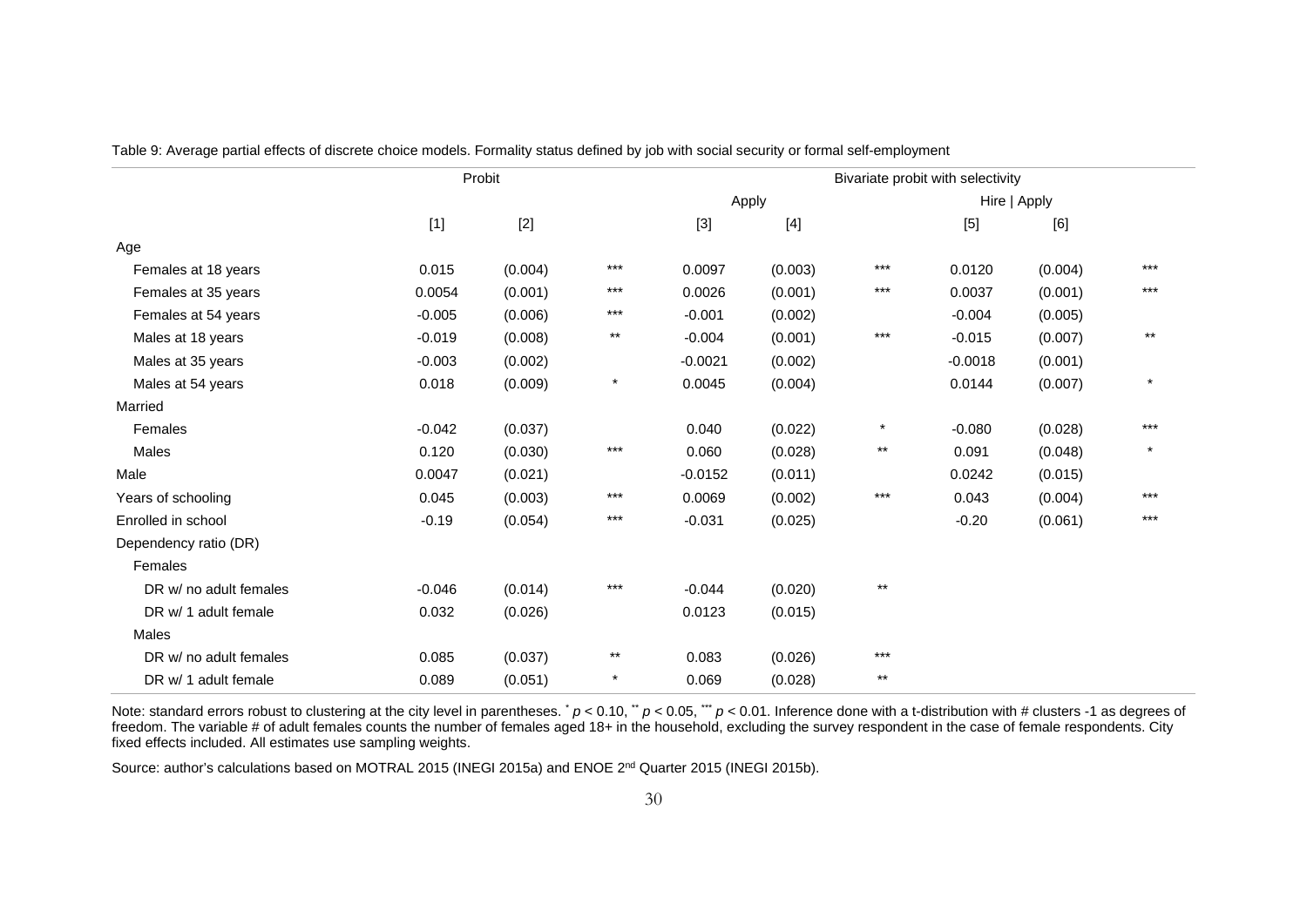|                            | Has social security |                       | Does not have social security    |
|----------------------------|---------------------|-----------------------|----------------------------------|
|                            |                     | Wants social security | Does not want social<br>security |
| Age                        | $0.0271**$          | 0.0425                | 0.0516                           |
|                            | (0.0106)            | (0.0322)              | (0.0419)                         |
| Age sq.                    | $-0.000367***$      | $-0.000444$           | $-0.000610$                      |
|                            | (0.000119)          | (0.000318)            | (0.000561)                       |
| Single female<br>(omitted) |                     |                       |                                  |
| Married female             | $-0.0540$           | $-0.145$              | $-0.384**$                       |
|                            | (0.0891)            | (0.152)               | (0.161)                          |
| Single male                | $0.182**$           | $0.439***$            | $0.401***$                       |
|                            | (0.0679)            | (0.123)               | (0.100)                          |
| Married male               | $0.405***$          | $0.307***$            | $0.472***$                       |
|                            | (0.0462)            | (0.104)               | (0.101)                          |
| Tenure                     | 0.0392              | $0.0245***$           | 0.00984                          |
|                            | (0.0328)            | (0.00643)             | (0.0371)                         |
| Tenure sq.                 | $-0.00144$          | $-0.00104**$          | $-0.0000236$                     |
|                            | (0.00133)           | (0.000387)            | (0.00118)                        |
| Years schooling            | $0.147***$          | 0.0391                | $0.0792***$                      |
|                            | (0.0360)            | (0.0385)              | (0.0194)                         |
| Enrolled in school         | $-0.467**$          | $-0.130$              | $-0.315$                         |
|                            | (0.204)             | (0.345)               | (0.191)                          |
| $\lambda$ (apply)          | $-0.569$            | $-0.363$              | $-0.403**$                       |
|                            | (0.462)             | (0.669)               | (0.183)                          |
| $\lambda$ (hire)           | 0.788               | $-0.280$              |                                  |
|                            | (0.510)             | (0.836)               |                                  |
| Constant                   | 5.756***            | 6.346***              | 4.853***                         |
|                            | (0.596)             | (1.150)               | (0.667)                          |
| $R^2$                      | 0.336               | 0.158                 | 0.487                            |
| N                          | 2091                | 1535                  | 364                              |

<span id="page-30-0"></span>Table 10: Selectivity-adjusted log-earnings OLS equations. Formality status defined by job with social security

Note: standard errors robust to clustering at the city level and adjusted for generated regressors in parentheses.  $\dot{\,}$  $p$  < 0.10,  $\degree$  *p* < 0.05,  $\degree$  *p* < 0.01. Inference done with a t-distribution with # clusters -1 as degrees of freedom. Formal workers are those in a job with social security coverage. City fixed effects included. Sample includes only individuals with positive earnings. All estimates use sampling weights.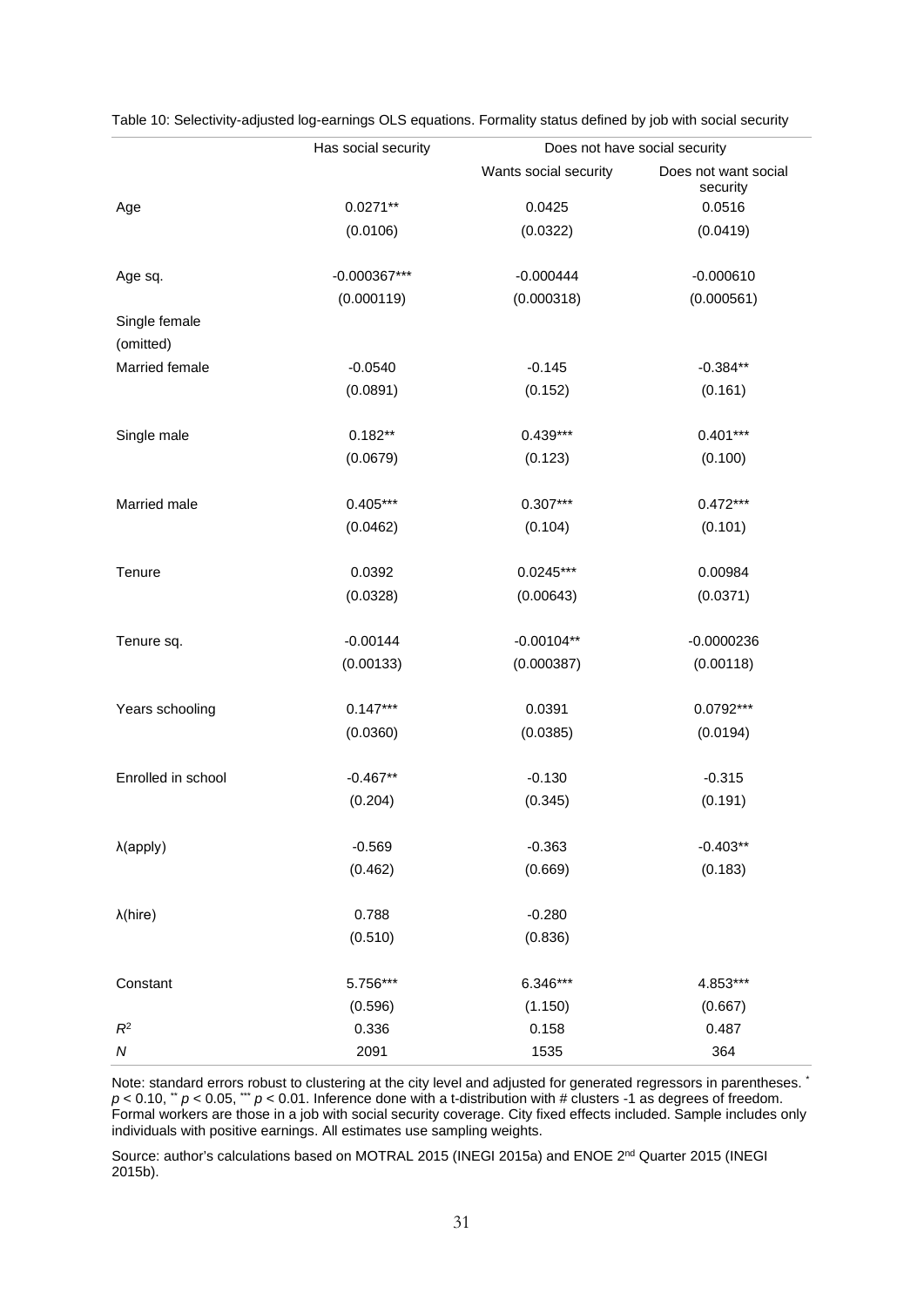|                         | Formal employmnet | Informal employment   |                                  |  |  |  |
|-------------------------|-------------------|-----------------------|----------------------------------|--|--|--|
|                         |                   | Wants social security | Does not want social<br>security |  |  |  |
| Age                     | 0.000953          | 0.0726                | 0.0987                           |  |  |  |
|                         | (0.0168)          | (0.0640)              | (0.0635)                         |  |  |  |
| Age sq.                 | $-0.0000264$      | $-0.000859$           | $-0.00140$                       |  |  |  |
|                         | (0.000193)        | (0.000766)            | (0.000874)                       |  |  |  |
| Single female (omitted) |                   |                       |                                  |  |  |  |
| Married female          | 0.100             | $-0.296$ **           | $-0.340$ **                      |  |  |  |
|                         | (0.0882)          | (0.110)               | (0.135)                          |  |  |  |
| Single male             | $0.172$ **        | $0.501***$            | $0.545***$                       |  |  |  |
|                         | (0.0636)          | (0.156)               | (0.131)                          |  |  |  |
| Married male            | $0.471***$        | $0.375***$            | $0.390***$                       |  |  |  |
|                         | (0.0731)          | (0.0763)              | (0.103)                          |  |  |  |
| Tenure                  | 0.0372            | 0.0120                | $-0.000687$                      |  |  |  |
|                         | (0.0354)          | (0.00976)             | (0.0341)                         |  |  |  |
| Tenure sq.              | $-0.00125$        | $-0.00121$ **         | $-0.0000208$                     |  |  |  |
|                         | (0.00128)         | (0.000495)            | (0.000953)                       |  |  |  |
| Years schooling         | $0.157***$        | 0.0401                | $0.0357$ **                      |  |  |  |
|                         | (0.0337)          | (0.0474)              | (0.0159)                         |  |  |  |
| Enrolled in school      | $-0.659$          | $-0.114$              | $-0.397$ **                      |  |  |  |
|                         | (0.397)           | (0.445)               | (0.169)                          |  |  |  |
| $\lambda$ (apply)       | $-0.337$          | $-0.115$              | $-0.339$ **                      |  |  |  |
|                         | (0.345)           | (0.226)               | (0.151)                          |  |  |  |
| $\lambda$ (hire)        | $0.979**$         | 0.187                 |                                  |  |  |  |
|                         | (0.471)           | (0.453)               |                                  |  |  |  |
| Constant                | 5.979***          | $6.165***$            | 4.767***                         |  |  |  |
|                         | (0.555)           | (1.139)               | (0.943)                          |  |  |  |
| $R^2$                   | 0.293             | 0.193                 | 0.472                            |  |  |  |
| ${\sf N}$               | 2026              | 1131                  | 276                              |  |  |  |

<span id="page-31-0"></span>Table 11: Selectivity-adjusted log-earnings OLS equations. Formality status defined by job with social security or formal self-employment

Note: standard errors robust to clustering at the city level and adjusted for generated regressors in parentheses.<br>\*  $p < 0.10,$  \*\*  $p < 0.05,$  \*\*\*  $p < 0.01$ . Inference done with a t-distribution with # clusters -1 as degre Formal workers are those in a job with social security coverage and the formal self-employed (se[e Table 1](#page-21-0) for details). City fixed effects included. Sample includes only individuals with positive earnings. All estimates use sampling weights.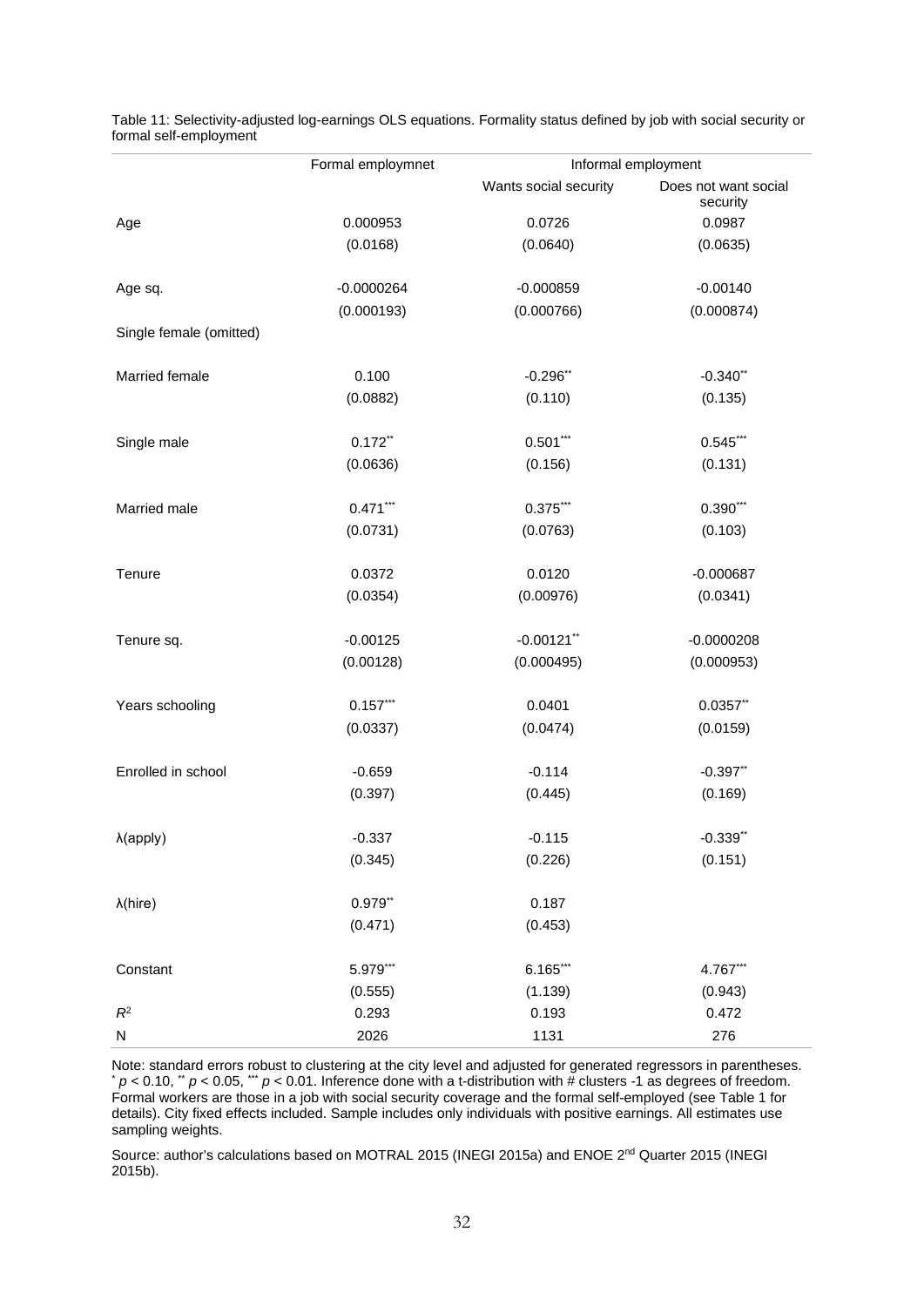# **Appendix**

|                          | Sample 1                      |                          | Sample 2                         |                     |                          |                                  |
|--------------------------|-------------------------------|--------------------------|----------------------------------|---------------------|--------------------------|----------------------------------|
|                          | Does not have social security |                          |                                  | Informal employment |                          |                                  |
|                          | Has social<br>security        | Wants<br>social security | Does not want<br>social security | Formal<br>work      | Wants<br>social security | Does not want<br>social security |
| Percentage               | 52.4                          | 38.3                     | 9.3                              | 59.7                | 32.1                     | 8.2                              |
| Years of age             | 36.8                          | 38.4                     | 37.1                             | 37.8                | 37.8                     | 35.6                             |
| Male $(\%)$              | 50.7                          | 48.4                     | 49.7                             | 49.3                | 44.8                     | 48.3                             |
| Years of schooling       | 11.9                          | 9.9                      | 10.7                             | 12.1                | 9.1                      | 9.8                              |
| Schooling level (%)      |                               |                          |                                  |                     |                          |                                  |
| Elementary               | 10.2                          | 24.2                     | 16.7                             | 10.7                | 27.6                     | 19.4                             |
| Intermediate             | 56.1                          | 58.9                     | 61.0                             | 54.1                | 63.0                     | 69.0                             |
| Higher                   | 33.6                          | 16.9                     | 22.2                             | 35.3                | 9.5                      | 11.6                             |
| Enrolled in school (%)   | 3.7                           | 6.1                      | 6.3                              | 3.8                 | 5.3                      | 5.9                              |
| Married (%)              | 44.7                          | 44.7                     | 32.7                             | 46.7                | 42.2                     | 26.6                             |
| Household comp.          |                               |                          |                                  |                     |                          |                                  |
| Dependency ratio         | 0.60                          | 0.61                     | 0.72                             | 0.60                | 0.62                     | 0.71                             |
| # Adult females          | 1.14                          | 1.06                     | 1.00                             | 1.13                | 1.01                     | 0.96                             |
| Occupation (%)           |                               |                          |                                  |                     |                          |                                  |
| Managers                 | 9.2                           | 1.3                      | 1.2                              | 9.2                 | 0.7                      | 0.6                              |
| Professionals            | 26.9                          | 18.0                     | 20.4                             | 29.0                | 12.4                     | 13.5                             |
| Clerical                 | 18.0                          | 2.4                      | 2.6                              | 15.6                | 2.2                      | 1.4                              |
| Sales                    | 10.1                          | 19.3                     | 26.2                             | 11.9                | 16.5                     | 29.5                             |
| Services                 | 8.5                           | 13.7                     | 6.7                              | 8.1                 | 16.2                     | 6.5                              |
| Manual                   | 5.0                           | 12.7                     | 18.8                             | 5.0                 | 12.7                     | 19.0                             |
| Operators                | 12.2                          | 8.6                      | 6.6                              | 11.6                | 10.5                     | 8.1                              |
| Elementary               | 10.1                          | 24.0                     | 17.6                             | 9.7                 | 28.9                     | 21.4                             |
| Industry (%)             |                               |                          |                                  |                     |                          |                                  |
| Primary                  | 1.1                           | 1.0                      | 2.1                              | 1.2                 | 0.5                      | 2.1                              |
| Construction             | 6.9                           | 8.0                      | 9.7                              | 6.2                 | 7.6                      | 10.2                             |
| Manufacturing            | 21.3                          | 10.9                     | 14.7                             | 19.0                | 13.5                     | 16.5                             |
| Trade                    | 15.3                          | 22.8                     | 26.2                             | 16.7                | 20.8                     | 30.3                             |
| Communication            | 5.4                           | 6.5                      | 5.7                              | 4.8                 | 7.9                      | 6.4                              |
| <b>Business services</b> | 15.1                          | 10.0                     | 11.8                             | 17.2                | 6.6                      | 3.6                              |
| Education                | 10.8                          | 1.6                      | 4.6                              | 10.4                | 1.8                      | 4.2                              |
| Health                   | 4.4                           | 3.1                      | 0.3                              | 4.2                 | 1.4                      | 0.3                              |
| Personal services        | 10.0                          | 34.8                     | 23.6                             | 11.2                | 39.0                     | 25.5                             |
| Public admin.            | 9.8                           | 1.2                      | 1.3                              | 9.1                 | 1.0                      | 1.1                              |
| Earnings                 | 7,344                         | 4,320                    | 3,599                            | 7,363               | 3,517                    | 2,853                            |
| Number of obs.           | 2,299                         | 1,759                    | 439                              | 2,258               | 1,278                    | 333                              |

Table A1: Descriptive statistics MOTRAL samples

Note: the variable # of adult females counts the number of females aged 18+ in the household, excluding the survey respondent in the case of female respondents. Earnings are measured in 2015 Mexican Pesos per month. All estimates use sampling weights.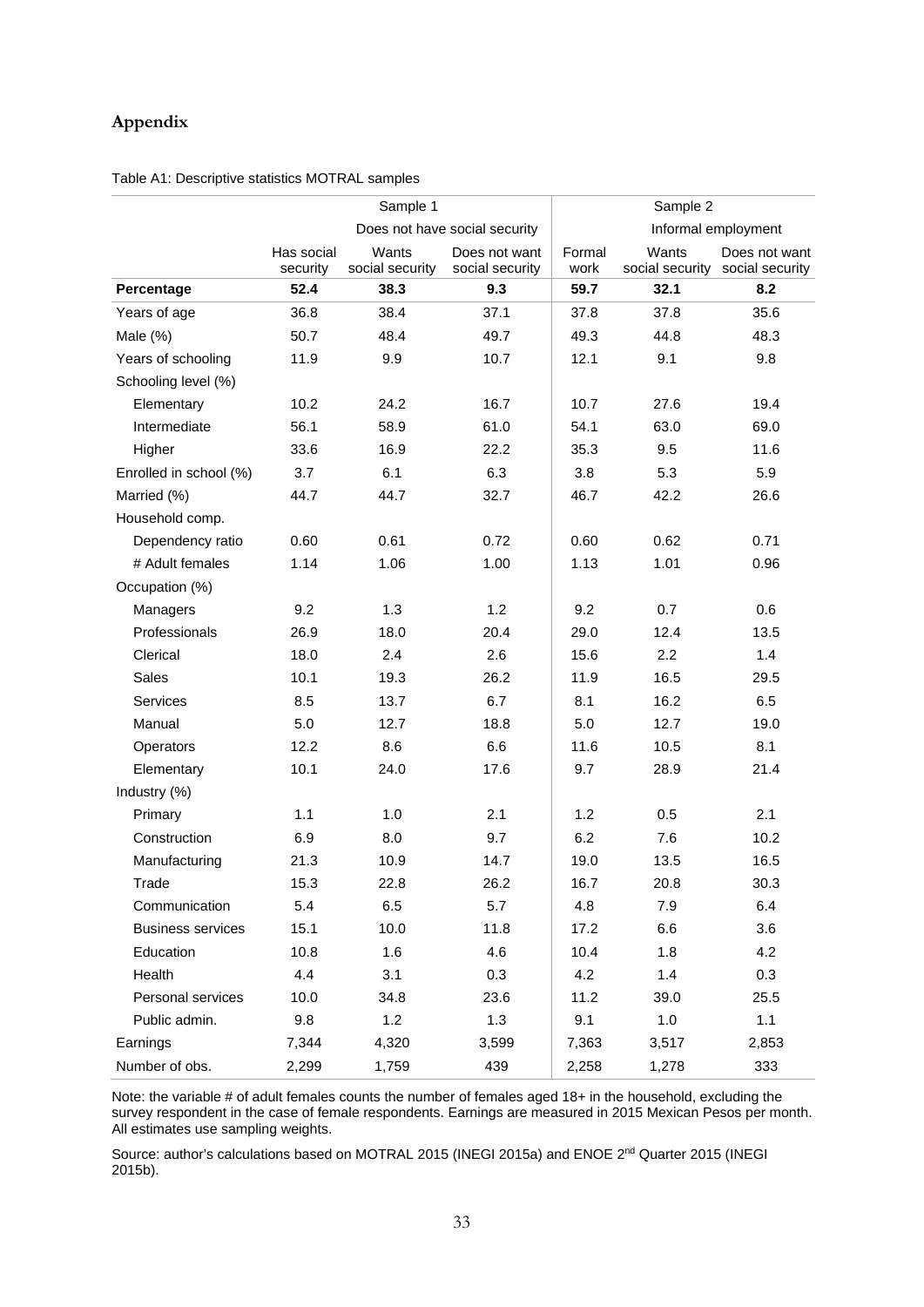|                    | Bivariate probit with selectivity |               |               |
|--------------------|-----------------------------------|---------------|---------------|
|                    | Probit                            | Apply         | Hire          |
| Females            |                                   |               |               |
| Age                | $0.106***$                        | $0.0658$ **   | $0.0756***$   |
|                    | (0.0251)                          | (0.0253)      | (0.0191)      |
| Age sq.            | $-0.00142***$                     | $-0.000796**$ | $-0.00104***$ |
|                    | (0.000368)                        | (0.000364)    | (0.000277)    |
| Males              |                                   |               |               |
| Age                | $-0.0908$                         | $-0.0647$     | $-0.0642$ **  |
|                    | (0.0576)                          | (0.0740)      | (0.0289)      |
| Age sq.            | 0.000987                          | 0.000663      | 0.000702*     |
|                    | (0.000744)                        | (0.000907)    | (0.000378)    |
| Single female      |                                   |               |               |
| (omitted)          |                                   |               |               |
| Married female     | $-0.236***$                       | 0.287         | $-0.390***$   |
|                    | (0.0660)                          | (0.203)       | (0.0374)      |
| Single male        | 3.397***                          | 2.488**       | $2.360***$    |
|                    | (1.077)                           | (1.205)       | (0.634)       |
| Married male       | 3.738***                          | 2.785**       | 2.634***      |
|                    | (1.059)                           | (1.335)       | (0.608)       |
| Females            |                                   |               |               |
| Dependency ratio   | $-0.184$ **                       | $-0.272$ **   |               |
|                    | (0.0736)                          | (0.130)       |               |
| Dependency ratio x | $0.241$ **                        | $0.298**$     |               |
| # Adult females    | (0.0925)                          | (0.139)       |               |
| Males              |                                   |               |               |
| Dependency ratio   | $0.173^{*}$                       | $0.169$ **    |               |
|                    | (0.0855)                          | (0.0815)      |               |
| Dependency ratio x | $-0.0366$                         | $-0.0684$     |               |
| # Adult females    | (0.0796)                          | (0.0617)      |               |
| Years schooling    | $0.0817***$                       | 0.00664       | $0.0846***$   |
|                    | (0.0103)                          | (0.0205)      | (0.00805)     |
| Enrolled in school | $-0.637***$                       | $-0.172$      | $-0.626$ **   |
|                    | (0.224)                           | (0.185)       | (0.238)       |
| Constant           | $-2.542***$                       | 0.0815        | $-1.786***$   |
|                    | (0.340)                           | (0.517)       | (0.277)       |
| Rho                |                                   |               | $-0.534***$   |
|                    |                                   |               | (0.154)       |
| Number of obs.     | 4,497                             |               | 4,497         |

Table A2: Parameter estimates of discrete choice models. Formality status defined by job with social security

Note: standard errors robust to clustering at the city level in parentheses.  $p < 0.10$ ,  $p < 0.05$ ,  $p < 0.01$ . The variable # of adult females counts the number of females aged 18+ in the household, excluding the survey respondent in the case of female respondents. City fixed effects included. Inference done with a t-distribution with # clusters -1 as degrees of freedom. All estimates use sampling weights.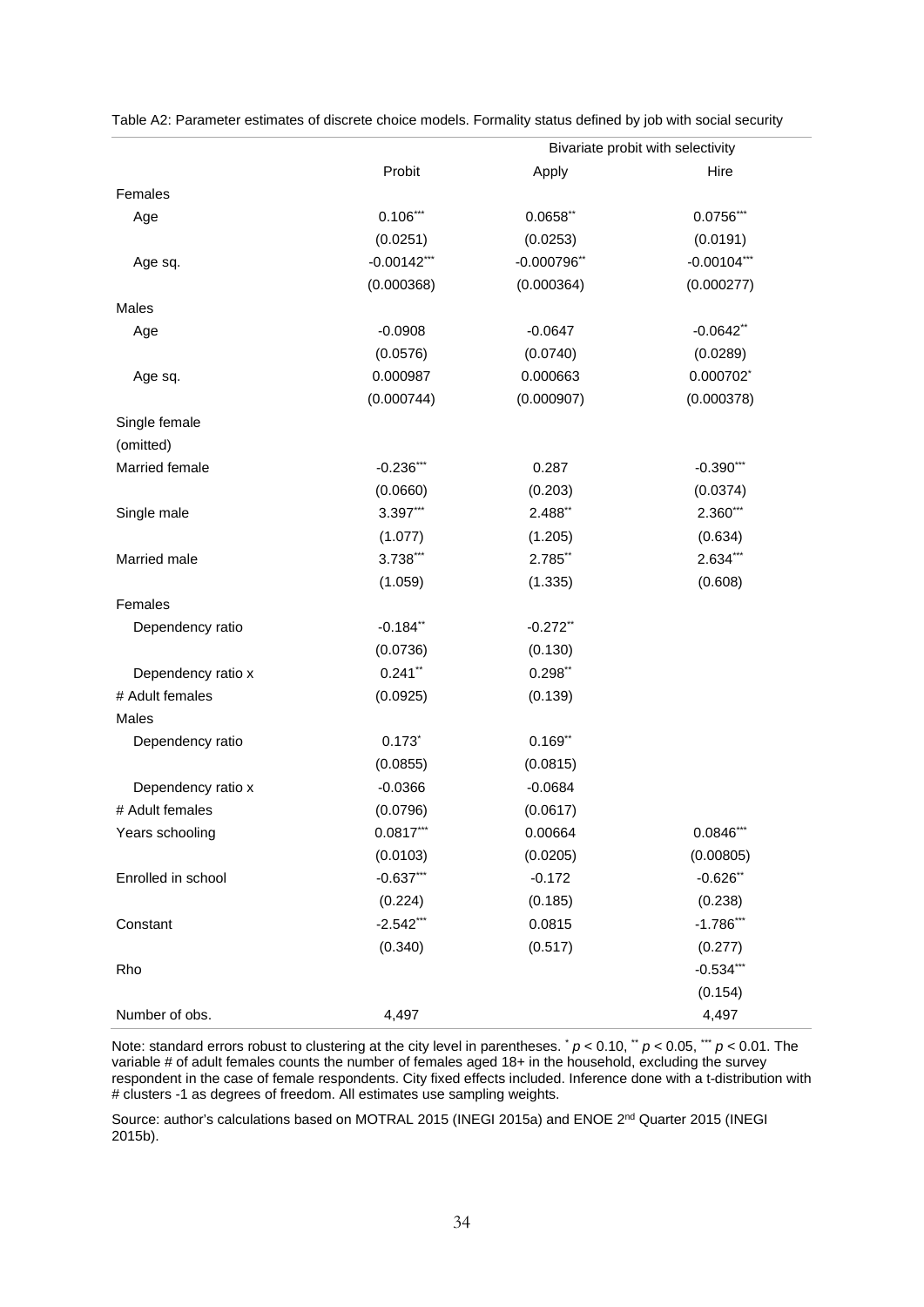|                    | Bivariate probit with selectivity |             |                          |
|--------------------|-----------------------------------|-------------|--------------------------|
|                    | Probit                            | Apply       | Hire                     |
| Females            |                                   |             |                          |
| Age                | $0.0744$ **                       | $0.0661$ ** | $0.0522$ **              |
|                    | (0.0284)                          | (0.0258)    | (0.0224)                 |
| Age sq.            | $-0.000824$ *                     | $-0.000657$ | $-0.000599$ <sup>*</sup> |
|                    | (0.000438)                        | (0.000423)  | (0.000332)               |
| Males              |                                   |             |                          |
| Age                | $-0.140$ <sup>*</sup>             | $-0.101$    | $-0.103$ <sup>*</sup>    |
|                    | (0.0809)                          | (0.0959)    | (0.0606)                 |
| Age sq.            | $0.00187$ *                       | 0.00127     | $0.00141$ *              |
|                    | (0.00108)                         | (0.00120)   | (0.000827)               |
| Single female      |                                   |             |                          |
| (omitted)          |                                   |             |                          |
| Married female     | $-0.128$                          | 0.319       | $-0.263***$              |
|                    | (0.112)                           | (0.205)     | (0.0800)                 |
| Single male        | 3.630***                          | $2.903^*$   | $2.630***$               |
|                    | (1.127)                           | (1.671)     | (0.919)                  |
| Married male       | 3.994***                          | 3.332*      | 2.884***                 |
|                    | (1.052)                           | (1.867)     | (0.812)                  |
| Females            |                                   |             |                          |
| Dependency ratio   | $-0.137***$                       | $-0.273$ ** |                          |
|                    | (0.0401)                          | (0.101)     |                          |
| Dependency ratio x | $0.234**$                         | 0.382       |                          |
| # Adult females    | (0.0933)                          | (0.242)     |                          |
| Males              |                                   |             |                          |
| Dependency ratio   | $0.261$ **                        | $0.679***$  |                          |
|                    | (0.112)                           | (0.246)     |                          |
| Dependency ratio x | 0.0126                            | $-0.166**$  |                          |
| # Adult females    | (0.0758)                          | (0.0715)    |                          |
| Years schooling    | $0.136***$                        | $0.0506***$ | $0.131***$               |
|                    | (0.00839)                         | (0.0125)    | (0.0102)                 |
| Enrolled in school | $-0.569***$                       | $-0.201$    | $-0.578***$              |
|                    | (0.165)                           | (0.145)     | (0.176)                  |
| Constant           | $-2.689***$                       | $-0.513$    | $-1.929***$              |
|                    | (0.336)                           | (0.365)     | (0.283)                  |
| Rho                |                                   |             | $-0.288$ **              |
|                    |                                   |             | (0.138)                  |
| Number of obs.     | 3,869                             |             | 3,869                    |

Table A3: Parameter estimates of discrete choice models. Formality status defined by job with social security or formal self-employment

Note: standard errors robust to clustering at the city level in parentheses. \*  $p < 0.10$ , \*  $p < 0.05$ , \*\*\*  $p < 0.01$ . The variable # of adult females counts the number of females aged 18+ in the household, excluding the survey respondent in the case of female respondents. City fixed effects included. Inference done with a t-distribution with # clusters -1 as degrees of freedom. All estimates use sampling weights.